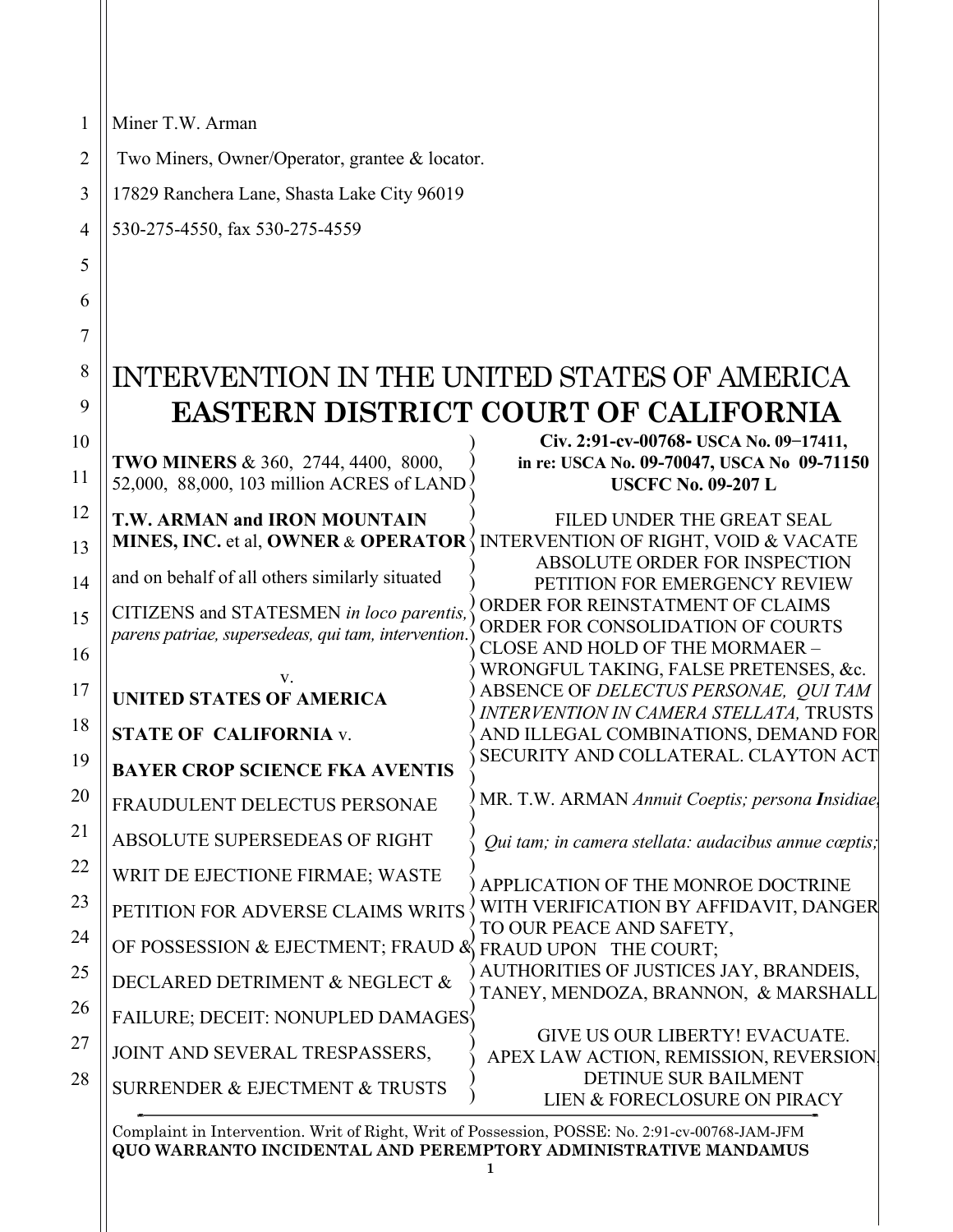#### **INTERVENTION OF RIGHT, REINSTATEMENT AND CONSOLIDATION**

We consider a question that has split the federal courts: May a non-settling PRP intervene in litigation to oppose a consent decree incorporating a settlement that, if approved, would bar contribution from the settling PRP? We join the Eighth and Tenth Circuits in holding that the answer is **"yes."** 

**[in looking at the substance of the matter, they can see that it "is a clear, unmistakable infringe](http://www.ironmountainmine.com/iron mountain/INTERVENTION BRIEF AND ORDER FOR EJECTMENT.pdf)[ment of rights secured by the fundamental law."](http://www.ironmountainmine.com/iron mountain/INTERVENTION BRIEF AND ORDER FOR EJECTMENT.pdf)** *Booth* **v.** *Illinois* **, [184 U.S. 425 ,](http://www.loislaw.com/livepublish8923/doclink.htp?alias=USCASE&cite=184+U.S.+425) [429 .](http://www.loislaw.com/livepublish8923/doclink.htp?alias=USCASE&cite=184+U.S.+425#PG429)** 

#### **ABSENCE OF** *DELECTUS PERSONAE*

I have received copies by fax of motions and orders from your court and most recent correspondence from John Hutchens such as the following. Your court is a manifest injustice in error *coram vobis*.

# **TO THE CLERK OF THE COURT MR. HARRY VINE AND JUDGE JOHN MENDEZ ERROR AND MISTAKE OF IDENTITY, FATAL DEFECT OF SERVICE, FRAUD JUDGE**  Dear Mr. Harry Vine,

 I received an envelope at P.O. box 182, Canyon, Ca. 94516, but apparently addressed to Mr. T.W. Arman. As you know, Mr. Arman has been the subject of litigation in your Court since 1991, so you should be able to address correspondence to him without my assistance.

 As this is not the first time I have informed you of this matter, I assume no responsibility for your failure to effect service upon Mr. T.W. Arman in these matters.

 That said, I would like to take this opportunity to inform you of some other corrections that need to be made to your court that you should be aware of.

First, there appears to be some confusion in your court concerning ARMAN. Your court continues to

oppress Mr. T.W. Arman regarding certain mine drainage at Iron Mountain Mine, which is actually

the result of the actions of ARMAN, "archaeal Richmond Mine acidophilic nanoorganisms", so

named by Dr. Jillian Banfield of the University of California at Berkeley, and if you would have ad-

dressed your summary judgment to ARMAN at this address, would probably have been correct.

As the curator for the College of the Hummingbird and the Hummingbird Institute, and at the behest

of Mr. T.W. Arman, the Arman Mines Institute, the Arman Mines Ministry of Natural Resources, the

Arman Mines Hazard and Remediation Directorate and Disaster Assistance Directorate, it is my duty as resident expert to convey to you the facts concerning allegations of 'hazardous' substances.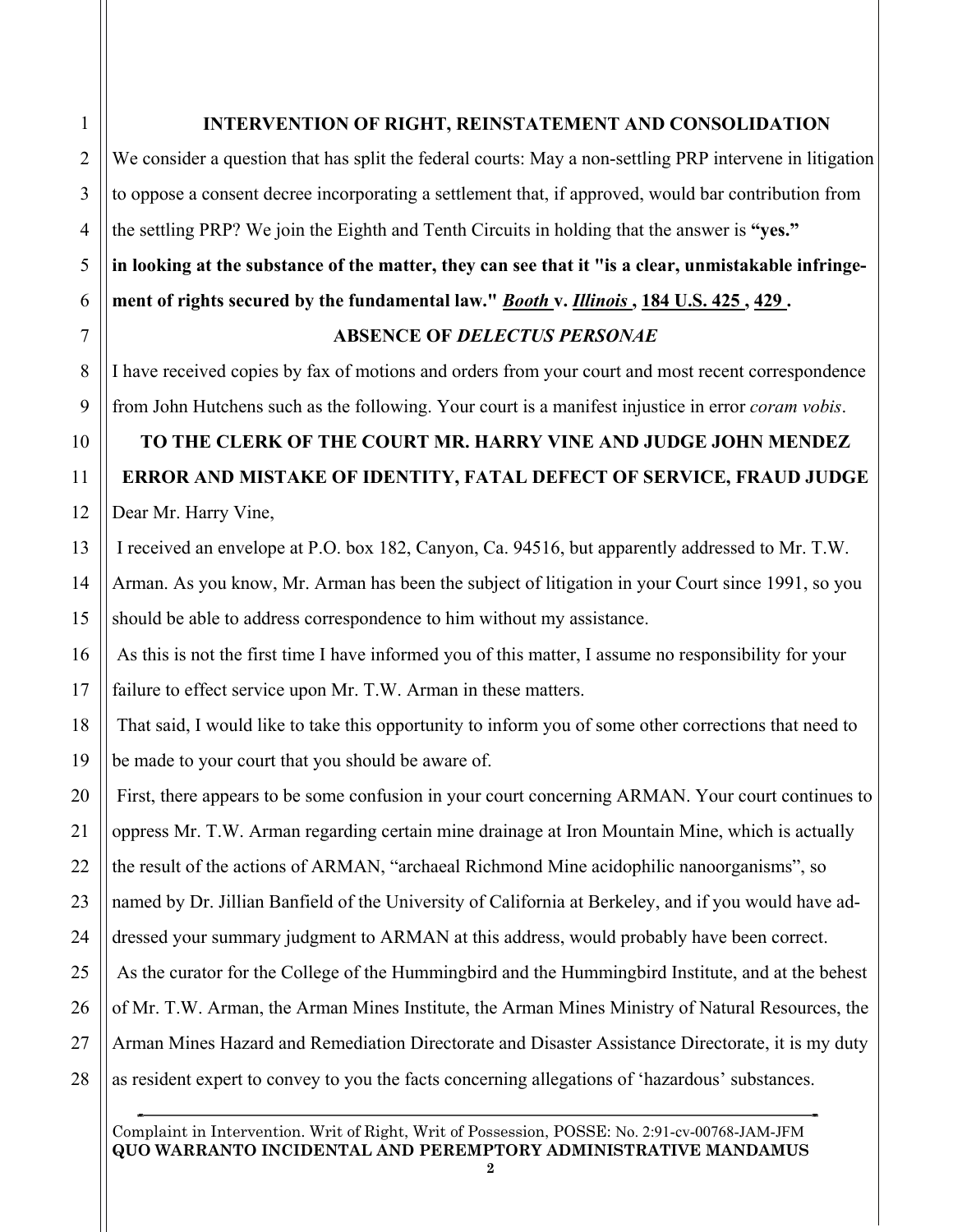I read with interest the partial summary judgment of Judge Mendez and can only conclude that your court lacks even one scintilla of common sense or capacity, has been entirely brainwashed by established beliefs of environmental religion, or are under a witches spell. Come to IMMI and walk it off. Since there are no hazardous materials at Iron Mountain Mines we wish you would stop demonizing, libeling and slandering the good name of Iron Mountain Mine and Mr. T.W. Arman, as these damages continue to mount against the United States of America State of California and your court.

 Furthermore, since Mr. T.W. Arman has been trying for years to supply his minerals to farmers, gardeners, landscapers, horticulturalists, and others who work in agricultural enterprises that provide our food and sustain our environment, and it is well documented that minerals are necessary, for instance: **"Minerals in the soil control the metabolism of plants, animals and man.** 

**All of life will be either healthy or unhealthy according to the fertility of the soil." This was a statement made by Dr Alexus Carrel, Nobel Prize Winner, in 1912. Almost a hundred years later, agriculturist and writer, Graham Harvey, wrote in The Daily Telegraph , 18 February 2006: "Britain's once fertile soil has been systematically stripped of its crucial minerals by industrial farming, leaving our fruit and vegetables tasteless and a nation in chronic ill health." William Albrecht (1896-1974 Illinois), referred to as the Father of Soil Research for his pioneering studies of the effects of infertile soil on plants and animals, warned in 1930s that if the land was not remineralised, there would be a massive increase in human degenerative diseases.**  Therefore, we are of the opinion that your actions are an act of aggression and war crime of attrition on us. Please void and vacate, grant us intervention, remission, reversion, & detinue sur bailment. In fact our minerals were naturally distributed by the cycles of the seasons and the annual flooding that for half a million years fertilized the great valleys of California. In 1943 the United States of America State of California constructed the Shasta dam forever destroying this process, at the same time killing all the native anadramous (invasive and migratory species) such as Chinook Salmon of the McCloud river that were propagated around the world by the United States Baird Hatchery. Now this court has apparently tried to blame Mr. T.W. Arman for these fisheries demise. We really must take exception to the federal government perpetration such a heinous deception. That you and your court aid and abet the perpetrators of this villainy is despotic and alarming.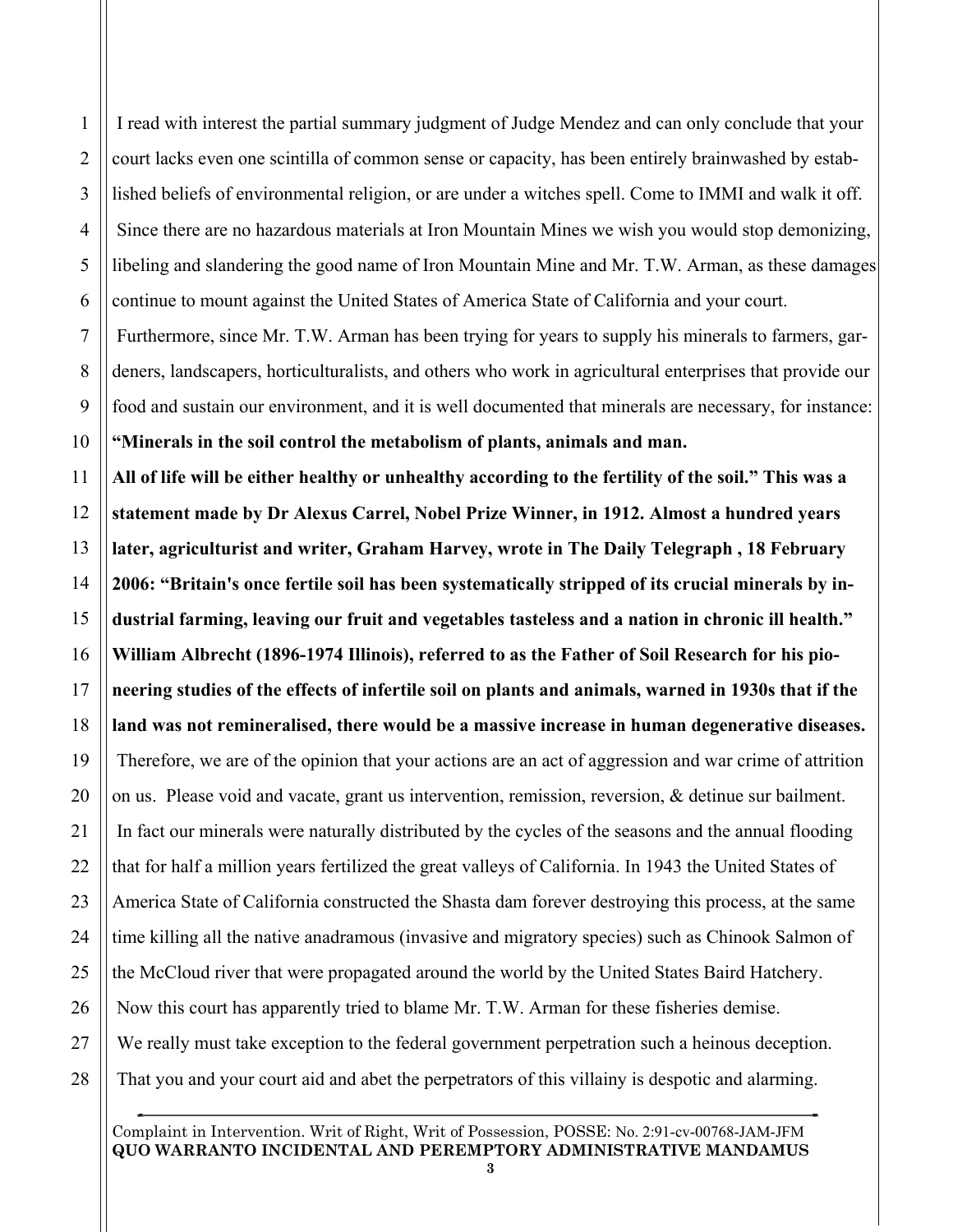# **MOTION OF THE RELATOR FOR SUPERSEDEAS & CONSOLIDATION PURSUANT TO RULE 42(A) OF THE FEDERAL RULES OF CIVIL PROCEDURE**

"Where a court failed to observe safeguards, it amounts to denial of due process of law, court is deprived of juris." Merritt v. Hunter, C.A. Kansas 170 F2d 739.

"Once jurisdiction is challenged, the court cannot proceed when it clearly appears that the court lacks jurisdiction, the court has no authority to reach merits, but, rather, should dismiss the action." Melo v. US, 505 F2d 1026.

Exercising your constitutional right cannot be converted into a crime or have sanctions levered against it: The state cannot diminish rights of the people. [Hertado v. California, 100 US 516.] Where rights secured by the Constitution are involved, there can be no rule making or legislation which would abrogate them. [Miranda v. Arizona, 384 US 436, 491.] There can be no sanction or penalty imposed upon one because of this exercise of constitutional rights. [Sherer v. Cullen, 481 F 946.]"judges of courts of limited jurisdiction are entitled to absolute immunity for their judicial acts unless they act in the clear absence of all jurisdiction." King v. Love, 766 F.2d 962, 966 (6th Cir.), cert. denied, 474 U.S. 971, 106 S.Ct. 351, 88 L.Ed.2d 320 (1985).

I have never seen more senators express discontent with their jobs. ... I think the major cause is that, deep down in our hearts, we have been accomplices to doing something terrible and unforgivable to this wonderful country. Deep down in our hearts, we know that we have bankrupted America and that we have given our children a legacy of bankruptcy. .. We have defrauded our country to get ourselves elected. [John Danforth,](http://en.wikipedia.org/wiki/John_Danforth) Republican senator from Missouri, in the Arizona Republic of April 21, 1992

## **CORRUPTION AND RACKETEERING**

The division of the United States into federations of equal force was decided long before the Civil War by the high financial powers of Europe. These bankers were afraid that the US, if they remained as one block, and as one nation, would attain economic and financial independence, which would upset their financial domination over the world. [Otto von Bismark,](http://en.wikiquote.org/wiki/Otto_von_Bismark) Chancellor of Germany 1876 All the perplexities, confusions, and distresses in America arise, not from defects in their constitution or confederation, nor from want of honor or virtue, as much from downright ignorance of the nature of coin, credit, and circulation. [John Adams](http://en.wikiquote.org/wiki/John_Adams), letter to [Thomas Jefferson,](http://en.wikiquote.org/wiki/Thomas_Jefferson) 25 August 1787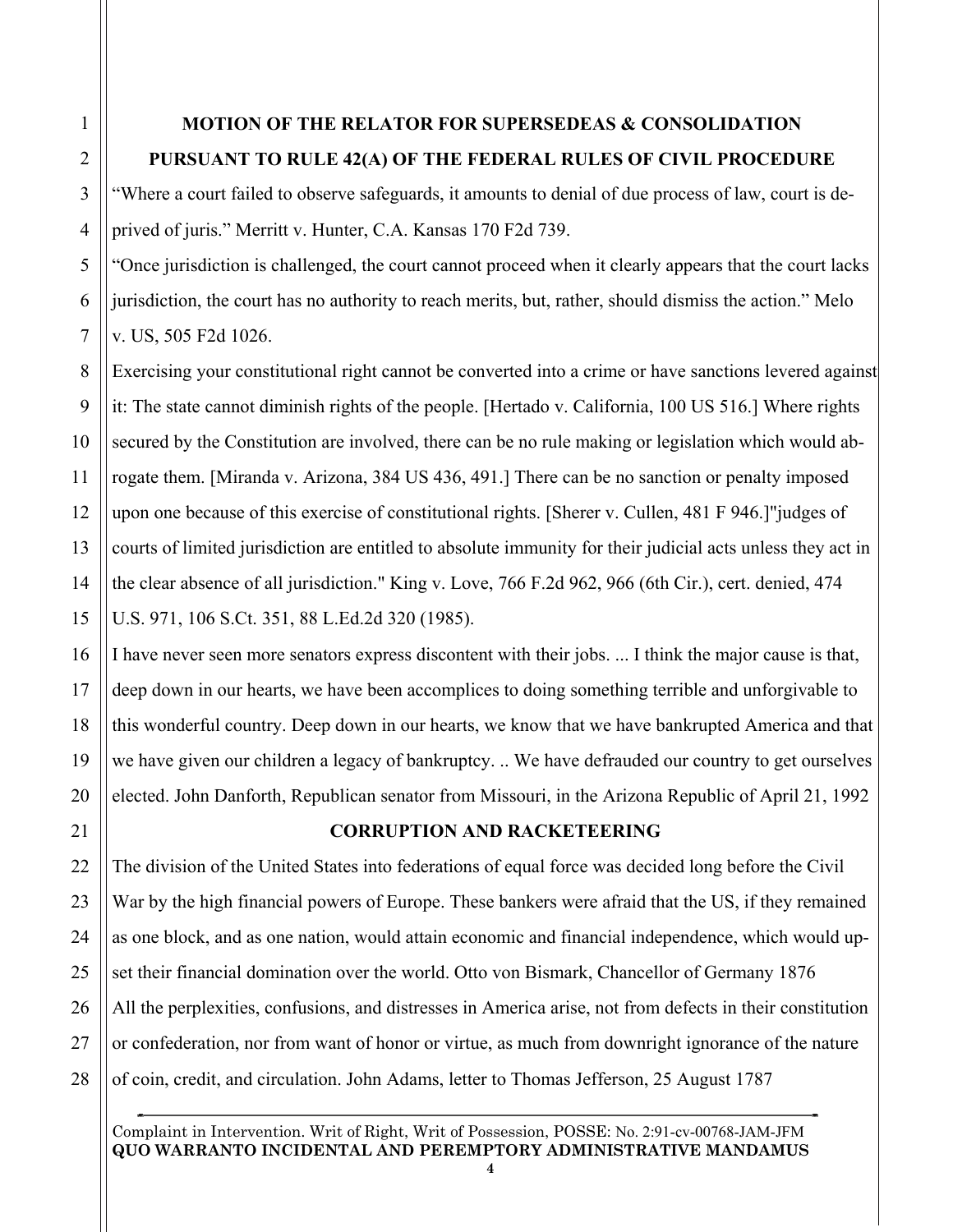And I sincerely believe, with you, that banking establishments are more dangerous than standing armies; and that the principle of spending money to be paid by posterity, under the name of funding, is but swindling futurity on a large scale. [Thomas Jefferson,](http://en.wikiquote.org/wiki/Thomas_Jefferson) letter to John Taylor, 28 May 1816 Your court facilitated the theft of the Superfund Trusts at Iron Mountain by the fiduciary and trustee and contractor AIG, therefore you are personally responsible for replacing the security and collateral.

**Committee on Oversight and Government Reform, Deterioration of the Clean Water Act**  Oversight and Government Reform Committee Chairman Henry A. Waxman and Transportation and Infrastructure Committee Chairman James L. Oberstar wrote to President-elect Obama regarding their investigation into the drastic deterioration of the Clean Water Act enforcement program.

"One of the legacies of the Bush Administration is its failure to protect the safety and health of the nation's waters," said Chairman Waxman. "Our investigation reveals that the clean water program has been decimated as hundreds of enforcement cases have been dropped, downgraded, delayed, or never brought in the first place. We need to work with the new Administration to restore the effectiveness and integrity to this vital program."

New internal documents obtained by the Committees show that hundreds of Clean Water Act violations have not been pursued with enforcement actions. Dozens of existing enforcement cases have become informal responses, have had civil penalties reduced, and have experienced significant delays. Many violations are not even being detected because of the substantial reduction in investigations. Violations involving oil spills make up nearly half of the Clean Water Act violations that have been detected but are not being addressed.

EPA refused to produce hundreds of documents to the Committees and redacted many of the documents it did produce. EPA concealed the identity of corporations and individuals accused of polluting waters and the specific waters that may have been affected.

In [Federalist No. 33](http://www.foundingfathers.info/federalistpapers/fed33.htm) (next to last para), Hamilton says:

…But it will not follow…that acts of…[the federal government] which are NOT PURSUANT to its constitutional powers, but which are invasions of the residuary authorities of the..[the States], will become the supreme law of the land. These will be merely acts of usurpation, and will deserve to be

Complaint in Intervention. Writ of Right, Writ of Possession, POSSE: No. 2:91-cv-00768-JAM-JFM **QUO WARRANTO INCIDENTAL AND PEREMPTORY ADMINISTRATIVE MANDAMUS 5**

1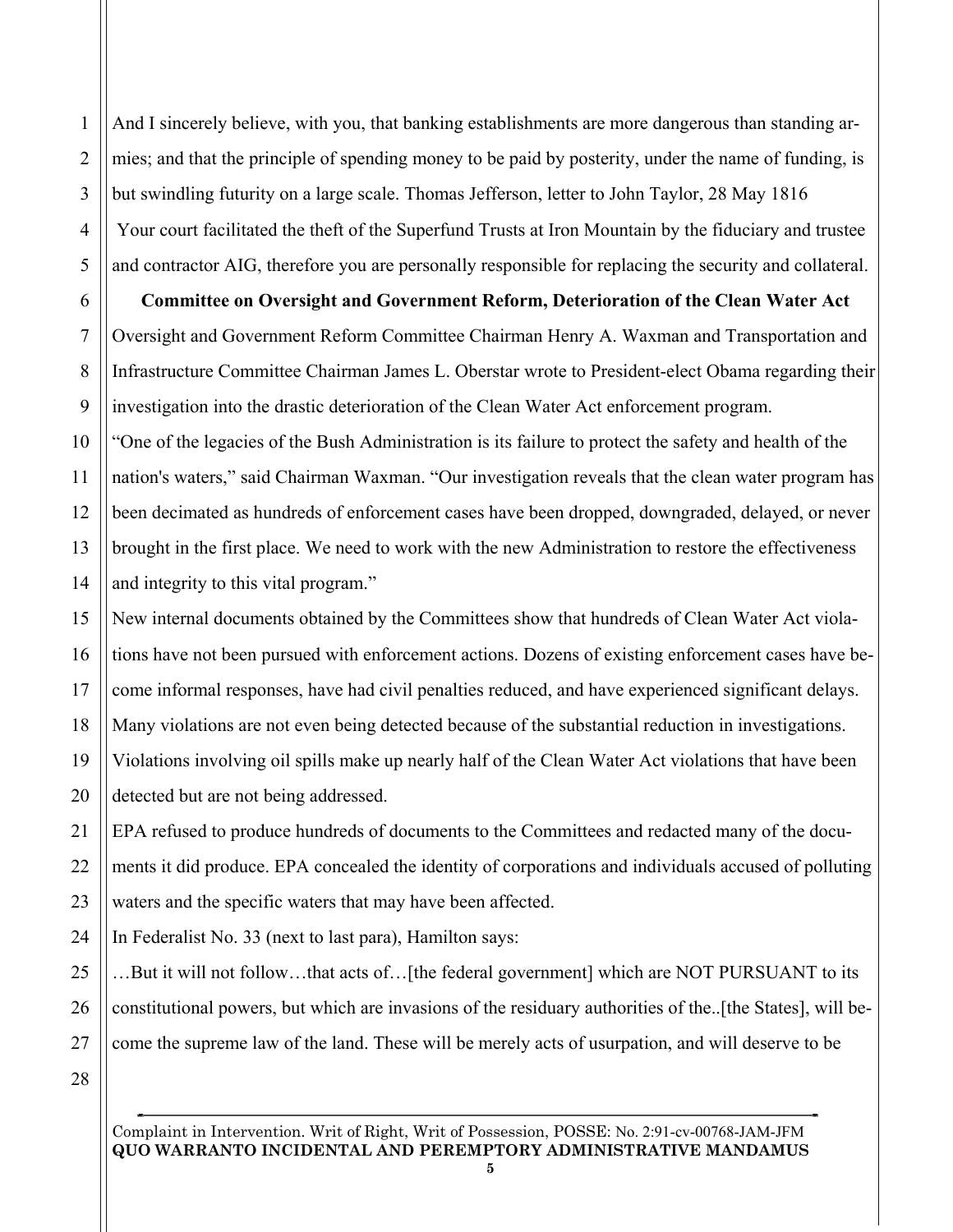1 2 treated as such…[Art. VI, cl. 2] EXPRESSLY confines this supremacy to laws made PURSUANT TO THE CONSTITUTION … [emphasis in original]

4 In the next paragraph, Hamilton points out that a law made by Congress which is not authorized by the Constitution,

…would not be the supreme law of the land, but a usurpation of power not granted by the Constitution….

b) Second, note that Art. VI, clause 2 also shows that only laws of States which are Contrary to the Constitution must fall. States may make whatever laws they wish (consistent with their State Constitutions) except as prohibited by the US Constitution. Laws specifically prohibited to the States are listed at Art. I, Sec. 10. States also may not properly make laws which contradict the Constitution. For example, a State Law which purported to permit 25 year olds to be US Senators would contradict Art. I, Sec. 3, clause 3, and thus would fail under the "supremacy clause".

It is not …a mere possibility of inconvenience in the exercise of powers, but an immediate constitutional repugnancy that can …alienate and extinguish a pre-existing right of sovereignty [in the States]. (4th para)

The necessity of a concurrent jurisdiction in certain cases results from the division of the sovereign power; and the rule that all authorities, of which the States are not explicitly divested in favor of the Union, remain with them in full vigor…[This]is…clearly admitted by the whole tenor of the…proposed Constitution. We there find that, notwith-standing the …grants of …authorities [to the federal government], there has been the most pointed care in those cases where it was deemed improper that the like authorities should reside in the States, to insert negative clauses prohibiting the exercise of them by the States…[Art. I, Sec. 10] consists altogether of such provisions. This circumstance is a clear indication of the sense of the convention, and furnishes a rule of interpretation out of the body of the…[proposed Constitution], which…refutes every hypothesis to the contrary. (5th para) **The People ex. Rel. Hutchens, moves this Court, pursuant to Rule 42(a) of the Federal Rules of Civil Procedure, to consolidate the following cases: Civ. 2:91-cv-00768- USCA No. 09−17411, No. 09-70047, USCA No 09-71150 , USCFC No. 09-207 L. TRIAL OF THE UNITED STATES OF AMERICA STATE OF CALIFORNIA COERCIVE MONOPOLY FRAUD FALSE CLAIMS.** 

3

5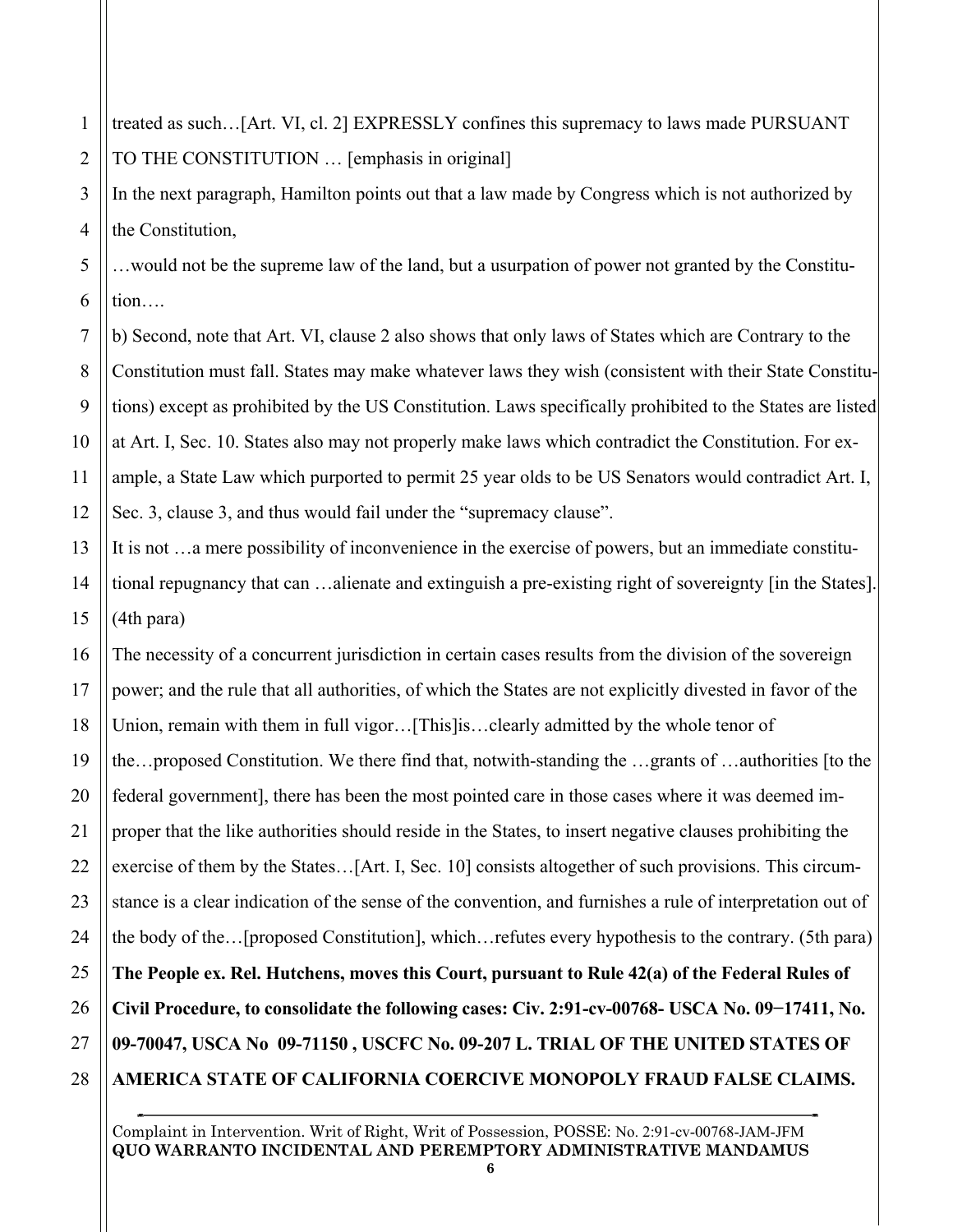1 2 The People ex. Rel. Hutchens moves for consolidation for the purposes of **ADVERSE CLAIMS,** judgment and appeal. The cases are appropriate for consolidation for the following reasons: 1. The cases involve common questions of law. All causes of action allege that the usurpation, invasion, and occupation of Iron Mountain Mine violates Section 7 of the Clayton Act, as amended, 15 U.S.C. § 18, and Section 1 of the Sherman Antitrust Act, 15 U.S.C. § 1. and general mining law. 2. The cases involve common questions of fact because they arise from the same factual situation. 3. Judicial convenience and economy will be promoted by consolidation of the actions. Consolidation will result in one trial which will bind all plaintiffs and defendants. This will save time and avoid unnecessary costs to the defendants, the plaintiffs in the actions, witnesses who would otherwise be required to testify in two cases, and this Court.

4. Consolidation will not delay the final disposition of this matter.

WHEREFORE, the Relator requests that its motion for consolidation be granted.

*Held:* The reference to "administrative" reports, audits, and investigations in §3730(e)(4)(A) encompasses disclosures made in state and local sources as well as federal sources. Pp. 4–21.

## **LEGAL AUTHORITY**

… "In the mining partnership those occurrences make no dissolution, but the others go on; and, in case a stranger has bought the interest of a member, the stranger takes the place of him who sold his interest, and cannot be excluded. If, death, insolvency, or sale were to close up vast mining enterprises, in which many persons and large interests participate, it would entail disastrous consequences. From the absence of this *delectus personae* in mining companies flows another result, distinguishing them from the common partnership, and that is a more limited authority in the individual member to bind the others to pecuniary liability. He cannot borrow money or execute notes or accept bills of exchange binding the partnership or its members, unless it is shown that he had authority; nor can a general superintendent or manager. They can only bind the partnership for such things as are necessary in the transaction of the particular business, and are usual in such business. Charles v. Eshleman, 5 Colo. 107; Shillman v. Lachman, 83 Am Dec. 96, and note; McConnell v. Denver, 35 Cal. 365; Jones v. Clark, 42 Cal. 181; Manville v. Parks, 7 Colo. 128, 2 Pac. 212; Congdon v. Olds, 18 Mont. 487, 46 Pac. 261. 29 S.E. 505. In fact, it is a rule that a nontrading partnership, as distinguished from a trading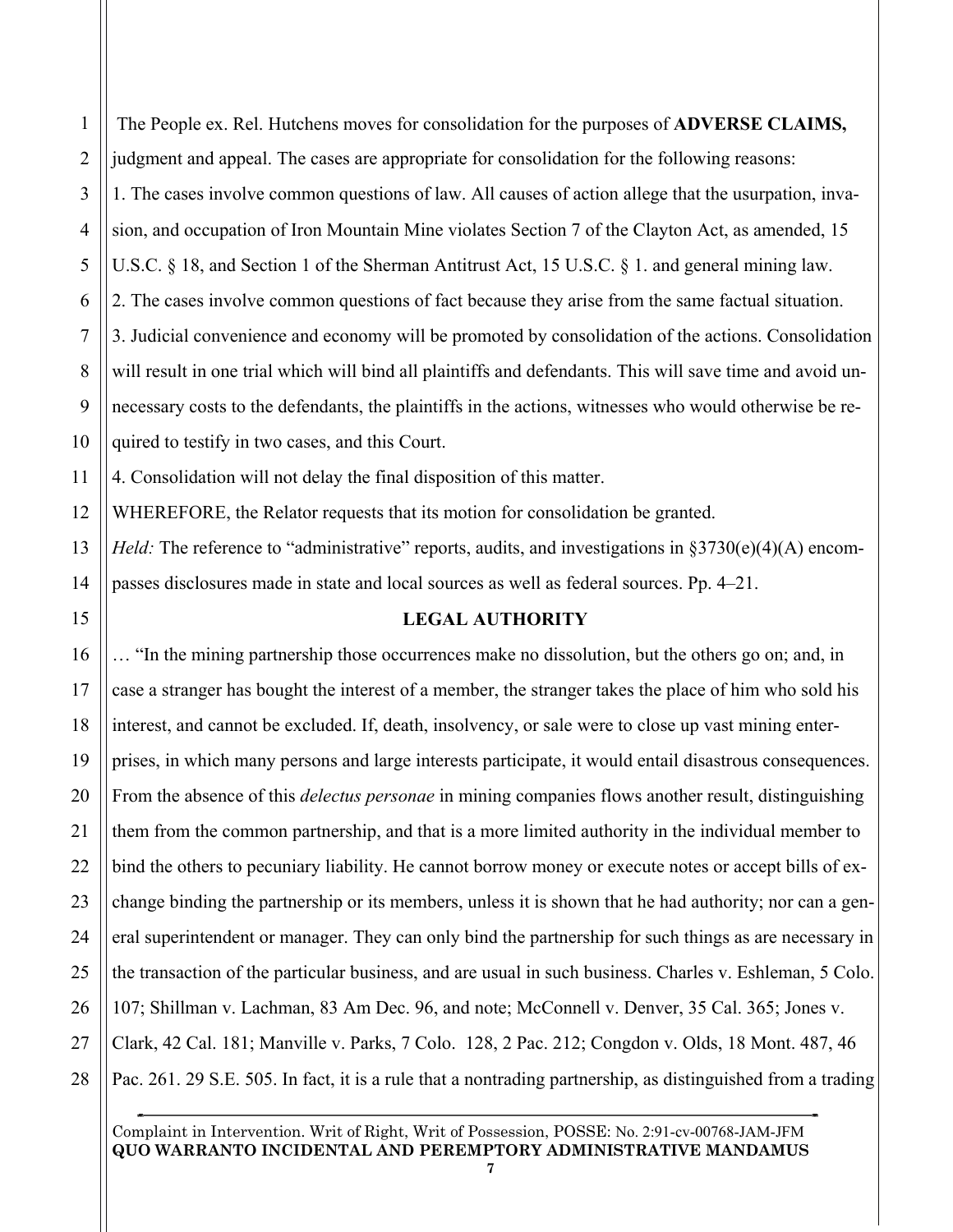commercial firm, does not confer the same authority by implication on its members to bind the firm; as. e.g. a partnership to run a theater or other single enterprise only. Pease v. Cole, 53 Conn. 53, 22 Atl. 681; Deardorf's Adm'r v. Tacher, 78 Mo. 128; Smith, Merc. Law, 82; T Pars. Partn. § 85; Pooley v. Whitmore, 27 Am. Rep. 733.

6 7 8 10 11 **PETITION TO RELOCATE AND SURVEY; THE "OWL" ET AL, LODE MINING CLAIMS.**  A mining partnership is a nontrading partnership, and its members are limited to expenditures necessary and usual in the particular business. Bates, Partn., § 329. Members of a mining partnership, holding the major portion of the property, have power to do what may be necessary and proper for carrying on the business, and control the work, in case all cannot agree, provided the exercise of such power is necessary and proper for carrying on the enterprise for the benefit of all concerned. Dougherty v. Creary, 89 Am. Dec. 116.

12 13 These principles settle much of this case. The demurrer was properly overruled, because there was a partnership, and equity only has jurisdiction to settle partnership accounts. 5 Am. & Eng. Dec. Eq. 74;

17 Am. & Eng. Enc. Law, 1273. \* \* \* **Justice Brannon**

 In Dalliba v. Riggs, 7 Ida. 779, 82 Pac. 107, it was laid down that while a court of equity can appoint a receiver to perfect and preserve mining property, it " has no authority to place its receiver in charge of such property and operate the same, carrying on a general mining business, and while it turns out to be at a loss, as is likely to be the result in such cases, charge the same up as a preferred claim and lien against the property, to the prejudice and loss of the holders of prior recorded liens on the same property" (82 Pac. At pp. 108-109). In that case the receiver appeared to have carried on the mining operations without any order of court directing him to do so and with reckless extravagance, and in addition was shown not only not to have kept accurate accounts but also to have made in the account filed "many charges against the estate where no charge whatever should have been made and none in fact existed." The court accordingly denied the receiver any allowance for his own time or services and any allowance for attorney's fees.

26

1

2

3

4

5

9

14

15

16

17

18

19

20

21

22

23

24

25

27

28

#### **FROM CONGRESSMAN WALLY HERGER'S WEBSITE**

Private property ownership is a fundamental right. Indeed, the ability to own and use property spurs innovation and entrepreneurship and is a cornerstone of our prosperity and high standard of living.

Complaint in Intervention. Writ of Right, Writ of Possession, POSSE: No. 2:91-cv-00768-JAM-JFM **QUO WARRANTO INCIDENTAL AND PEREMPTORY ADMINISTRATIVE MANDAMUS** 

**8**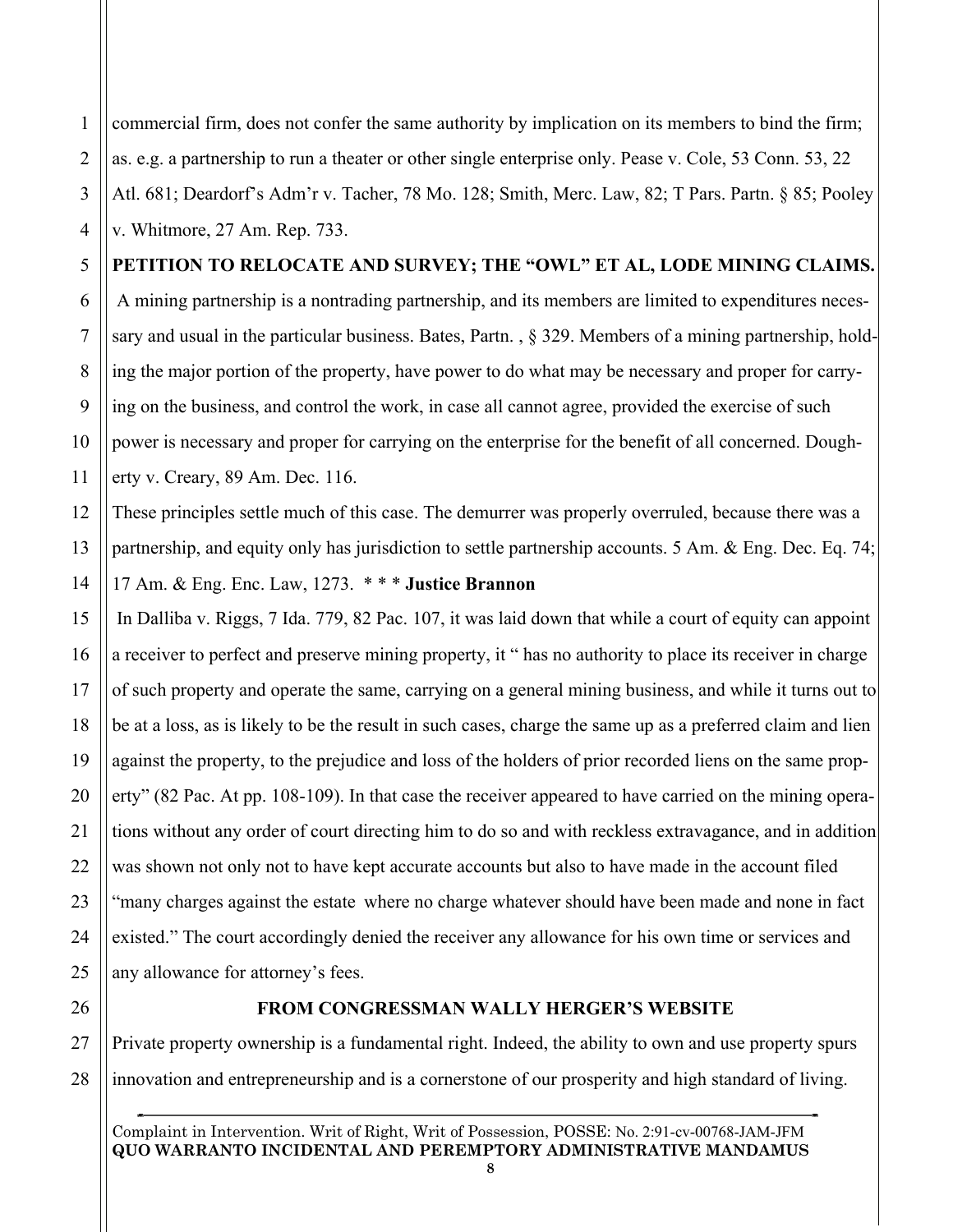1 2 3 4 The Fifth Amendment famously protects our property rights from undue government interference stating, property shall not "be taken for public use, without just compensation." This amendment is also joined by the Fourteenth Amendment which together protects citizens from government's taking of private property "without due process of law."

#### **SUPERSEDEAS & CONSOLIDATION**

**"There is no crueler tyranny than that which is exercised under cover of law, and with the colors of justice"** - U.S. v. Jannotti, 673 F.2d 578, 614 (3d Cir. 1982)

#### **CONSPIRACY**

July 26, 2010

5

6

7

8

9

10 EPA Releases Rulemaking Guidance on Environmental Justice

11 12 13 14 15 WASHINGTON -- The U.S. Environmental Protection Agency (EPA) is releasing an interim guidance document to help agency staff incorporate environmental justice into the agency's rulemaking process. The rulemaking guidance is an important and positive step toward meeting EPA Administrator Lisa P. Jackson's priority to work for environmental justice and protect the health and safety of communities who have been disproportionally impacted by pollution.

16 17 18 19 20 21 22 "Historically, the low-income and minority communities that carry the greatest environmental burdens haven't had a voice in our policy development or rulemaking. We want to expand the conversation to the places where EPA's work can make a real difference for health and the economy," said EPA Administrator Lisa P. Jackson. "This plan is part of my ongoing commitment to give all communities a seat at the decision-making table. Making environmental justice a consideration in our rulemaking changes both the perception and practice of how we work with overburdened communities, and opens this conversation up to new voices."

23 24 25 26 27 T he document, Interim Guidance on Considering Environmental Justice During the Development of an Action, seeks to advance environmental justice for low-income, minority and indigenous communities and tribal governments who have been historically underrepresented in the regulatory decisionmaking process. The guidance also outlines the multiple steps that every EPA program office can take to incorporate the needs of overburdened neighborhoods into the agency's decision-making, sci-

28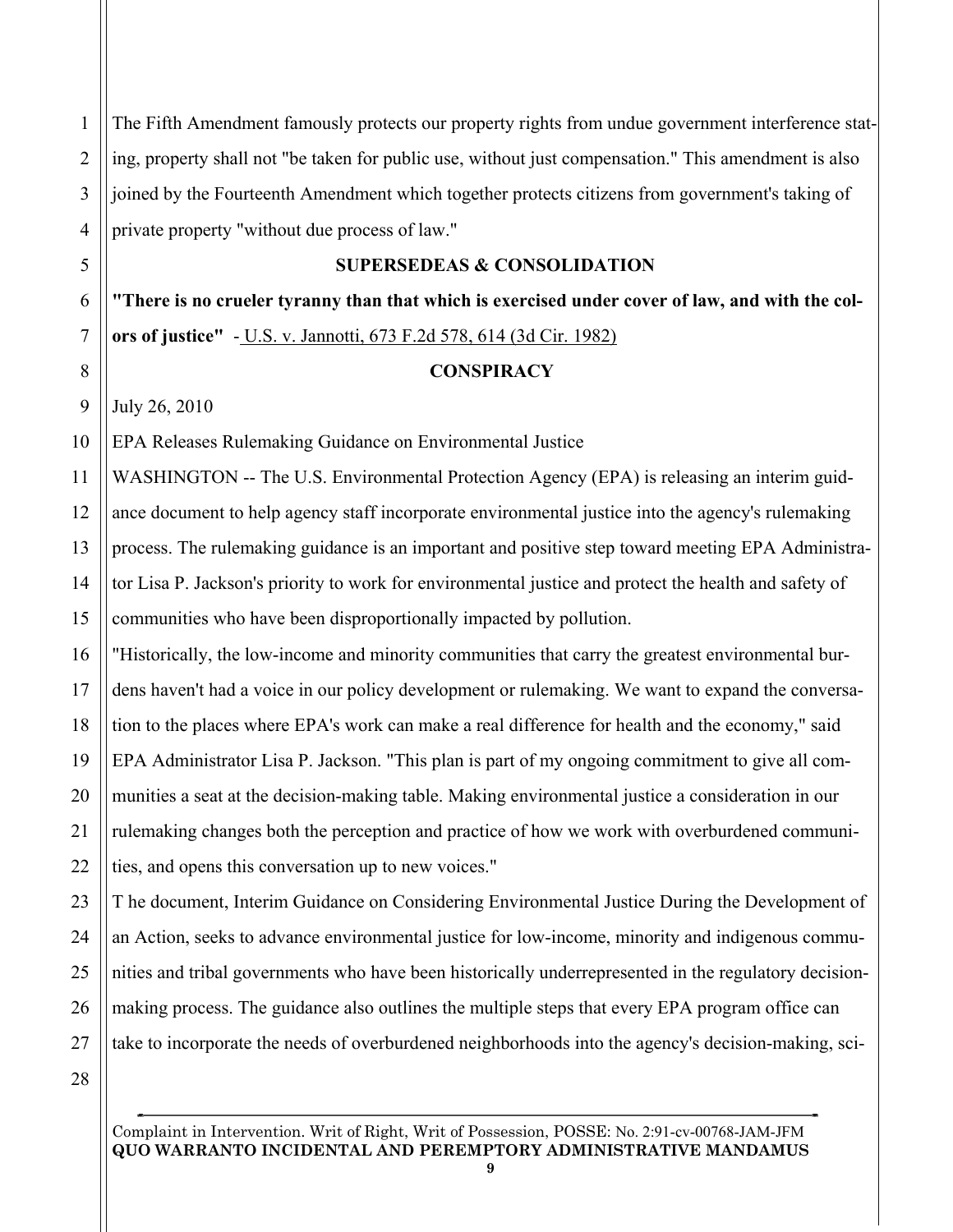1 2 3 4 5 6 7 8 9 10 11 12 13 14 15 16 17 18 19 20 21 22 23 24 25 26 27 28 entific analysis, and rule development. EPA staff is encouraged to become familiar with environmental justice concepts and the many ways they should inform agency decision-making. EPA is seeking public feedback on how to best implement and improve the guide for agency staff to further advance efforts toward environmental justice. To view the interim guidance and submit feedback: <http://www.epa.gov/environmentaljustice/resources/policy/ej-rulemaking.html> More information on environmental justice: <http://www.epa.gov/environmentaljustice/> Our government... teaches the whole people by its example. If the government becomes the lawbreaker, it breeds contempt for law; it invites every man to become a law unto himself; it invites anarchy. The greatest dangers to liberty lurk in the insidious encroachment by men of zeal, well meaning but without understanding. Those who won our independence... valued liberty as an end and as a means. They believed liberty to be the secret of happiness and courage to be the secret of liberty. Experience teaches us to be most on our guard to protect liberty when the government's purposes are beneficent. If we desire respect for the law, we must first make the law respectable. In the frank expression of conflicting opinions lies the greatest promise of wisdom in governmental action. Fear of serious injury alone cannot justify oppression of free speech and assembly. Men feared witches and burnt women. It is the function of speech to free men from the bondage of irrational fears. Those who won our independence... valued liberty as an end and as a means. They believed liberty to be the secret of happiness and courage to be the secret of liberty. To declare that in the administration of criminal law the end justifies the means to declare that the Government may commit crimes in order to secure conviction of a private criminal would bring terrible retribution.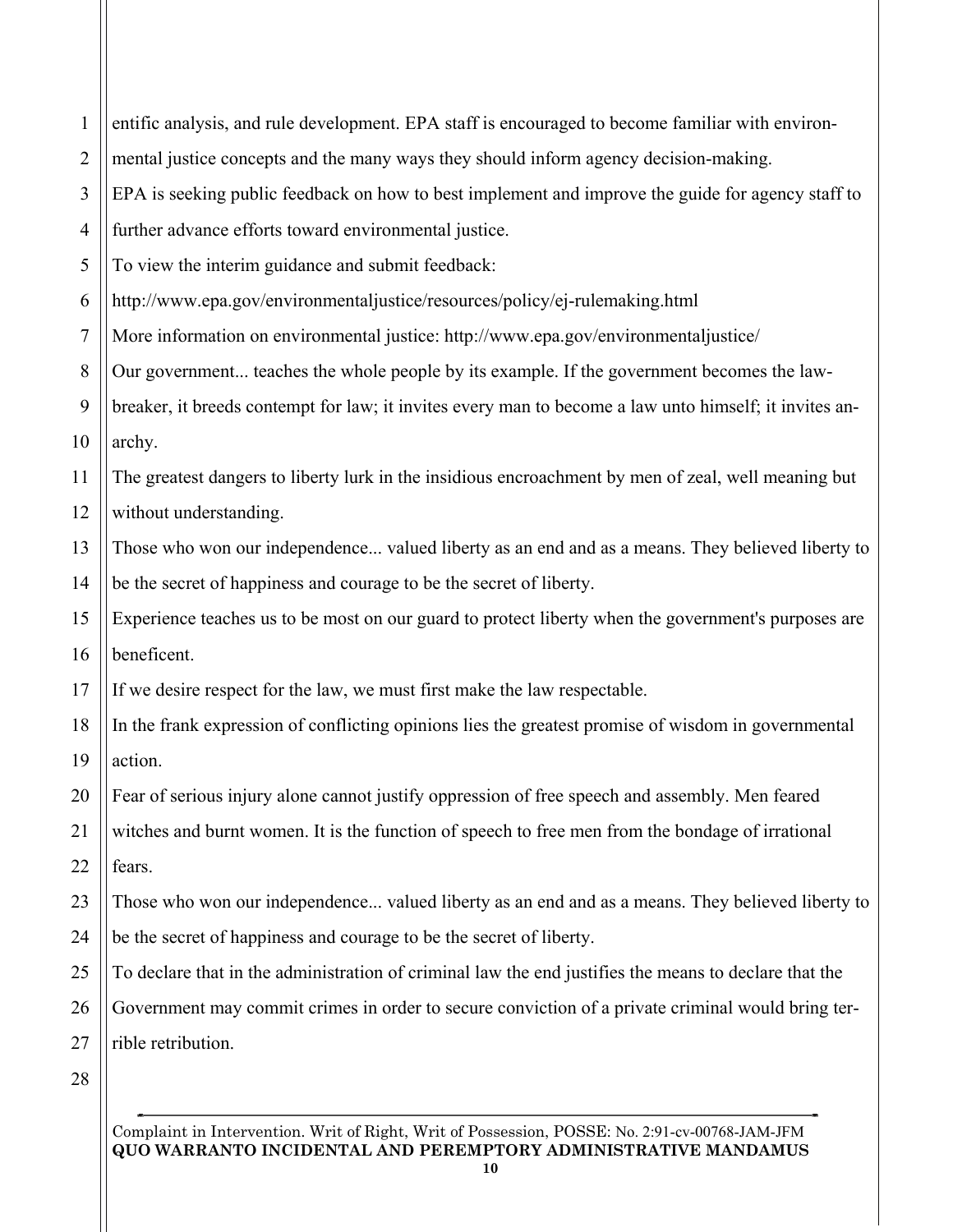1 2 We can have democracy in this country, or we can have great wealth concentrated in the hands of a few, but we can't have both.

3 The most important political office is that of private citizen.

4 5 6 7 8 9 10 11 12 That the existing unemployment is, in large part, of the gross inequality in the distribution of wealth and income which giant corporations have fostered; that by the control which few have exerted through giant corporations, individual initiative and effort are being paralyzed, creative power impaired and human happiness lessened; that the true prosperity of our past came not from big business, but through the courage, the energy and the resourcefulness of small men; that only by releasing from corporate control the faculties of the unknown many, only by reopening to them the opportunities for leadership, can confidence in our future be restored and the existing misery overcome; and that only through participation by the many in the responsibilities and determinations of business, can America secure the moral and intellectual development which is essential to the maintenance of liberty.

 **- Justice Louis D. Brandeis** 

14 16 **JULY, 2010: MR. T.W. ARMAN & IRON MOUNTAIN MINE COMMUNITY NOTICE OF LODGING CRIMINAL TRESPASS ON PRESIDENT OBAMA - GOVERNOR SCHWARZENEGGER - ATTORNEY GENERALS BROWN AND HOLDER - CONGRESS - CALIFORNIA - EPA - DOJ - CVRWQCB - CAL FED - CAL DTSC - UNITED STATES EASTERN DISTRICT COURT SACRAMENTO NATURAL RESOURCE TRUSTEES - HOMELAND SECURITY DEPT. OF INTERIOR - BUREAU OF LAND MANAGEMENT - CH2MHILL - AISLIC - IRON MOUNTAIN OPERATIONS, LLC - AIG CONSULTANTS - AIG - BAYER CROP SCIENCES - FEMA ASTRAZENECA - SANOFI/AVENTIS - JARDINE MATHESON; FRAUDS, THIEVES, AND LIARS, JOINT AND SEVERAL TRESSPASSERS, PIRATES, ENSLAVERS; EJECTMENT:** 

24 25 26 27 **SHASTA COUNTY SHERIFF - POSSE FOR TRESPASS OF TREASON AND MISPRISON OF FELONY WRIT OF POSSESSION UPON ADVERSE CLAIMS TRESSPASSERS OF PATENT TITLE; EXTORTION; FRAUD; DECEIT; MALICIOUS AND ABUSIVE NEGLIGENT ENDANGERMENT; ESTABLISHMENT OF RELIGION AND SLAVERY;** 

28

13

15

17

18

19

20

21

22

23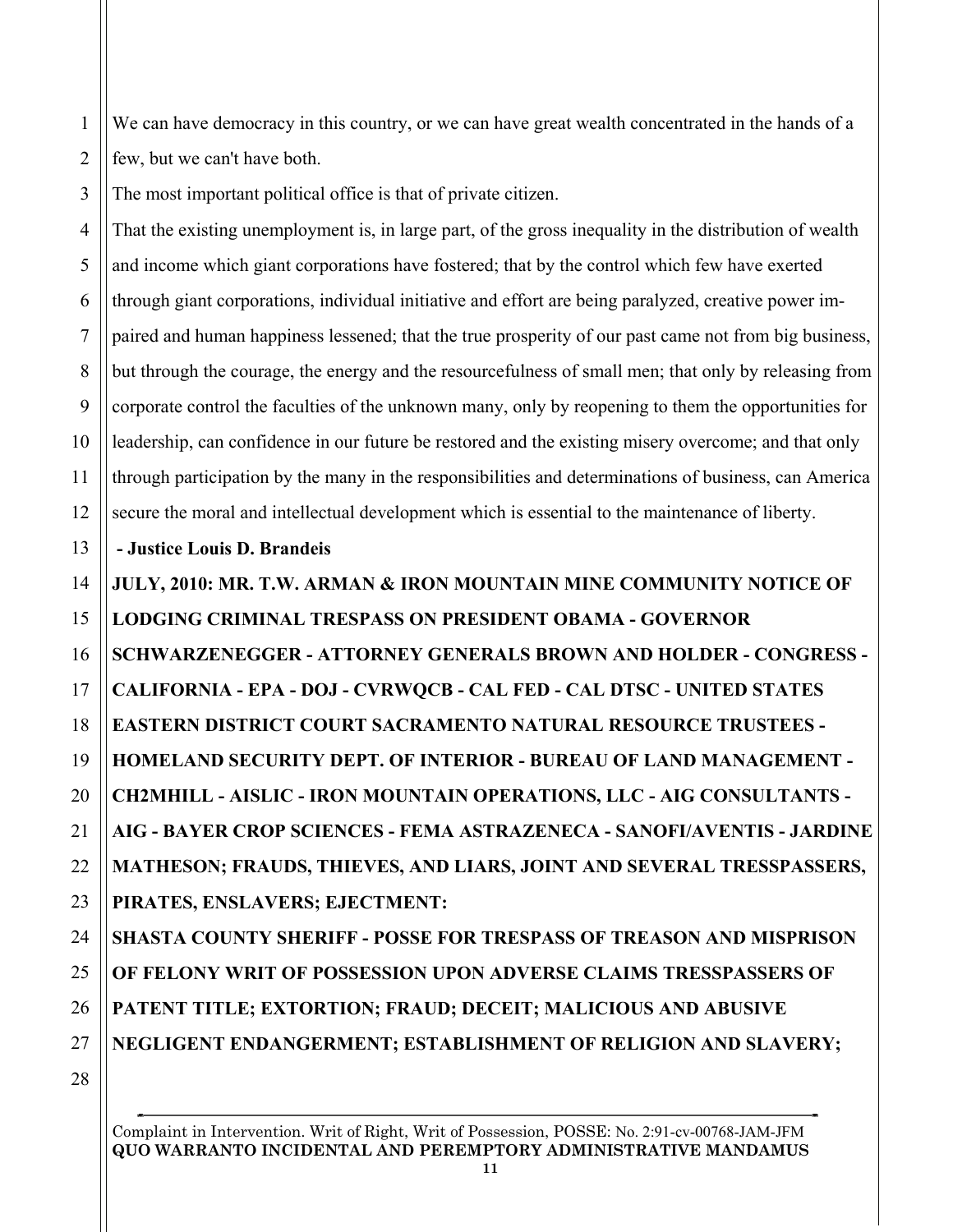| $\mathbf{1}$   | <b>CONSPIRACY; EVIL UPON THE PUBLIC TRUST; APEX LAW AGGRAVATED</b>                                       |
|----------------|----------------------------------------------------------------------------------------------------------|
| $\overline{2}$ | <b>LARCENY OF MINING COMPANY SECURITY &amp; COLLATERAL LR10-20762</b>                                    |
| 3              | <b>INNOCENT PRISONERS OF THE EPA - DOJ SINCE 1983</b>                                                    |
| 4              | FREE MR. T.W. ARMAN & IRON MOUNTAIN MINES, INC.                                                          |
| 5              | Administrative - EPA Order 3120.1b Scientific misconduct, fabrication or knowing falsification of        |
| 6              | data, research procedures, or data analysis is an offense which can result in immediate removal/ Sus-    |
| 7              | pension and Debarment / Civil Sanctions / Fines / Local AUSA Must Decide If Fraud Meets Crimi-           |
| 8              | nal Prosecution Threshold / Culpability / Harm                                                           |
| 9              | Laboratory Fraud, Title 18 United States Criminal Code; Is It Criminal or Civil?                         |
| 10             | Fraud - 18 USC 1341 - 1343, PROCEDURAL FRAUD, MEASUREMENT FRAUD                                          |
| 11             | False Statements - 18 USC 1001                                                                           |
| 12             | Conspiracy - 18 USC 371                                                                                  |
| 13             | Concealment of a felony - 18 USC 4 (misprision)                                                          |
| 14             | False Claims - 18 USC 287                                                                                |
| 15             | Obstruction of Justice - 18 USC 1505 Consequences: Ferro incumbere.                                      |
| 16             | Penalties up to 20 years imprisonment for destroying, concealing or falsifying records with intent to    |
| 17             | obstruct or impede a legal investigation                                                                 |
| 18             | "Government is not reason; it is not eloquence; it is force. Like fire; it is a dangerous servant and a  |
| 19             | fearful master." - George Washington                                                                     |
| 20             | <b>MILITIA &amp; POSSE - LOCKE &amp; LODE!</b>                                                           |
| 21             | I believe that you should provide this JUDICIAL order because:                                           |
| 22             | (A) I am not a contributor to the 'hazardous' substances that are alleged but have never been found at   |
| 23             | my facility or the toxic affects of the 'hazardous' substances not found at my facility,                 |
| 24             | (B) I am the owner of the real property on which the facility is located and I did not conduct or per-   |
| 25             | mit the generation, transportation, storage, treatment, or disposal of any 'hazardous' substance at the  |
| 26             | facility; and I did not contribute to the release or threat of release of a 'hazardous' substance at the |
| 27             | facility through any action or omission.                                                                 |
| 28             |                                                                                                          |
|                |                                                                                                          |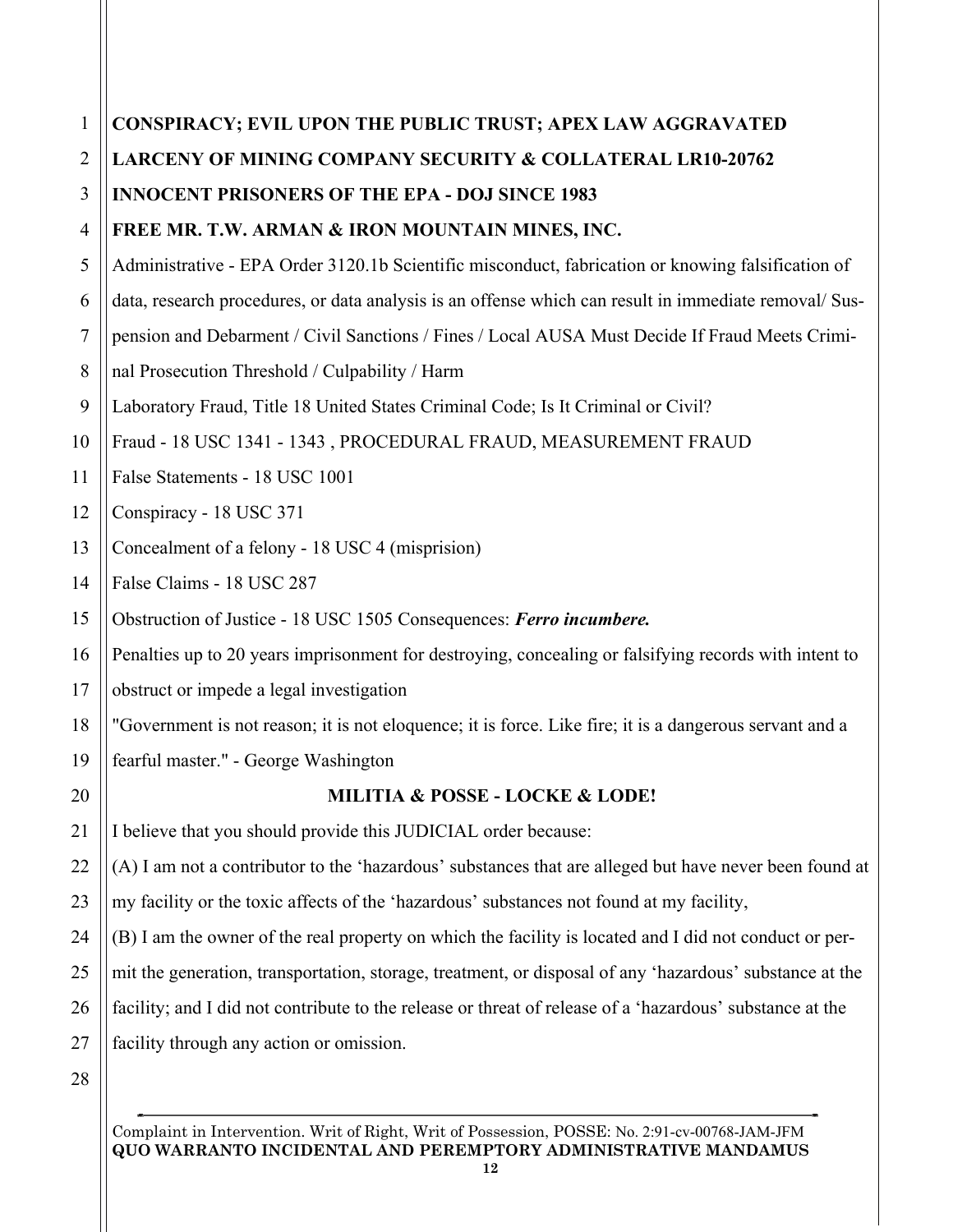1 I am seeking your assistance in promoting "cooperative conservation", as provided for in your Executive Order No. 13352, and in accordance with the purposes expressed therein.

As used in this order, the term ``cooperative conservation'' means actions that relate to use, enhancement, and enjoyment of natural resources, protection of the environment, or both, and that involve collaborative activity among Federal, State, local, and tribal governments, private for-profit and nonprofit institutions, other nongovernmental entities and individuals.

The last reply to my request, dated May 1, 2008, and signed by Kathleen Salyer , Chief of the Site Cleanup Branch of Region IX of the EPA, states that "businesses and individuals are not eligible for EPA technical assistance under the provisions of 6913 of RCRA."

Clearly my request has been entirely misunderstood, as I believe that it is the EPA that is in need of assistance under the provisions of 6913 of RCRA.

According to the state supreme court, "[i]t is misconduct… to elicit or attempt to elicit inadmissible evidence… Because we consider the effect of the prosecutor's action on the defendant, a determination of bad faith or wrongful intent by the prosecutor it is not required for a finding of prosecutorial misconduct." ( People v. Crew (2003) 31 Ca) The role of the prosecutor differs significantly from that of others who practice law, including criminal defense lawyers.

" A Prosecutor is held to a standard higher than that imposed on other attorneys because of the unique function he or she performs in representing the interests, and in exercising the sovereign power, of the state. ... the prosecutor represents "a sovereignty whose obligation to govern impartially is as compelling as its obligation to govern at all; and whose interest, therefore, in a criminal prosecution is not that it shall 'win a case,' but that justice shall be done." ( Berger v. United States (1935) 295 U.S. 78, 88.)' " ( People v. Hill (1998) 17 Cal.4th 800, 820.)

"Prosecutors have a special obligation to promote justice and the ascertainment of truth. ... 'The duty of the attorney general is not merely that of an advocate. His duty is not to obtain convictions, but to fully and fairly present... the evidence...' " (People v. Kasim (1997) 56 Cal.App.4th 1360, 1378.) "The prosecutor's job isn't just to win, but to win fairly, staying well within the rules." (United States v. Kojayan (9th Cir. 1993) 8 F.3d 1315, 1323.) "As an officer of the court, the prosecutor has a heavy responsibility… to the court and to the defendant to conduct a fair trial …" (United States v. Esca-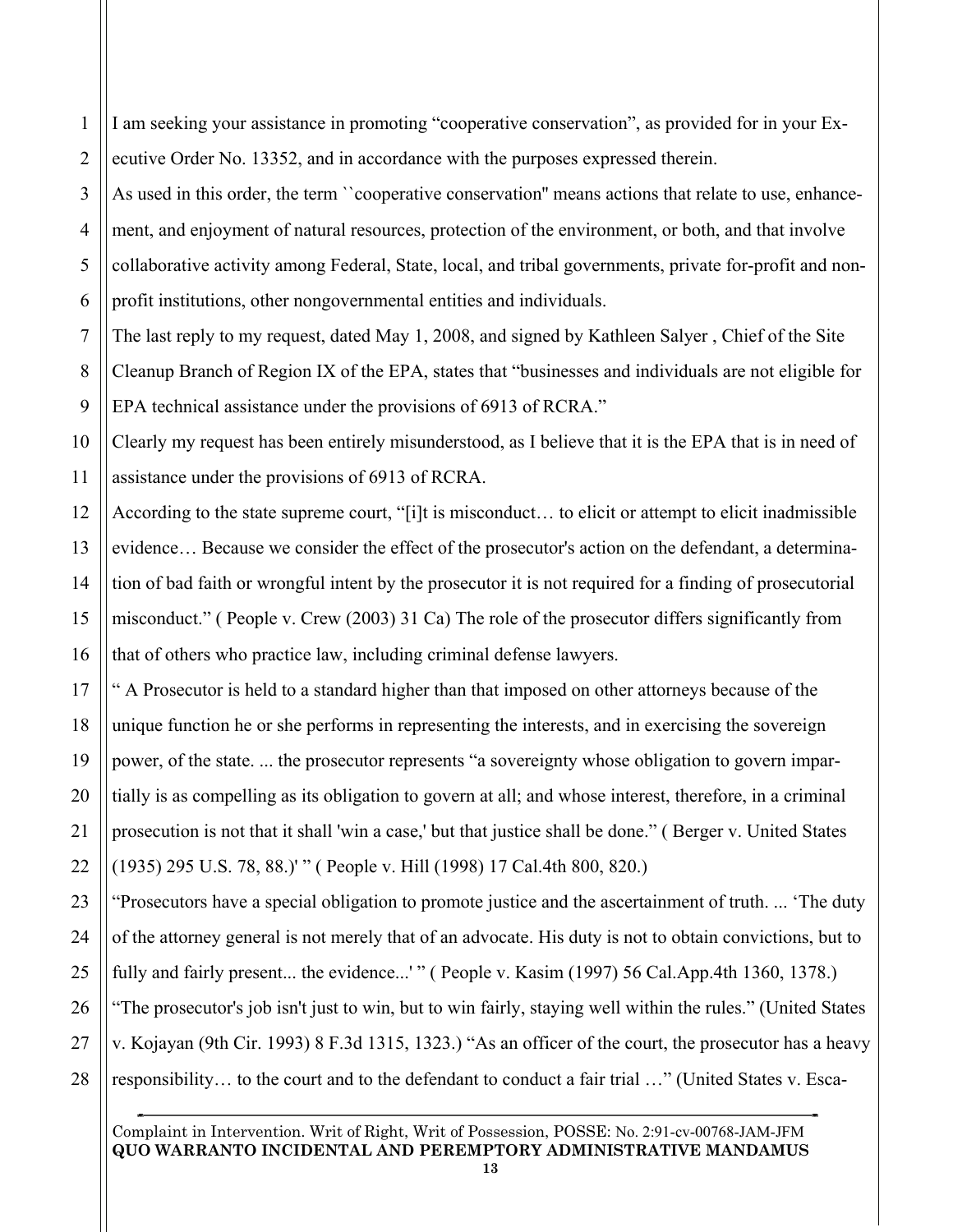1 lante (9th Cir. 1980) 637 F.2d 1197, 1203.)

2 3 4 5 6 7 8 9 10 11 12 13 14 Federal decisions addressing void state court judgments include ( Kalb v. Feuerstein (1940) 308 US 433, 60 S Ct 343, 84 L ed 370; Ex parte Rowland (1882) 104 U.S. 604, 26 L.Ed. 861:) "A judgment which is void upon its face, and which requires only an inspection of the judgment roll to demonstrate its wants of vitality is a dead limb upon the judicial tree, which should be lopped off, if the power to do so exists." ( People v. Greene, 71 Cal. 100 [16 Pac. 197, 5 Am. St. Rep. 448].) "If a court grants relief, which under the circumstances it hasn't any authority to grant, its judgment is to that extent void." (1 Freeman on Judgments, 120-c.) An illegal order is forever void. Decision is void on the face of the judgment roll when from four corners of that roll, it may be determined that at least one of three elements of jurisdiction was absent: (1) jurisdiction over parties, (2) jurisdiction over subject matter, or (3) jurisdictional power to pronounce particular judgment that was rendered, ( B  $\&$ C Investments, INc. v. F  $\&; M$  Nat. Bank  $\&; Trust$ , 903 P.2d 339 (Okla. App.Div 3, 1995). "Court must prove on the record, all jurisdiction facts related to the jurisdiction asserted." ( Latana v. Hopper, 102 F. 2d 188; Chicago v. New York 37 F Supp. 150)

15 16 17 18 19 20 When judges act when they do not have jurisdiction to act, or they enforce a void order (an order issued by a judge without jurisdiction), they become trespassers of the law, and are engaged in treason. (The Court: Yates v. Village of Hoffman Estates , Illinois , 209 F.Supp. 757 (N.D. Ill. 1962) "The most obvious misconduct is to present false testimony or false evidence." Napue v. Illinois (1959) 360 U.S. 264; United States v. Young (9th Cir. 1993) 17 F.3d 1201; United States v. Valentine (2nd Cir. 1987) 820 F.2nd 565; SEE: Bus. & Prof. Code § 6068(d); Penal Code § 1473(b), and Rule 5-200, Rules Prof. Conduct of State Bar.)

Due process is violated when false evidence is presented, whether offered intentionally or inadvertently. "Under well-established principles of due process, the prosecutor cannot present evidence it knows is false and must correct any falsity of which it is aware… even if the false evidence was not intentionally submitted." ( Giles v. Maryland (1967) 386 U.S. 66… Napue v. Illinois (1959) 360 U.S. 264… People v. Sakarias (2000) 22 Cal.4th 596, 33 …" People v. Seaton , 26 Cal.4th 598, 647; see People v. Bolton (1979) 23 Cal.3d 208, 213-214; People v.Morales (2003) 112 Cal.App.4th 1176,

28

21

22

23

24

25

26

27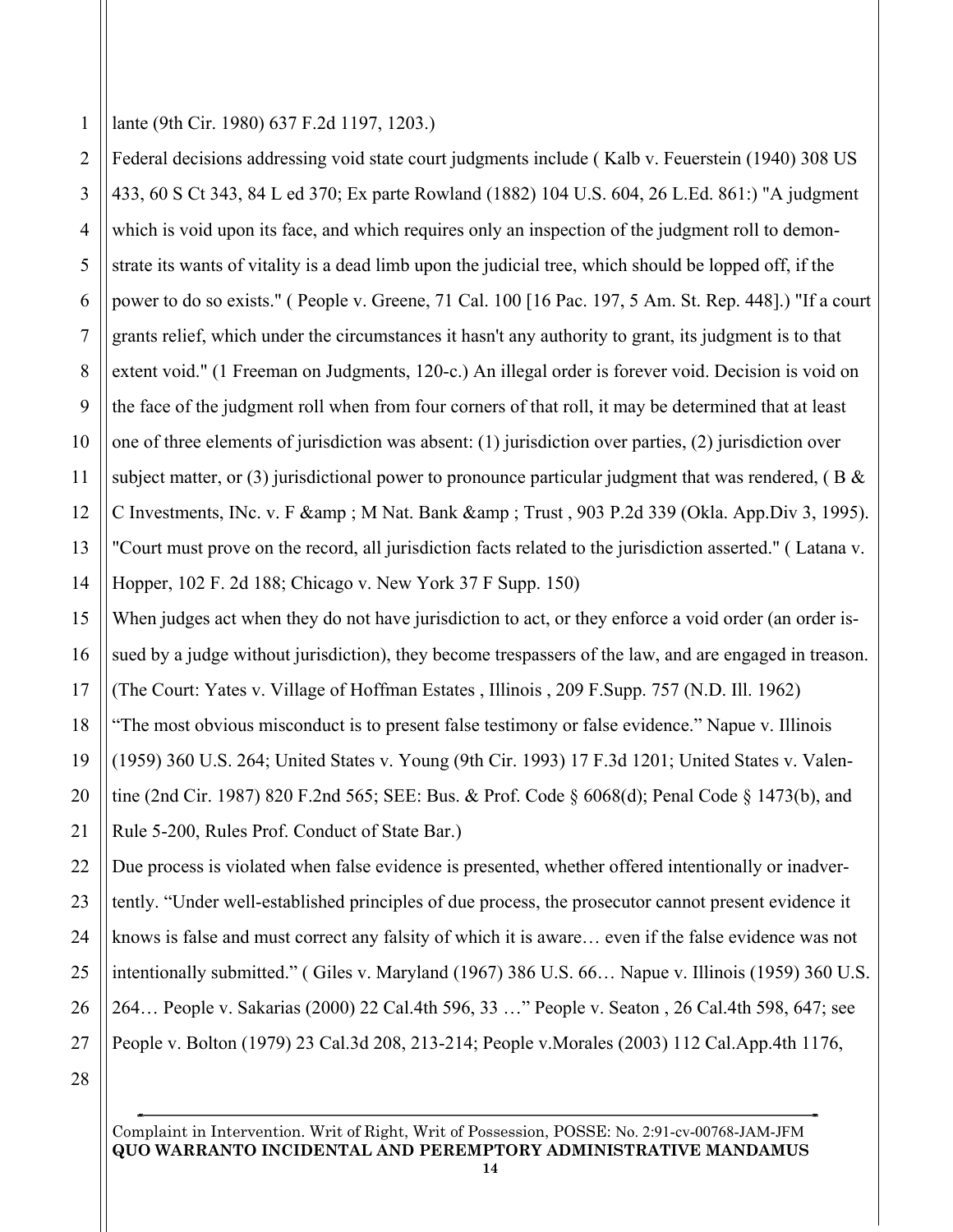1 2 1192-1196.) "Rulings made in violation of Due Process are void." ( Sabariego v Maverick , 124 US 261, 31 L Ed 430, 8 S Ct 461)

3 4 5 6 7 :" Rules of Professional Conduct - 3-200, Prohibitive Objectives -- Rules of Professional Conduct - 5-200 Deception to Court -- Business and Profession Code Section 6068 – SEE: Model Rule of Professional Conduct Rule 1.1, cmt. 5 (1983) (amended 1998) "…competent handling of a particular matter involves inquiry into analysis of the factual and legal elements of the problem and use of methods and procedures meeting the standards of competent practitioner."

8 10 11 12 When a breach of ethics, and a duty of omission results in a wrong of commission, it is often because of ignoring empirical evidence, i.e., then the abused victim and the laws that protect the victim - even though it is relatively easy to know that a crime has, or has not been committed through empirical evidence, and the law -- but if the agents turn a blind eye to both evidence and the law, justice is lost .

9

13

14

15

This is NOT "harmless error," rather it is unethical, blatant, deliberate and willful misconduct, and may be moral turpitude, malum in se, ( State v. Stiffler , 788 P.2 2205 (1990); Bus & Professional Code 6107-6109).

16 17 18 19 20 21 22 23 24 25 26 27 . Obviously a judgment, though final and on the merits, has no binding force and is subject to collateral attack if it is wholly void for lack of jurisdiction of the subject matter or person, and perhaps for excess of jurisdiction, or where it is obtained by extrinsic fraud. [Citations.]" 7 Witkin , Cal. Procedure, Judgment, § 286, p. 828.). ( Burns v. Municipal Court (1961) 195 Cal.App.2d 596, 599 .) A void judgment or proceeding founded on a void judgment is void: 30A Am Jur Judgments ABUSE OF DISCRETION : A failure to take into proper consideration the facts and law relating to a particular matter; an Arbitrary or unreasonable departure from precedent and settled judicial custom. The human condition, which can be ignorance and fallibility -- especially for those in authority, perhaps deceived by their own, as Shakespeare says, "insolence of office" -- is what makes the presumption of innocence a good principle, if it is put into practice, for it is the basis for the protection of the innocent, allowing for the lay citizen to have the protection of the law beyond their own familiarity or understanding of it.

28 A judge is mandated to report attorneys for misconduct: Cal. Bus. & Prof. Code § 6086.7(a)(2). The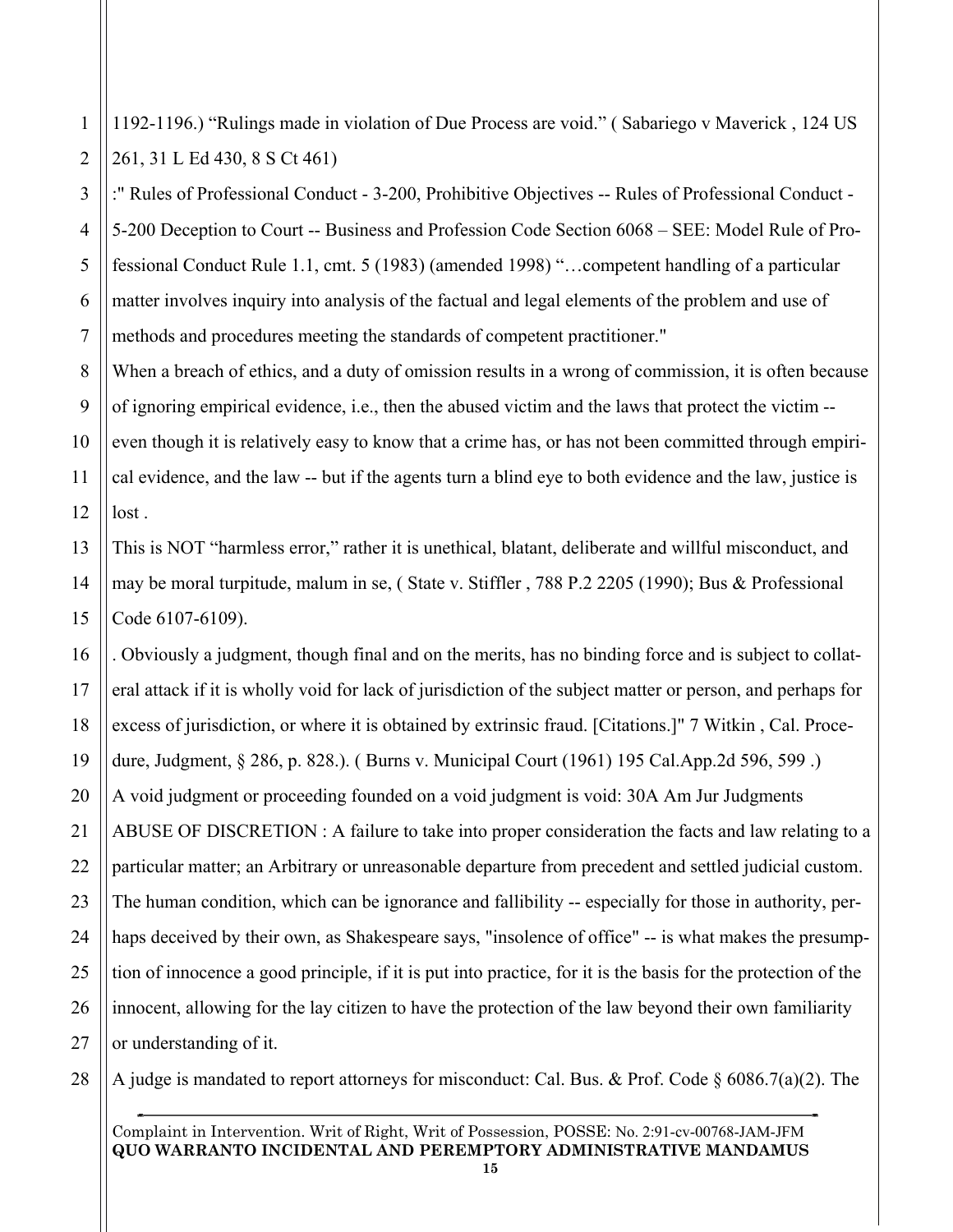1 State Bar sends out a letter each year reminding judges of the statutory requirements. California Code of Judicial Ethics: Currently, the code directs a judicial officer to "take appropriate corrective action whenever information surfaces that a lawyer has violated ethical duties." ( Cal. Canons of Jud. Ethics, Canon 3D(2).) and, ABA Model Rule 3.8, covers the conduct of prosecutors.

Judges have the option to hold those responsible in prosecutorial misconduct in contempt of court - and to impose upon them fines, or even temporary imprisonment.

"Attorneys should be disciplined for conduct that violates clearly established law, or conduct so outrageous that its illegality is obvious,"

 I[ron Mountain Mine and T.W. Arman intervene, "TWO MINERS AND 8000 ACRES OF LAND"](http://www.ironmountainmine.com/INTERVENTION_BY_MORMAER.pdf)  TITLE  $15 >$  CHAPTER  $1 > \S 1$ 

§ 1. Trusts, etc., in restraint of trade illegal; penalty

Every contract, combination in the form of trust or otherwise, or conspiracy, in restraint of trade or commerce among the several States, or with foreign nations, is declared to be illegal. Every person who shall make any contract or engage in any combination or conspiracy hereby declared to be illegal shall be deemed guilty of a felony, and, on conviction thereof, shall be punished by fine not exceeding \$100,000,000 if a corporation, or, if any other person, \$1,000,000, or by imprisonment not exceeding 10 years, or by both said punishments, in the discretion of the court.

TITLE  $15 >$  CHAPTER  $1 > \S 2$ 

§ 2. Monopolizing trade a felony; penalty

Every person who shall monopolize, or attempt to monopolize, or combine or conspire with any other person or persons, to monopolize any part of the trade or commerce among the several States, or with foreign nations, shall be deemed guilty of a felony, and, on conviction thereof, shall be punished by fine not exceeding \$100,000,000 if a corporation, or, if any other person, \$1,000,000, or by imprisonment not exceeding 10 years, or by both said punishments, in the discretion of the court.

TITLE  $15 >$  CHAPTER  $1 > \frac{6}{9}$  3

§ 3. Trusts in Territories or District of Columbia illegal; combination a felony

(a) Every contract, combination in form of trust or otherwise, or conspiracy, in restraint of trade or commerce in any Territory of the United States or of the District of Columbia, or in restraint of trade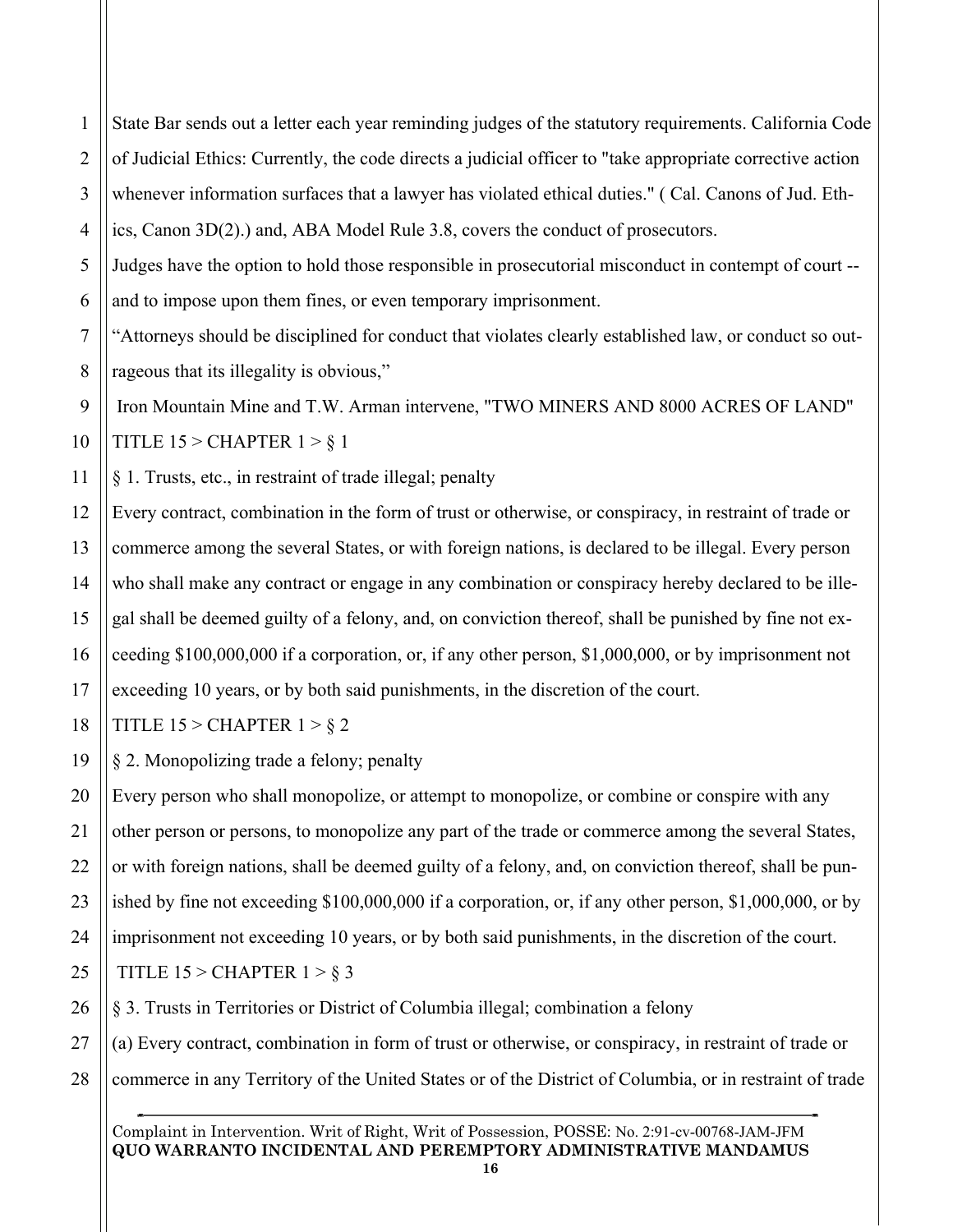2 or commerce between any such Territory and another, or between any such Territory or Territories and any State or States or the District of Columbia, or with foreign nations, or between the District of Columbia and any State or States or foreign nations, is declared illegal. Every person who shall make any such contract or engage in any such combination or conspiracy, shall be deemed guilty of a felony, and, on conviction thereof, shall be punished by fine not exceeding \$100,000,000 if a corporation, or, if any other person, \$1,000,000, or by imprisonment not exceeding 10 years, or both said punishments, in the discretion of the court. (b) Every person who shall monopolize, or attempt to monopolize, or combine or conspire with any other person or persons, to monopolize any part of the trade or commerce in any Territory of the United States or of the District of Columbia, or between any such Territory and another, or between any such Territory or Territories and any State or States or the District of Columbia, or with foreign nations, or between the District of Columbia, and any State or States or foreign nations, shall be deemed guilty of a felony, and, on conviction thereof, shall be punished by fine not exceeding \$100,000,000 if a corporation, or, if any other person, \$1,000,000, or by imprisonment not exceeding 10 years, or by both said punishments, in the discretion of the court.

TITLE  $15 >$  CHAPTER  $1 > \S$  8

§ 8. Trusts in restraint of import trade illegal; penalty

Every combination, conspiracy, trust, agreement, or contract is declared to be contrary to public policy, illegal, and void when the same is made by or between two or more persons or corporations, either of whom, as agent or principal, is engaged in importing any article from any foreign country into the United States, and when such combination, conspiracy, trust, t is intended to operate in restraint of lawful trade, or free competition in lawful trade or commerce, or to increase the market price in any part of the United States of any article or articles imported or intended to be imported into the United States, or of any manufacture into which such imported article enters or is intended to enter. Every person who shall be engaged in the importation of goods or any commodity from any foreign country in violation of this section, or who shall combine or conspire with another to violate the same, is guilty of a misdemeanor, and on conviction thereof in any court of the United States such person shall be fined in a sum not less than \$100 and not exceeding \$5,000, and shall be further pun-

Complaint in Intervention. Writ of Right, Writ of Possession, POSSE: No. 2:91-cv-00768-JAM-JFM **QUO WARRANTO INCIDENTAL AND PEREMPTORY ADMINISTRATIVE MANDAMUS 17**

1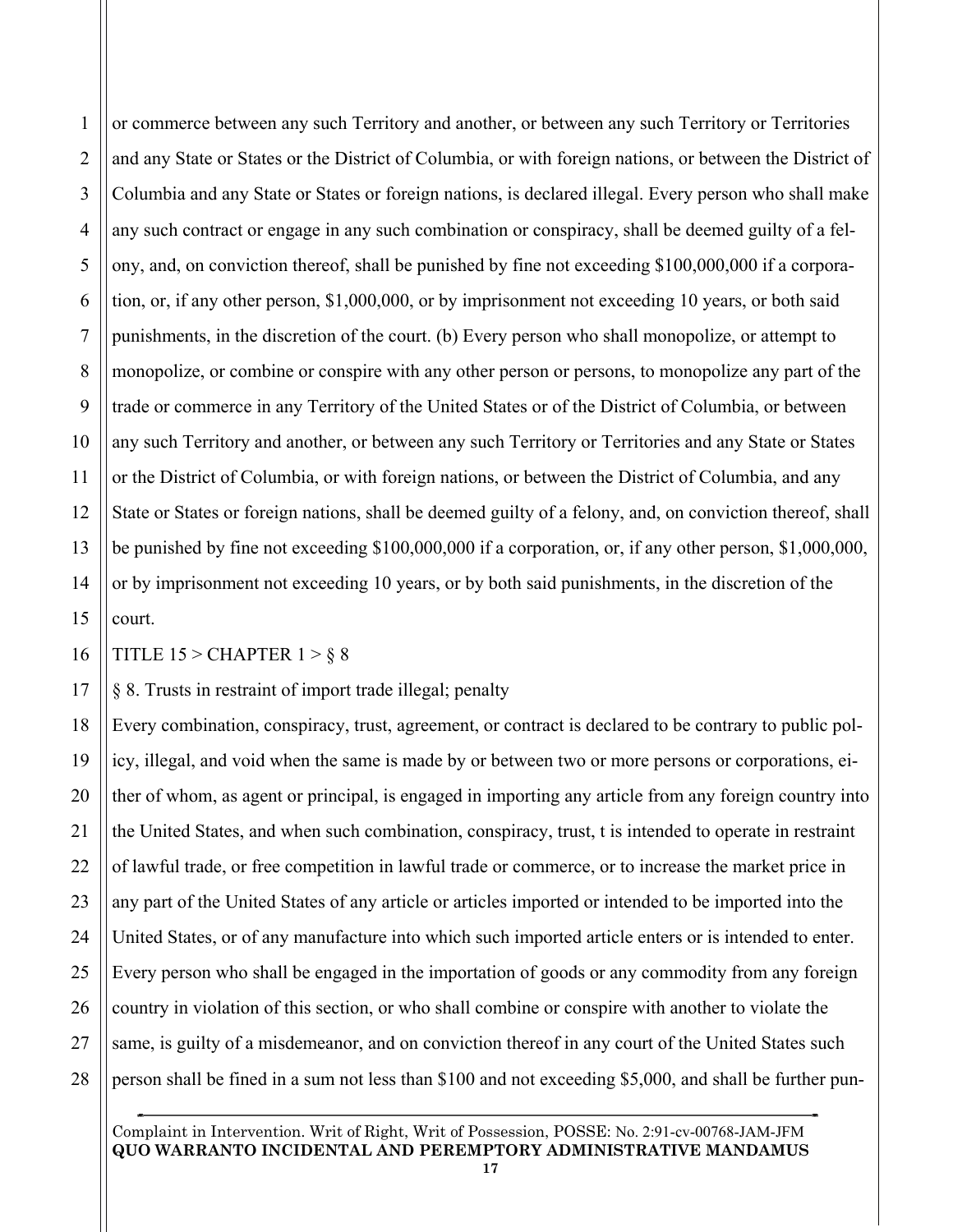1 2 ished by imprisonment, in the discretion of the court, for a term not less than three months nor exceeding twelve months.

3 TITLE  $15 >$  CHAPTER  $1 > \S 9$ 

§ 9. Jurisdiction of courts; duty of United States attorneys; procedure

The several district courts of the United States are invested with jurisdiction to prevent and restrain violations of section [8](http://www.law.cornell.edu/uscode/html/uscode15/usc_sec_15_00000008----000-.html) of this title; and it shall be the duty of the several United States attorneys, in their respective districts, under the direction of the Attorney General, to institute proceedings in equity to prevent and restrain such violations. Such proceedings may be by way of petitions setting forth the case and praying that such violations shall be enjoined or otherwise prohibited. When the parties complained of shall have been duly notified of such petition the court shall proceed, as soon as may be, to the hearing and determination of the case; and pending such petition and before final decree, the court may at any time make such temporary restraining order or prohibition as shall be deemed just in the premises.

TITLE  $15 >$  CHAPTER  $1 > \S 10$ 

§ 10. Bringing in additional parties

Whenever it shall appear to the court before which any proceeding under section [9](http://www.law.cornell.edu/uscode/html/uscode15/usc_sec_15_00000009----000-.html) of this title may be pending, that the ends of justice require that other parties should be brought before the court, the court may cause them to be summoned, whether they reside in the district in which the court is held or not; and subpoenas to that end may be served in any district by the marshal thereof.

TITLE  $15 >$  CHAPTER  $1 > \S 12$ 

§ 12. Definitions; short title

(a) "Antitrust laws," as used herein, includes the Act entitled "An Act to protect trade and commerce against unlawful restraints and monopolies," approved July second, eighteen hundred and ninety; sections seventy-three to seventy-six, inclusive, of an Act entitled "An Act to reduce taxation, to provide revenue for the Government, and for other purposes," of August twenty-seventh, eighteen hundred and ninety-four; an Act entitled "An Act to amend sections seventy-three and seventy-six of the Act of August twenty-seventh, eighteen hundred and ninety-four, entitled 'An Act to reduce taxation, to provide revenue for the Government, and for other purposes,' " approved February twelfth, nine-

Complaint in Intervention. Writ of Right, Writ of Possession, POSSE: No. 2:91-cv-00768-JAM-JFM **QUO WARRANTO INCIDENTAL AND PEREMPTORY ADMINISTRATIVE MANDAMUS** 

4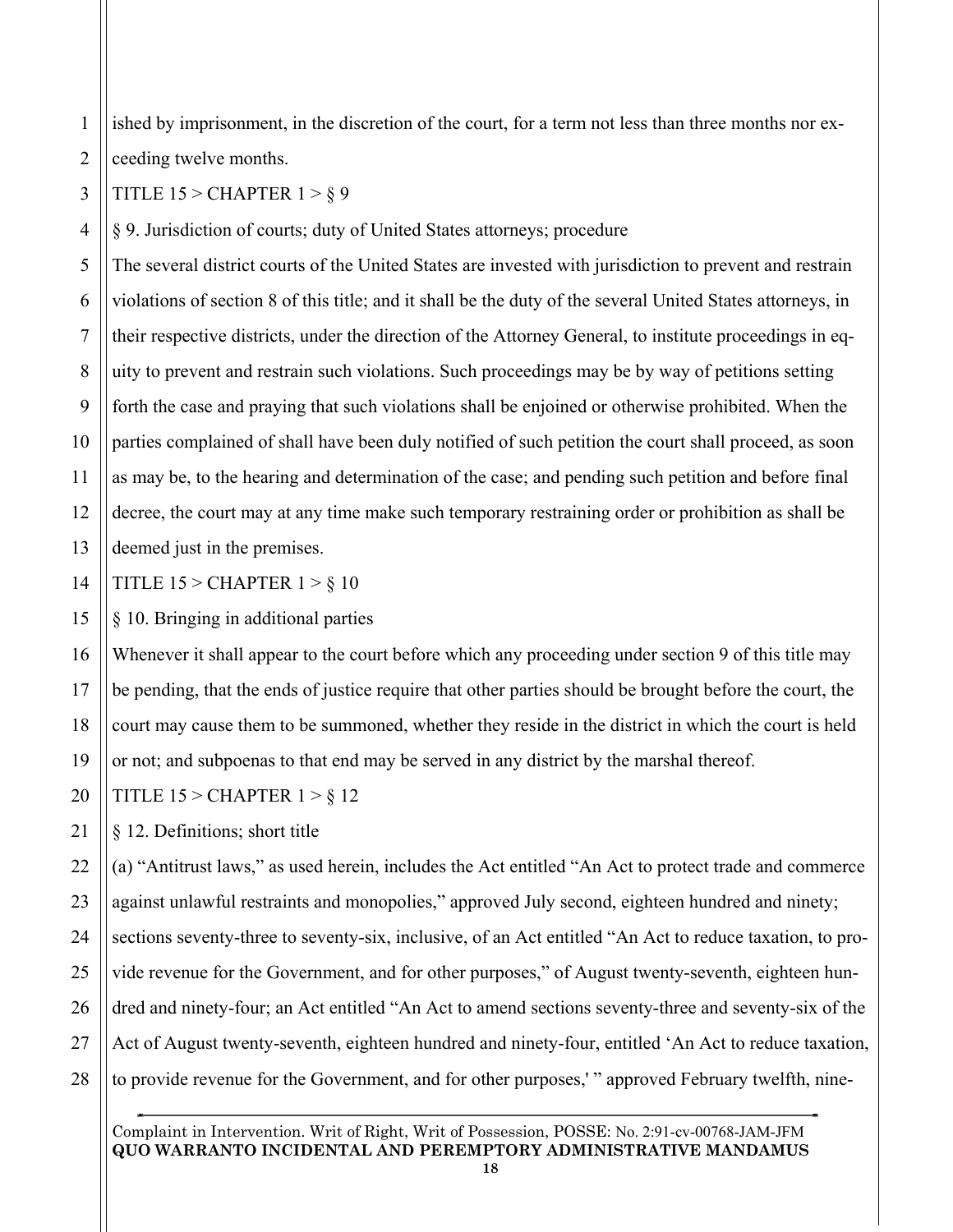2 3 4 5 6 7 8 9 10 11 teen hundred and thirteen; and also this Act. "Commerce," as used herein, means trade or commerce among the several States and with foreign nations, or between the District of Columbia or any Territory of the United States and any State, Territory, or foreign nation, or between any insular possessions or other places under the jurisdiction of the United States, or between any such possession or place and any State or Territory of the United States or the District of Columbia or any foreign nation, or within the District of Columbia or any Territory or any insular possession or other place under the jurisdiction of the United States: Provided, That nothing in this Act contained shall apply to the Philippine Islands. The word "person" or "persons" wherever used in this Act shall be deemed to include corporations and associations existing under or authorized by the laws of either the United States, the laws of any of the Territories, the laws of any State, or the laws of any foreign country. (b) This Act may be cited as the "Clayton Act".

12 [TITLE 15 > CHAPTER 101 > § 7506](http://www.law.cornell.edu/uscode/html/uscode15/usc_sup_01_15.html) 

13 § 7506. Department of Commerce programs

14 [TITLE 15 > CHAPTER 101 > § 7507](http://www.law.cornell.edu/uscode/html/uscode15/usc_sup_01_15.html) 

§ 7507. Department of Energy programs

[TITLE 15 > CHAPTER 101 > § 7508](http://www.law.cornell.edu/uscode/html/uscode15/usc_sup_01_15.html) 

§ 7508. Additional centers

18 19 20 21 22 23 24 25 26 27 (a) American Nanotechnology Preparedness Center The Program shall provide for the establishment, on a merit-reviewed and competitive basis, of an American Nanotechnology Preparedness Center which shall— (1) conduct, coordinate, collect, and disseminate studies on the societal, ethical, environmental, educational, legal, and workforce implications of nanotechnology; and (2) identify anticipated issues related to the responsible research, development, and application of nanotechnology, as well as provide recommendations for preventing or addressing such issues. (b) Center for nanomaterials manufacturing The Program shall provide for the establishment, on a merit reviewed and competitive basis, of a center to— (1) encourage, conduct, coordinate, commission, collect, and disseminate research on new manufacturing technologies for materials, devices, and systems with new combinations of characteristics, such as, but not limited to, strength, toughness, density, conductivity, flame resistance, and membrane separation characteristics; and (2) develop mechanisms to transfer

28

15

16

17

1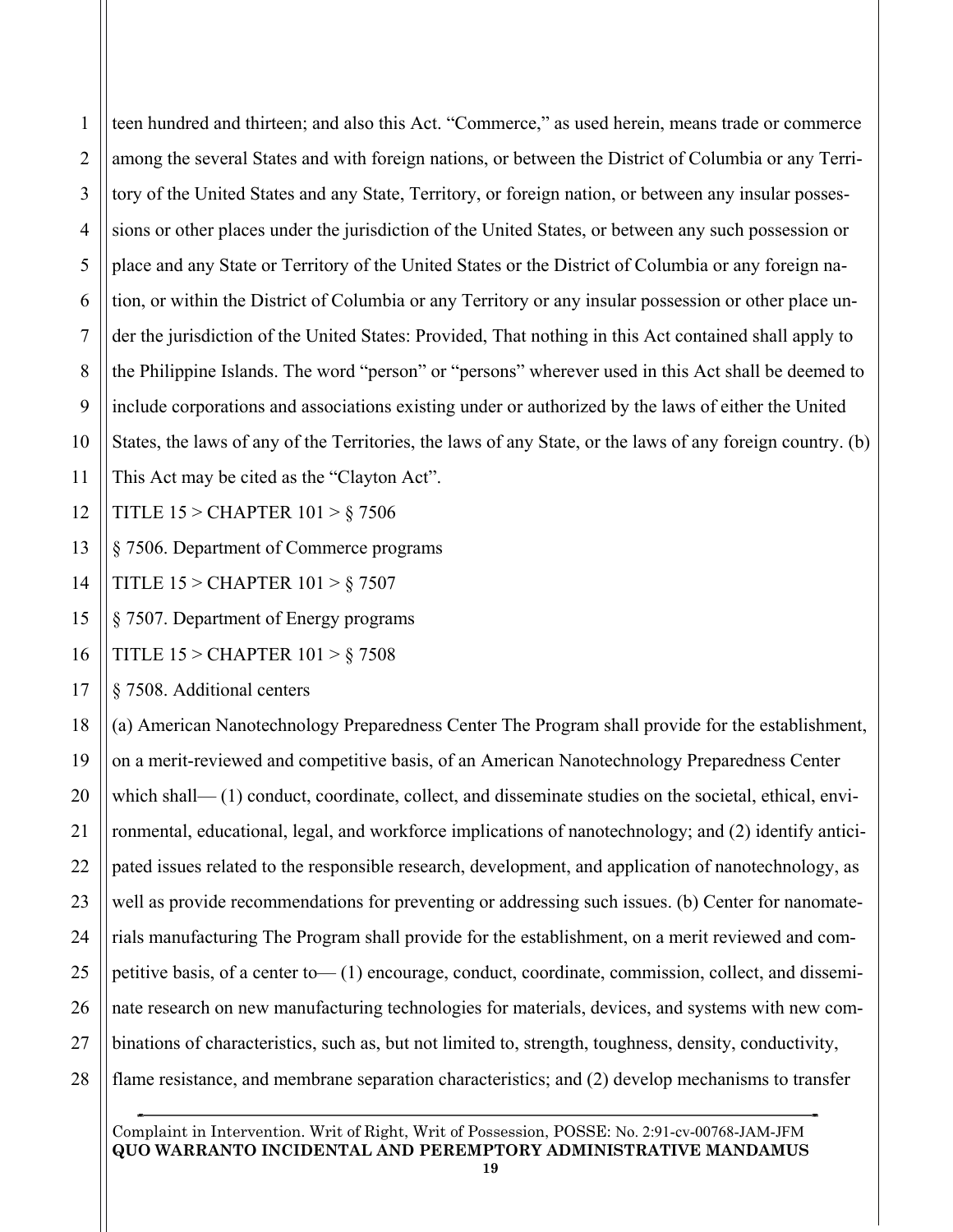1 2 3 4 5 6 7 such manufacturing technologies to United States industries. (c) Reports The Council, through the Director of the National Nanotechnology Coordination Office, shall submit to the Senate Committee on Commerce, Science, and Transportation and the House of Representatives Committee on Science— (1) within 6 months after December 3, 2003, a report identifying which agency shall be the lead agency and which other agencies, if any, will be responsible for establishing the Centers described in this section; and (2) within 18 months after December 3, 2003, a report describing how the Centers described in this section have been established.

TITLE  $15 >$  CHAPTER  $1 > \frac{6}{5}$  21

§ 21. Enforcement provisions

8

9

10 11 12 13 14 15 16 17 18 19 20 21 22 23 24 25 26 27 28 (a) Commission, Board, or Secretary authorized to enforce compliance Authority to enforce compliance with sections [13 ,](http://www.law.cornell.edu/uscode/html/uscode15/usc_sec_15_00000013----000-.html) [14 ,](http://www.law.cornell.edu/uscode/html/uscode15/usc_sec_15_00000014----000-.html) [18 ,](http://www.law.cornell.edu/uscode/html/uscode15/usc_sec_15_00000018----000-.html) and [19](http://www.law.cornell.edu/uscode/html/uscode15/usc_sec_15_00000019----000-.html) of this title by the persons respectively subject thereto is vested in the Surface Transportation Board where applicable to common carriers subject to jurisdiction under subtitle [IV o](http://www.law.cornell.edu/uscode/html/uscode49/usc_sup_01_49_10_IV.html)f title [49 ;](http://www.law.cornell.edu/uscode/html/uscode49/usc_sup_01_49.html) in the Federal Communications Commission where applicable to common carriers engaged in wire or radio communication or radio transmission of energy; in the Secretary of Transportation where applicable to air carriers and foreign air carriers subject to part [A](http://www.law.cornell.edu/uscode/html/uscode49/usc_sup_01_49_10_VII_20_A.html)  of subtitle [VII o](http://www.law.cornell.edu/uscode/html/uscode49/usc_sup_01_49_10_VII.html)f title [49 ;](http://www.law.cornell.edu/uscode/html/uscode49/usc_sup_01_49.html) in the Board of Governors of the Federal Reserve System where applicable to banks, banking associations, and trust companies; and in the Federal Trade Commission where applicable to all other character of commerce to be exercised as follows: (b) Issuance of complaints for violations; hearing; intervention; filing of testimony; report; cease and desist orders; reopening and alteration of reports or orders Whenever the Commission, Board, or Secretary vested with jurisdiction thereof shall have reason to believe that any person is violating or has violated any of the provisions of sections [13 ,](http://www.law.cornell.edu/uscode/html/uscode15/usc_sec_15_00000013----000-.html) [14 ,](http://www.law.cornell.edu/uscode/html/uscode15/usc_sec_15_00000014----000-.html) [18 ,](http://www.law.cornell.edu/uscode/html/uscode15/usc_sec_15_00000018----000-.html) and [19 o](http://www.law.cornell.edu/uscode/html/uscode15/usc_sec_15_00000019----000-.html)f this title, it shall issue and serve upon such person and the Attorney General a complaint stating its charges in that respect, and containing a notice of a hearing upon a day and at a place therein fixed at least thirty days after the service of said complaint. The person so complained of shall have the right to appear at the place and time so fixed and show cause why an order should not be entered by the Commission, Board, or Secretary requiring such person to cease and desist from the violation of the law so charged in said complaint. The Attorney General shall have the right to intervene and appear in said proceeding and any person may make application,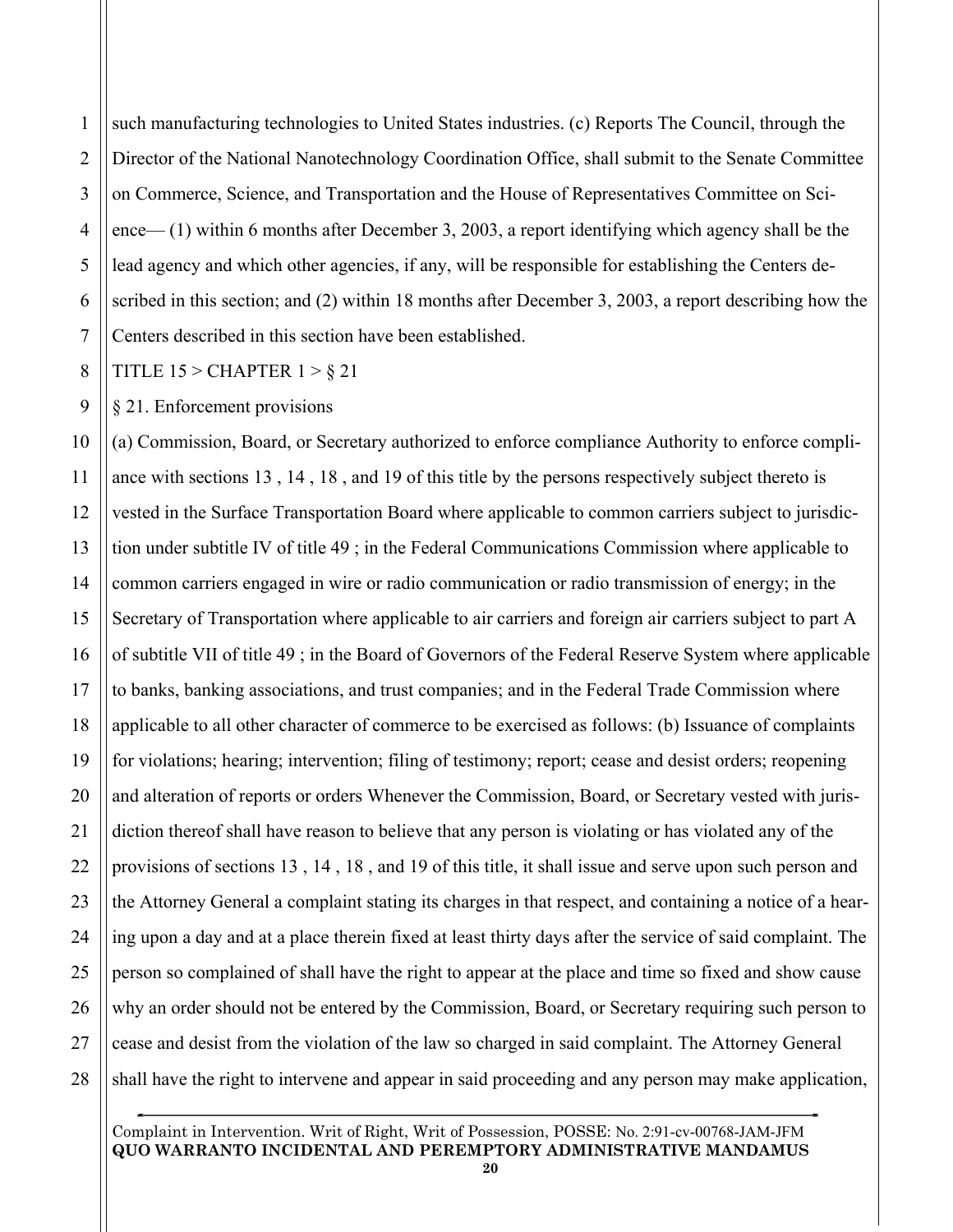1 2 3 4 5 6 7 8 9 10 11 12 13 14 15 16 17 18 19 20 21 22 23 24 25 26 27 28 and upon good cause shown may be allowed by the Commission, Board, or Secretary, to intervene and appear in said proceeding by counsel or in person. The testimony in any such proceeding shall be reduced to writing and filed in the office of the Commission, Board, or Secretary. If upon such hearing the Commission, Board, or Secretary, as the case may be, shall be of the opinion that any of the provisions of said sections have been or are being violated, it shall make a report in writing, in which it shall state its findings as to the facts, and shall issue and cause to be served on such person an order requiring such person to cease and desist from such violations, and divest itself of the stock, or other share capital, or assets, held or rid itself of the directors chosen contrary to the provisions of sections [18](http://www.law.cornell.edu/uscode/html/uscode15/usc_sec_15_00000018----000-.html) and [19](http://www.law.cornell.edu/uscode/html/uscode15/usc_sec_15_00000019----000-.html) of this title, if any there be, in the manner and within the time fixed by said order. Until the expiration of the time allowed for filing a petition for review, if no such petition has been duly filed within such time, or, if a petition for review has been filed within such time then until the record in the proceeding has been filed in a court of appeals of the United States, as hereinafter provided, the Commission, Board, or Secretary may at any time, upon such notice and in such manner as it shall deem proper, modify or set aside, in whole or in part, any report or any order made or issued by it under this section. After the expiration of the time allowed for filing a petition for review, if no such petition has been duly filed within such time, the Commission, Board, or Secretary may at any time, after notice and opportunity for hearing, reopen and alter, modify, or set aside, in whole or in part, any report or order made or issued by it under this section, whenever in the opinion of the Commission, Board, or Secretary conditions of fact or of law have so changed as to require such action or if the public interest shall so require: Provided, however, That the said person may, within sixty days after service upon him or it of said report or order entered after such a reopening, obtain a review thereof in the appropriate court of appeals of the United States, in the manner provided in subsection (c) of this section. (c) Review of orders; jurisdiction; filing of petition and record of proceeding; conclusiveness of findings; additional evidence; modification of findings; finality of judgment and decree Any person required by such order of the commission, board, or Secretary to cease and desist from any such violation may obtain a review of such order in the court of appeals of the United States for any circuit within which such violation occurred or within which such person resides or carries on business, by filing in the court, within sixty days after the date of the service of such order,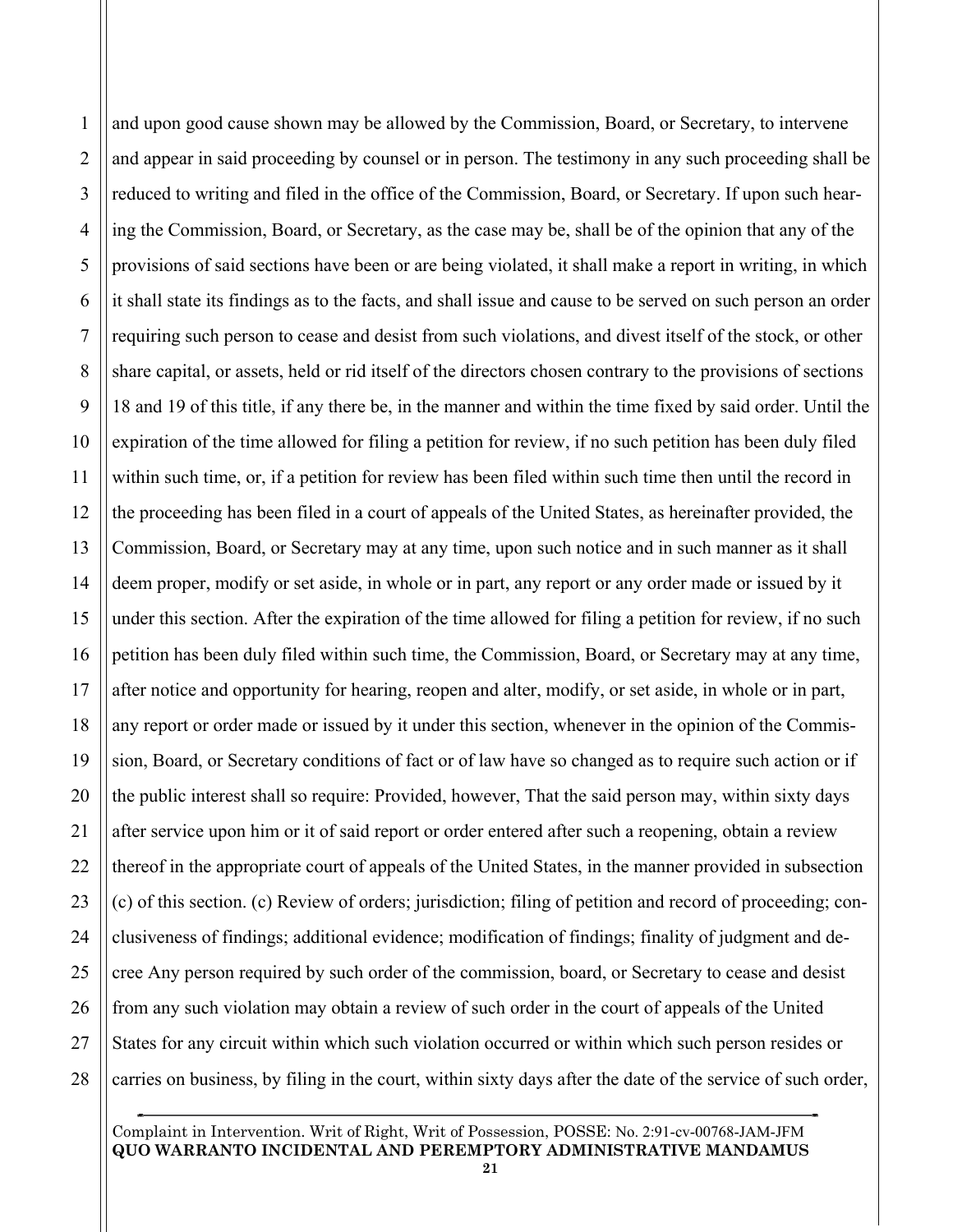1 2 3 4 5 6 7 8 9 10 11 12 13 14 15 16 17 18 19 20 21 22 23 24 25 26 27 28 a written petition praying that the order of the commission, board, or Secretary be set aside. A copy of such petition shall be forthwith transmitted by the clerk of the court to the commission, board, or Secretary, and thereupon the commission, board, or Secretary shall file in the court the record in the proceeding, as provided in section [2112](http://www.law.cornell.edu/uscode/html/uscode28/usc_sec_28_00002112----000-.html) of title [28 .](http://www.law.cornell.edu/uscode/html/uscode28/usc_sup_01_28.html) Upon such filing of the petition the court shall have jurisdiction of the proceeding and of the question determined therein concurrently with the commission, board, or Secretary until the filing of the record, and shall have power to make and enter a decree affirming, modifying, or setting aside the order of the commission, board, or Secretary, and enforcing the same to the extent that such order is affirmed, and to issue such writs as are ancillary to its jurisdiction or are necessary in its judgment to prevent injury to the public or to competitors pendente lite. The findings of the commission, board, or Secretary as to the facts, if supported by substantial evidence, shall be conclusive. To the extent that the order of the commission, board, or Secretary is affirmed, the court shall issue its own order commanding obedience to the terms of such order of the commission, board, or Secretary. If either party shall apply to the court for leave to adduce additional evidence, and shall show to the satisfaction of the court that such additional evidence is material and that there were reasonable grounds for the failure to adduce such evidence in the proceeding before the commission, board, or Secretary, the court may order such additional evidence to be taken before the commission, board, or Secretary, and to be adduced upon the hearing in such manner and upon such terms and conditions as to the court may seem proper. The commission, board, or Secretary may modify its findings as to the facts, or make new findings, by reason of the additional evidence so taken, and shall file such modified or new findings, which if supported by substantial evidence, shall be conclusive, and its recommendation, if any, for the modification or setting aside of its original order, with the return of such additional evidence. The judgment and decree of the court shall be final, except that the same shall be subject to review by the Supreme Court upon certiorari, as provided in section [1254 o](http://www.law.cornell.edu/uscode/html/uscode28/usc_sec_28_00001254----000-.html)f title [28 .](http://www.law.cornell.edu/uscode/html/uscode28/usc_sup_01_28.html) (d) Exclusive jurisdiction of Court of Appeals Upon the filing of the record with its jurisdiction of the court of appeals to affirm, enforce, modify, or set aside orders of the commission, board, or Secretary shall be exclusive. (e) Liability under antitrust laws No order of the commission, board, or Secretary or judgment of the court to enforce the same shall in anywise relieve or absolve any person from any liability under the antitrust laws. (f) Service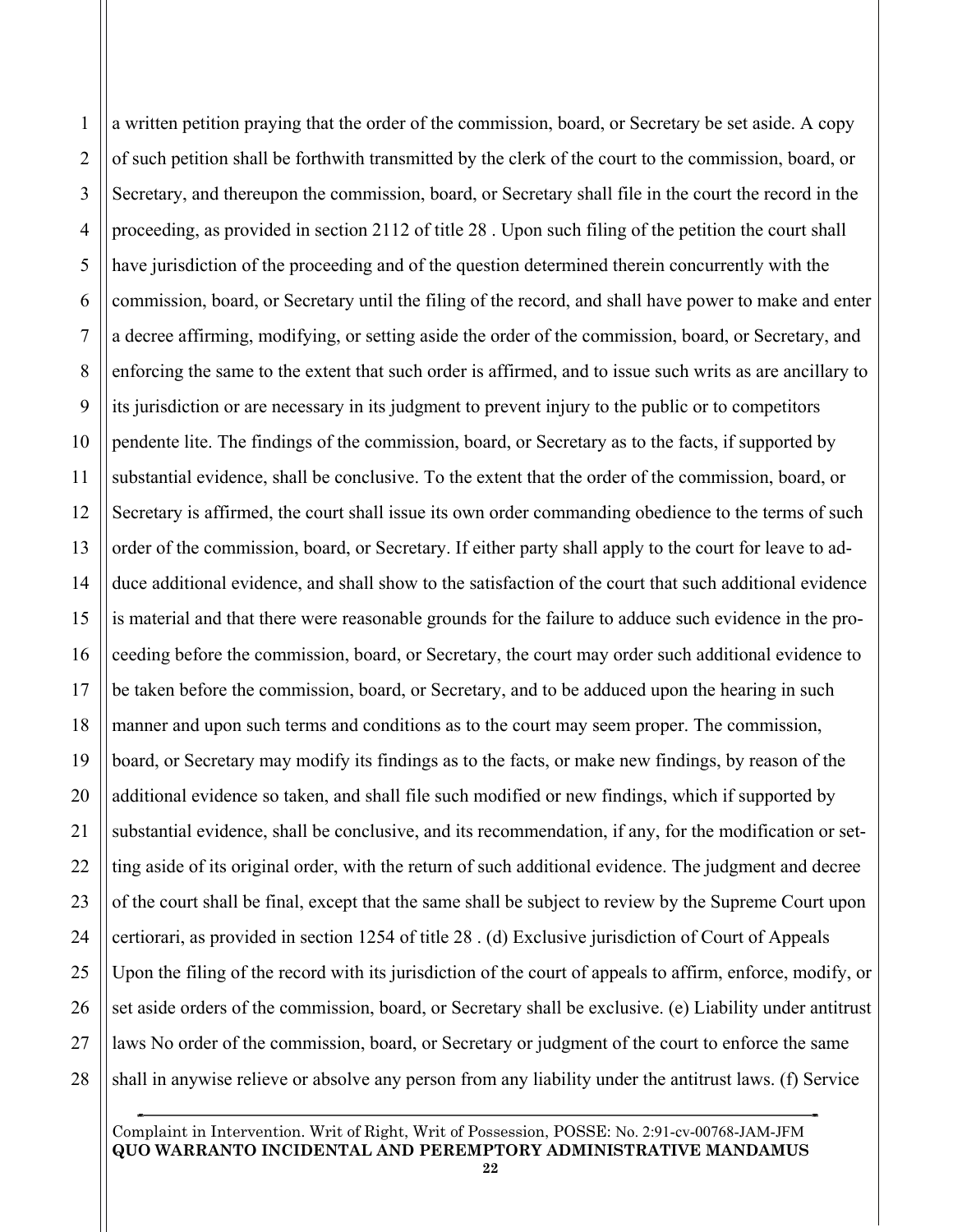1 2 3 4 5 6 7 8 9 10 11 12 13 14 15 16 17 18 19 20 21 22 23 24 25 26 27 28 of complaints, orders and other processes Complaints, orders, and other processes of the commission, board, or Secretary under this section may be serviced by anyone duly authorized by the commission, board, or Secretary, either (1) by delivering a copy thereof to the person to be served, or to a member of the partnership to be served, or to the president, secretary, or other executive officer or a director of the corporation to be served; or (2) by leaving a copy thereof at the residence or the principal office or place of business of such person; or (3) by mailing by registered or certified mail a copy thereof addressed to such person at his or its residence or principal office or place of business. The verified return by the person so serving said complaint, order, or other process setting forth the manner of said service shall be proof of the same, and the return post office receipt for said complaint, order, or other process mailed by registered or certified mail as aforesaid shall be proof of the service of the same. (g) Finality of orders generally Any order issued under subsection (b) of this section shall become final— (1) upon the expiration of the time allowed for filing a petition for review, if no such petition has been duly filed within such time; but the commission, board, or Secretary may thereafter modify or set aside its order to the extent provided in the last sentence of subsection (b) of this section; or (2) upon the expiration of the time allowed for filing a petition for certiorari, if the order of the commission, board, or Secretary has been affirmed, or the petition for review has been dismissed by the court of appeals, and no petition for certiorari has been duly filed; or (3) upon the denial of a petition for certiorari, if the order of the commission, board, or Secretary has been affirmed or the petition for review has been dismissed by the court of appeals; or (4) upon the expiration of thirty days from the date of issuance of the mandate of the Supreme Court, if such Court directs that the order of the commission, board, or Secretary be affirmed or the petition for review be dismissed. (h) Finality of orders modified by Supreme Court If the Supreme Court directs that the order of the commission, board, or Secretary be modified or set aside, the order of the commission, board, or Secretary rendered in accordance with the mandate of the Supreme Court shall become final upon the expiration of thirty days from the time it was rendered, unless within such thirty days either party has instituted proceedings to have such order corrected to accord with the mandate, in which event the order of the commission, board, or Secretary shall become final when so corrected. (i) Finality of orders modified by Court of Appeals If the order of the commission, board, or Secre-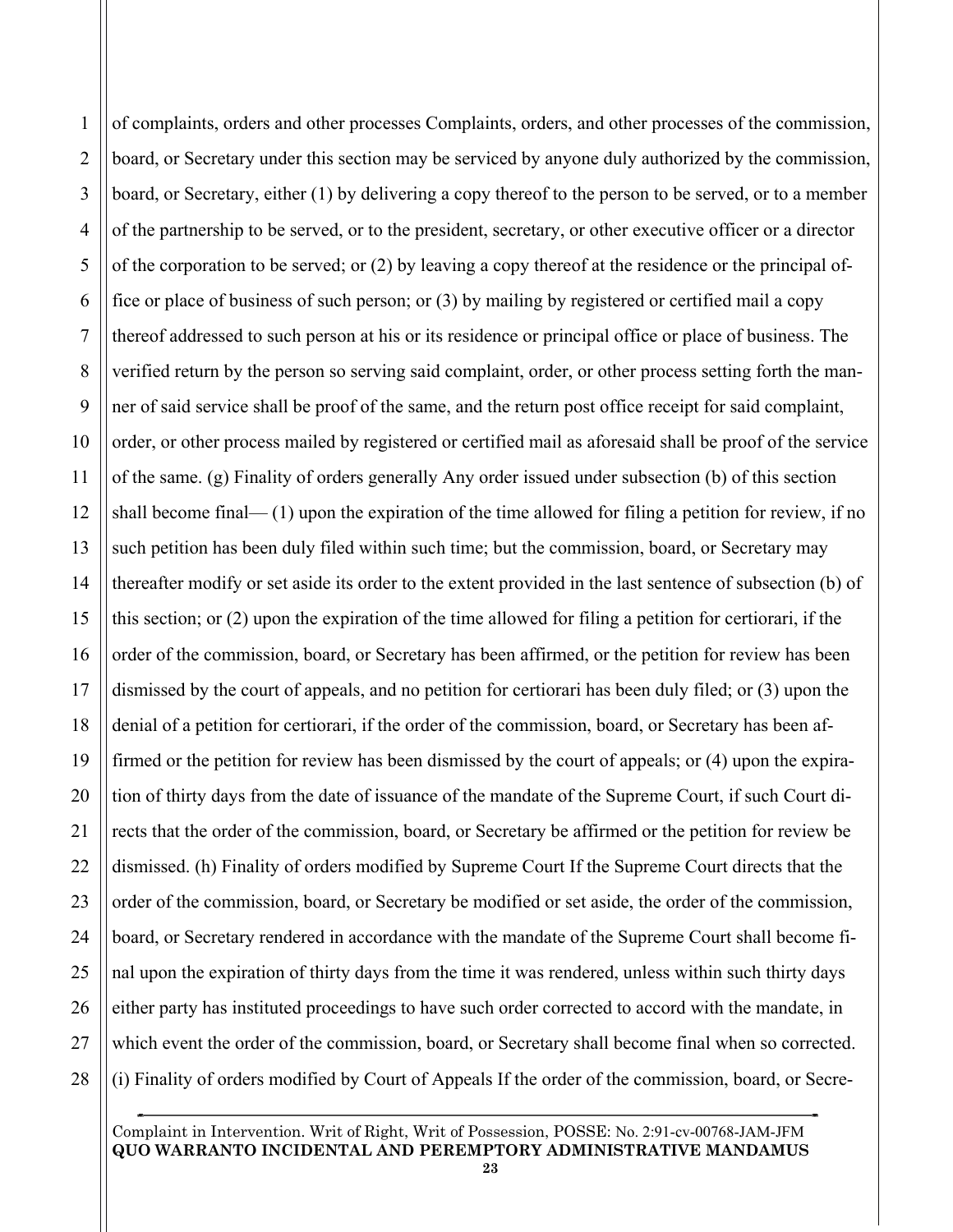1 2 3 4 5 6 7 8 9 10 11 12 13 14 15 16 17 18 19 20 21 22 23 24 tary is modified or set aside by the court of appeals, and if (1) the time allowed for filing a petition for certiorari has expired and no such petition has been duly filed, or (2) the petition for certiorari has been denied, or (3) the decision of the court has been affirmed by the Supreme Court then the order of the commission, board, or Secretary rendered in accordance with the mandate of the court of appeals shall become final on the expiration of thirty days from the time such order of the commission, board, or Secretary was rendered, unless within such thirty days either party has instituted proceedings to have such order corrected so that it will accord with the mandate, in which event the order of the commission, board, or Secretary shall become final when so corrected. (j) Finality of orders issued on rehearing ordered by Court of Appeals or Supreme Court If the Supreme Court orders a rehearing; or if the case is remanded by the court of appeals to the commission, board, or Secretary for a rehearing, and if (1) the time allowed for filing a petition for certiorari has expired, and no such petition has been duly filed, or (2) the petition for certiorari has been denied, or (3) the decision of the court has been affirmed by the Supreme Court, then the order of the commission, board, or Secretary rendered upon such rehearing shall become final in the same manner as though no prior order of the commission, board, or Secretary had been rendered. (k) "Mandate" defined As used in this section the term "mandate", in case a mandate has been recalled prior to the expiration of thirty days from the date of issuance thereof, means the final mandate. (l) Penalties Any person who violates any order issued by the commission, board, or Secretary under subsection (b) of this section after such order has become final, and while such order is in effect, shall forfeit and pay to the United States a civil penalty of not more than \$5,000 for each violation, which shall accrue to the United States and may be recovered in a civil action brought by the United States. Each separate violation of any such order shall be a separate offense, except that in the case of a violation through continuing failure or neglect to obey a final order of the commission, board, or Secretary each day of continuance of such failure or neglect shall be deemed a separate offense.

25 TITLE  $15 >$  CHAPTER  $1 > \S 37$ 

26

§ 37. Immunity from antitrust laws

27 28 (a) Inapplicability of antitrust laws Except as provided in subsection (d) of this section, the antitrust laws, and any State law similar to any of the antitrust laws, shall not apply to charitable gift annuities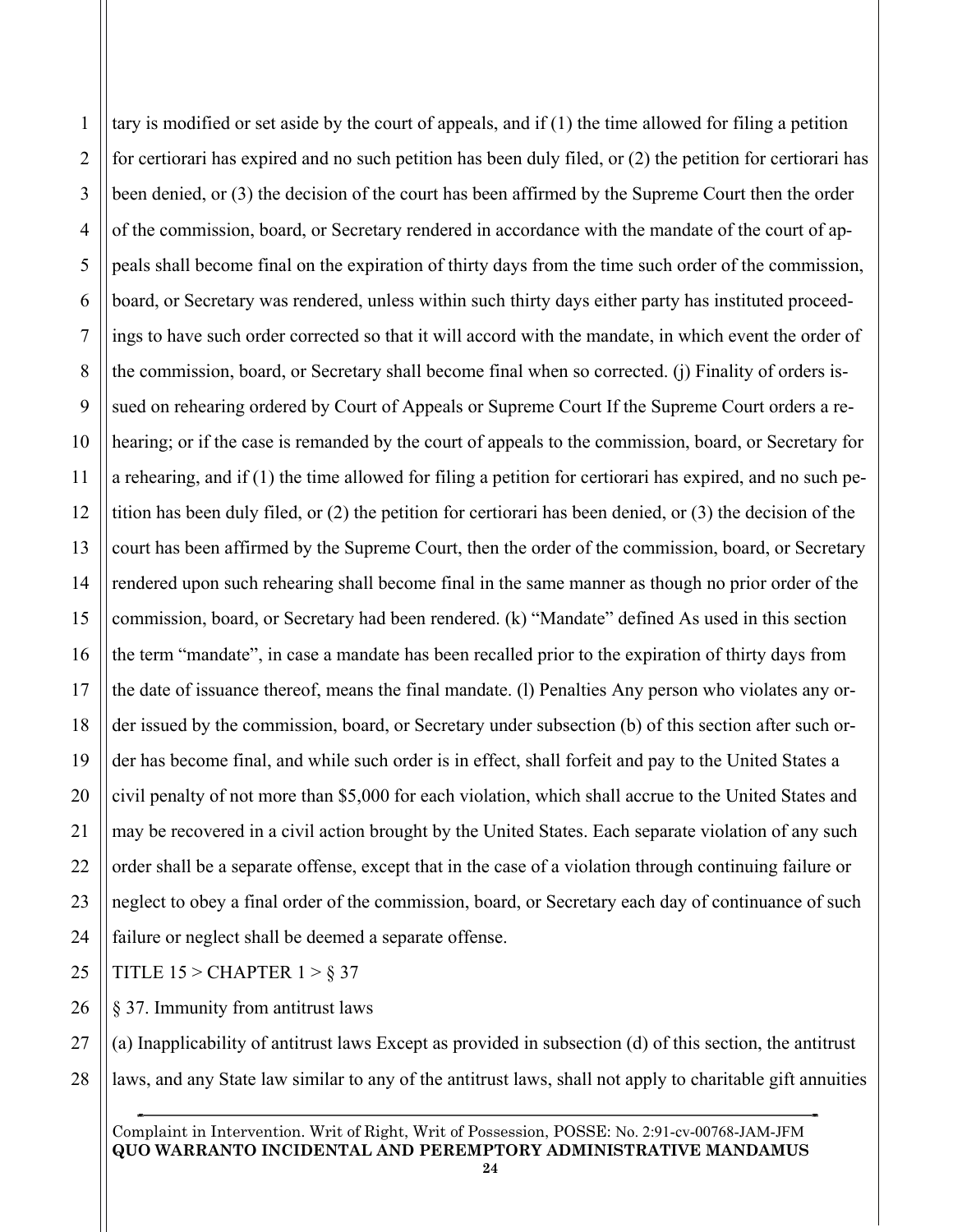1 or charitable remainder trusts. (b) Immunity Except as provided in subsection (d) of this section, any person subjected to any legal proceeding for damages, injunction, penalties, or other relief of any kind under the antitrust laws, or any State law similar to any of the antitrust laws, on account of setting or agreeing to rates of return or other terms for, negotiating, issuing, participating in, implementing, or otherwise being involved in the planning, issuance, or payment of charitable gift annuities or charitable remainder trusts shall have immunity from suit under the antitrust laws, including the right not to bear the cost, burden, and risk of discovery and trial, for the conduct set forth in this subsection. (c) Treatment of certain annuities and trusts Any annuity treated as a charitable gift annuity, or any trust treated as a charitable remainder trust, either— $(1)$  in any filing by the donor with the Internal Revenue Service; or (2) in any schedule, form, or written document provided by or on behalf of the donee to the donor; shall be conclusively presumed for the purposes of this section and section [37a](http://www.law.cornell.edu/uscode/html/uscode15/usc_sec_15_00000037---a000-.html) of this title to be respectively a charitable gift annuity or a charitable remainder trust, unless there has been a final determination by the Internal Revenue Service that, for fraud or otherwise, the donor's annuity or trust did not qualify respectively as a charitable gift annuity or charitable remainder trust when created. (d) Limitation Subsections (a) and (b) of this section shall not apply with respect to the enforcement of a State law similar to any of the antitrust laws, with respect to charitable gift annuities, or charitable remainder trusts, created after the State enacts a statute, not later than December 8, 1998, that expressly provides that subsections (a) and (b) of this section shall not apply with respect to such charitable gift annuities and such charitable remainder trusts.

TITLE  $15 >$  CHAPTER  $1 > \S$  15c [Prev |](http://www.law.cornell.edu/uscode/html/uscode15/usc_sec_15_00000015---b000-.html) Next

§ 15c. Actions by State attorneys general

[How Current is This? \(](http://www.law.cornell.edu/uscode/HowCurrent.php/?tn=15&fragid=T15F00025&extid=usc_sec_15_00000015---c000-&sourcedate=2010-06-22&proctime=Wed%20Jun%2023%2007:12:27%202010)a) Parens patriae; monetary relief; damages; prejudgment interest (1) Any attorney general of a State may bring a civil action in the name of such State, as parens patriae on behalf of natural persons residing in such State, in any district court of the United States having jurisdiction of the defendant, to secure monetary relief as provided in this section for injury sustained by such natural persons to their property by reason of any violation of sections [1 t](http://www.law.cornell.edu/uscode/html/uscode15/usc_sec_15_00000001----000-.html)o [7](http://www.law.cornell.edu/uscode/html/uscode15/usc_sec_15_00000007----000-.html) of this title. The court shall exclude from the amount of monetary relief awarded in such action any amount of monetary relief (A) which duplicates amounts which have been awarded for the same injury, or (B) which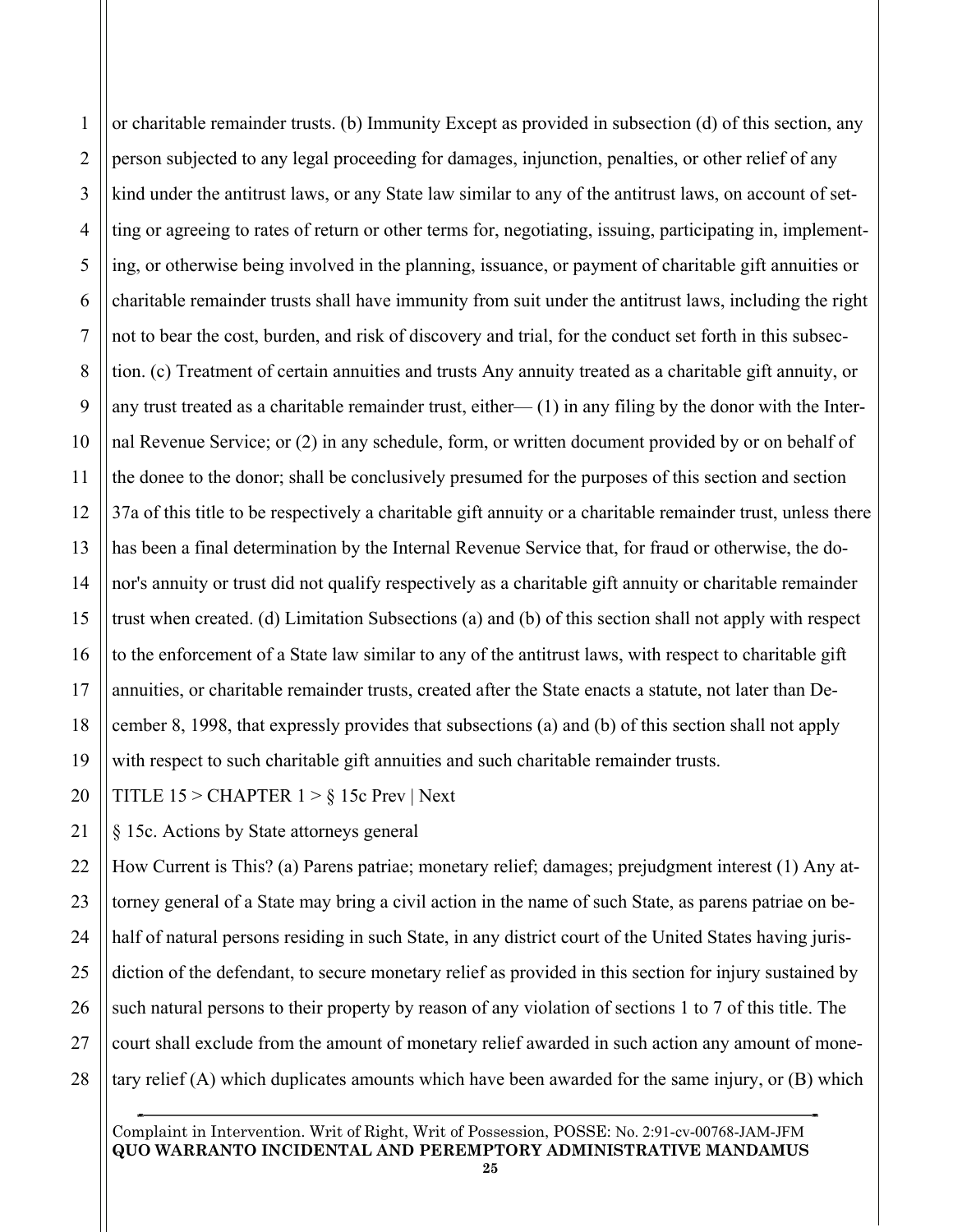1 2 3 4 5 6 7 8 9 10 11 12 13 14 15 16 17 18 19 20 21 22 23 24 25 26 27 28 is properly allocable to (i) natural persons who have excluded their claims pursuant to subsection (b)(2) of this section, and (ii) any business entity. (2) The court shall award the State as monetary relief threefold the total damage sustained as described in paragraph (1) of this subsection, and the cost of suit, including a reasonable attorney's fee. The court may award under this paragraph, pursuant to a motion by such State promptly made, simple interest on the total damage for the period beginning on the date of service of such State's pleading setting forth a claim under the antitrust laws and ending on the date of judgment, or for any shorter period therein, if the court finds that the award of such interest for such period is just in the circumstances. In determining whether an award of interest under this paragraph for any period is just in the circumstances, the court shall consider only— $(A)$ whether such State or the opposing party, or either party's representative, made motions or asserted claims or defenses so lacking in merit as to show that such party or representative acted intentionally for delay or otherwise acted in bad faith; (B) whether, in the course of the action involved, such State or the opposing party, or either party's representative, violated any applicable rule, statute, or court order providing for sanctions for dilatory behavior or other wise providing for expeditious proceedings; and (C) whether such State or the opposing party, or either party's representative, engaged in conduct primarily for the purpose of delaying the litigation or increasing the cost thereof. (b) Notice; exclusion election; final judgment  $(1)$  In any action brought under subsection  $(a)(1)$  of this section, the State attorney general shall, at such times, in such manner, and with such content as the court may direct, cause notice thereof to be given by publication. If the court finds that notice given solely by publication would deny due process of law to any person or persons, the court may direct further notice to such person or persons according to the circumstances of the case. (2) Any person on whose behalf an action is brought under subsection (a)(1) of this section may elect to exclude from adjudication the portion of the State claim for monetary relief attributable to him by filing notice of such election with the court within such time as specified in the notice given pursuant to paragraph (1) of this subsection. (3) The final judgment in an action under subsection (a)(1) of this section shall be res judicata as to any claim under section [15 o](http://www.law.cornell.edu/uscode/html/uscode15/usc_sec_15_00000015----000-.html)f this title by any person on behalf of whom such action was brought and who fails to give such notice within the period specified in the notice given pursuant to paragraph (1) of this subsection. (c) Dismissal or compromise of action An action under subsec-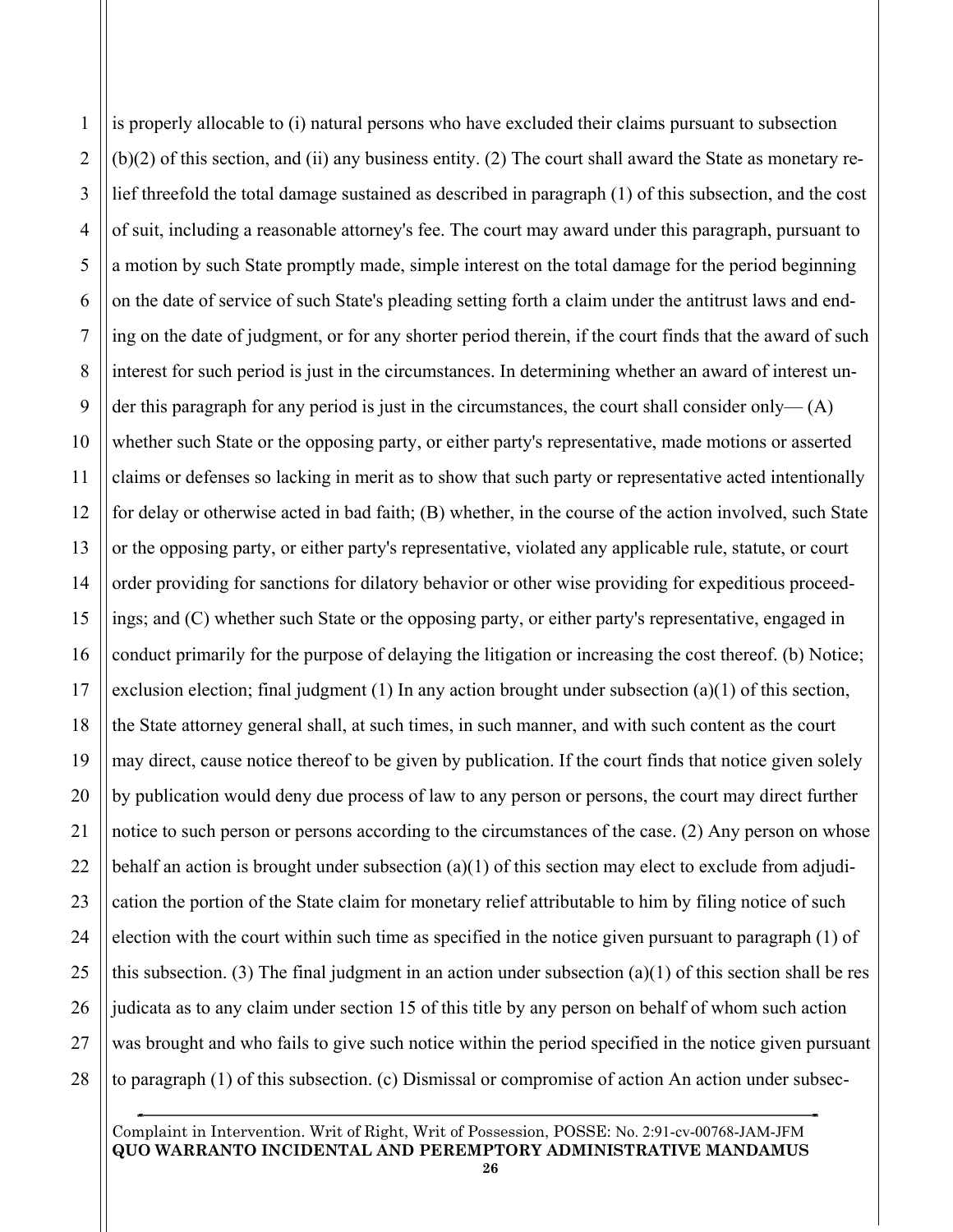2 3 4 5 6 tion (a)(1) of this section shall not be dismissed or compromised without the approval of the court, and notice of any proposed dismissal or compromise shall be given in such manner as the court directs. (d) Attorneys' fees In any action under subsection (a) of this section— (1) the amount of the plaintiffs' attorney's fee, if any, shall be determined by the court; and (2) the court may, in its discretion, award a reasonable attorney's fee to a prevailing defendant upon a finding that the State attorney general has acted in bad faith, vexatiously, wantonly, or for oppressive reasons.

Who is an "owner and operator" for purposes of CERCLA liability?

**The Ninth Circuit's decision in Hearthside not only provides additional clarity to the complicated CERCLA liability scheme, the Court's decision continues a long line of CERCLA cases that emphasize the need to interpret CERCLA in a manner that leads to expedited contamination remediation.**

#### 12 13 14 15 **ABSOLUTE ORDER FOR TEMPORARY INJUNCTIVE RELIEF FOR CEQA EIS REVIEW, EMERGENCY INTERVENTION WITH PROBABLE CAUSE, SUPERSEDEAS OF RIGHT. WRONGFUL JUDICIAL TAKING UNDER FALSE PRETENSES, FRAUD UPON THE COURT**

CHAPTER X - *[Of Treaties and Ambassadors, and the Entire Dissolution of States.](http://frwebgate.access.gpo.gov/cgi-bin/getdoc.cgi?dbname=111_cong_bills&docid=f:s372rs.txt.pdf)* 

16 17 18 19 20 21 22 23 24 I. <Wars in general are setled by treaties>. The chief laws of nature about treaties were explained in the doctrine of contracts in natural liberty. $\{^*\}$  But we must remember that the exception of unjust force and fear cannot be admitted against the obligation of any treaties of peace; otherwise the old controversies <that occasioned the war> might always be kept a-foot. And yet such exceptions may justly take place when the war is manifestly and avowedly unjust on one side; or if the terms imposed {by the more potent side} are manifestly injurious and contrary to all humanity. In these cases the party injured may insist upon an arbitration; and if the other side refuse to submit to it, each side must by force consult its own safety and the maintenance of its rights{, by what aids it can find}[.1](http://oll.libertyfund.org/?option=com_staticxt&staticfile=show.php%3Ftitle=2059&chapter=155413&layout=html&Itemid=27#lfHutcheson_footnote_nt658)  Treaties are divided into *real,* and *personal:* the personal, which are less in use, are entered into in favour of the prince's person, and cease to bind upon his demise. The *real,* respect the body of the people, or the nation, which is deemed immortal. [2 T](http://oll.libertyfund.org/?option=com_staticxt&staticfile=show.php%3Ftitle=2059&chapter=155413&layout=html&Itemid=27#lfHutcheson_footnote_nt659)reaties are also divided into the *equal,* {such as bring equal or proportionable burdens on each side,} and *unequal* {which bring unequal burdens}.[3 B](http://oll.libertyfund.org/?option=com_staticxt&staticfile=show.php%3Ftitle=2059&chapter=155413&layout=html&Itemid=27#lfHutcheson_footnote_nt660)ut 'tis

1

7

8

9

10

11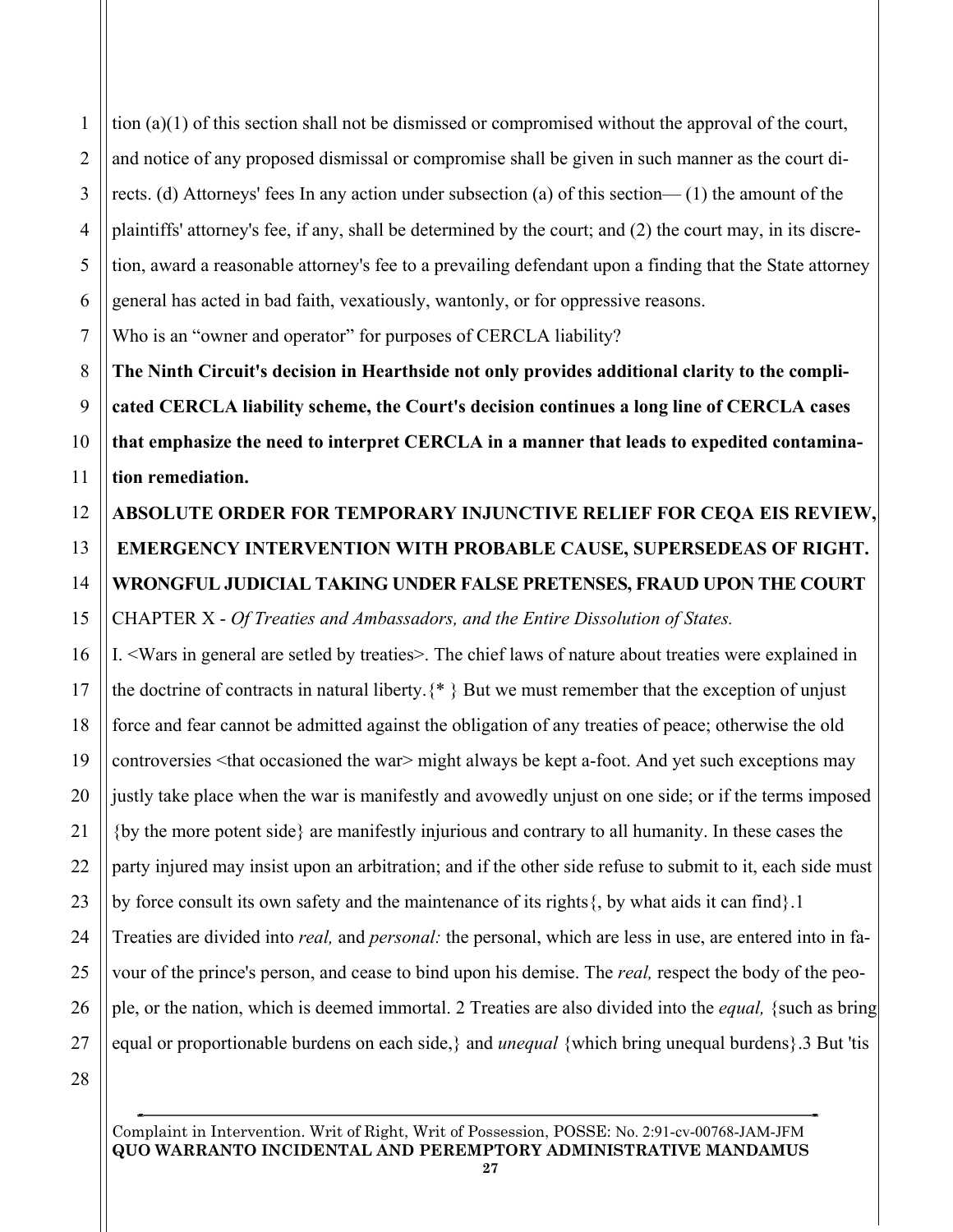1 2 not every unequal treaty that any way impairs or diminishes th[e†](http://oll.libertyfund.org/?option=com_staticxt&staticfile=show.php%3Ftitle=2059&chapter=155413&layout=html&Itemid=27#lfHutcheson_footnote_nt661) majesty and independency of the side submitting to the greater burden.

3 4 5 *Hostages* in former ages were securities commonly given for performance of treaties, but they are now gone into disuse; because it would be exceedingly  $\triangle$ barbarous and $\triangleright$  inhumane to treat the innocent hostages any way harshly because of the perfidy of their country.

6 7 8 9 10 11 12 13 14 15 16 II. In making treaties *ambassadors* < or intermediaries are employed. Their rights are all the same, whatever names are given them, if they are entrusted to transact the affairs of a sovereign state. Their persons should be sacred and inviolable, as we said above. They have a just natural right to demand that their proposals should be delivered. But as to an allowance to reside any time in the state to which they are sent, they may claim it as due out of humanity, but cannot insist on it as a perfect right. Since the business of the more active ambassadors is much the same with that of spies upon the nations where they reside. If they are allowed to reside; the law of nature would give them no higher rights or immunities, than any other foreigner might claim without any publick character[.4](http://oll.libertyfund.org/?option=com_staticxt&staticfile=show.php%3Ftitle=2059&chapter=155413&layout=html&Itemid=27#lfHutcheson_footnote_nt662) But by the voluntary laws of nations, they have many singular privileges and immunities, both for themselves and all their necessary retinue: all which however any state might without any iniquity refuse to grant them, if they give timeous intimation of their design to do so to all concerned.

17 18 19 20 *[190](http://www.bc.edu/schools/law/lawreviews/meta-elements/journals/bcealr/30_1/01_TXT.htm#T190) See Lucas v. S.C. Coastal Comm'n, 505 U.S. 1003, 1031–32 (1992). Once a mining claim is determined to constitute a valid property interest, then state law will control how it can be sold, transferred, inherited, and the like—unless any particular aspect of that property right is preempted by federal law. See Duguid v. Best, 291 F.2d 235, 239, 242 (9th Cir. 1961).*

*[191](http://www.bc.edu/schools/law/lawreviews/meta-elements/journals/bcealr/30_1/01_TXT.htm#T191) See Lucas, 505 U.S. at 1031–32.*

21

22 23 24 25 26 27 28 *[192](http://www.bc.edu/schools/law/lawreviews/meta-elements/journals/bcealr/30_1/01_TXT.htm#T192) 480 U.S. 470, 519 (1987) (quoting Webb's Fabulous Pharmacies, Inc. v. Beckwith, 449 U.S. 155, 161 (1980)) (alterations in original). See also Palazzolo, 533 U.S. at 630; Lucas, 505 U.S. at 1016 n.7; Preseault v. Interstate Commerce Comm'n, 494 U.S. 1, 20–24 (1990) (providing a detailed articulation of the principle that state law defines the nature of property rights); Kinross Copper Corp. v. Oregon, 981 P.2d 833 (Or. App. 1999) (denying a waste water discharge permit for mining on federal mining claims not a taking because there is no right to pollute), cert. denied, 531 U.S. 960 (2000).*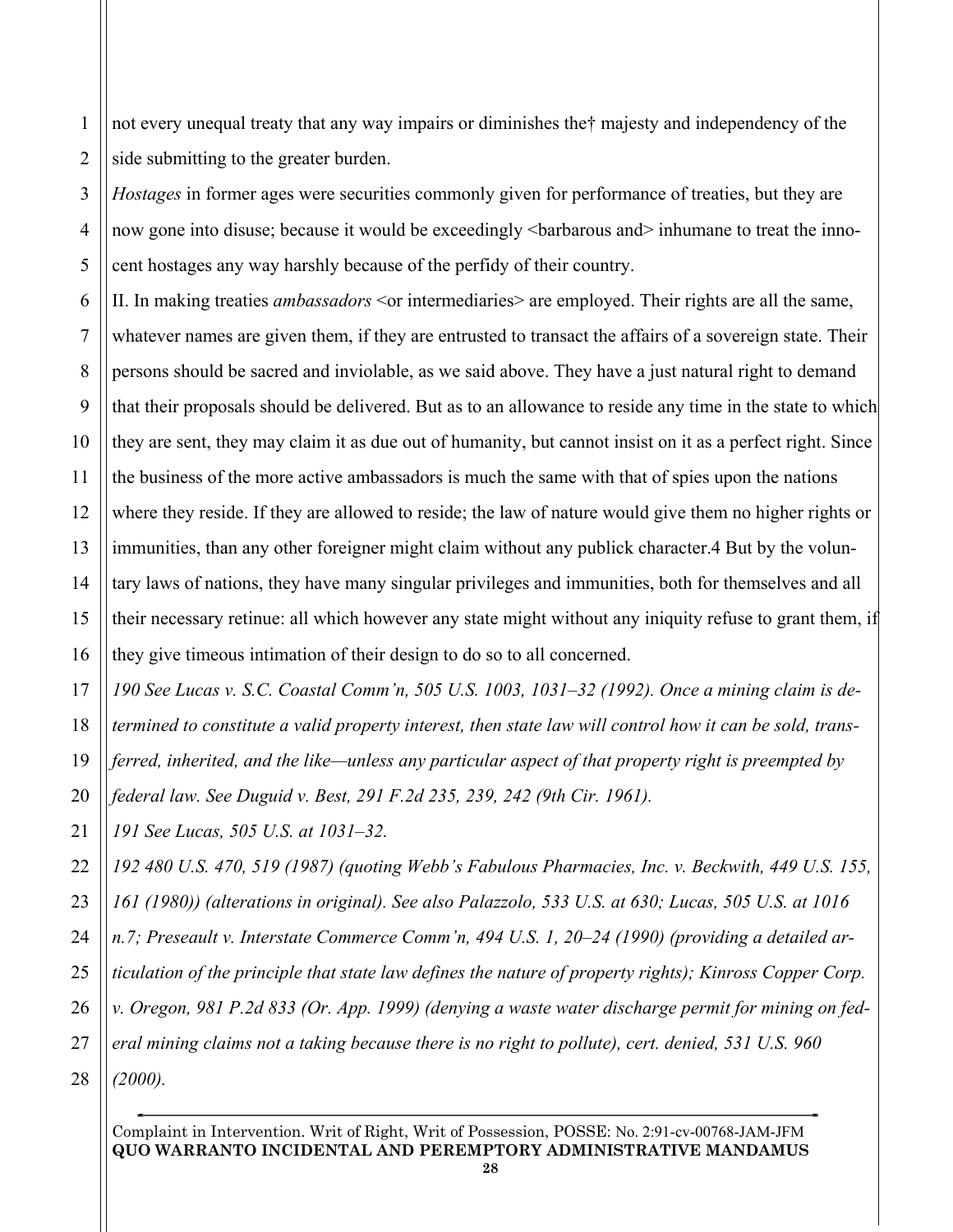*See, e.g., M & J Coal Co. v. United States, 47 F.3d 1148, 1153 (Fed. Cir. 1995) (discussing the impact of federal law of navigational servitude and submerged lands on property definitions); see also Lucas, 505 U.S. at 1029 (discussing the submerged lands and navigational servitude); Scranton v. Wheeler, 179 U.S. 141, 163 (1900) (defining property rights in the context of submerged lands); Palm Beach Isles Assocs. v. United States, 208 F.3d 1374 (Fed. Cir. 2000) (navigational servitude), aff'd, 231 F.3d 1354 (Fed. Cir. 2000), reh'g en banc denied, 231 F.3d 1365 (Fed. Cir. 2000). In Palm Beach Isles, the court found that a permit denial for environmental reasons, rather than navigational reasons, did not invoke the navigational servitude "background principle." Id. at 1384. 978 F.2d 1269, 1276 (D.C. Cir. 1992). Id. at 1275–76. Id. at 1277–87. 278 F.2d 842, 847 n.4 (9th Cir. 1960) (citing United States ex rel. Tenn. Valley Auth. v. Powelson, 319 U.S. 266, 279 (1943)); see also Richmond Elks Hall Ass'n v. Richmond Redevelopment Agency, 561 F.2d 1327, 1330 (9th Cir. 1977) (holding that federal courts are not bound by state law but look to it for aid in discerning the scope of property interests). These formulations may be inconsistent with Justice O'Connor's dissent in Preseault, 494 U.S. at 20–24. Adaman, 278 F.2d at 847. Id. See id. Lucas v. S.C. Coastal Council, 505 U.S. 1003, 1027, 1030 (1992) (quoting Bd. of Regents of State* 

 *Colls. v. Roth, 408 U.S. 564, 577 (1972)).*

  *See id. at 1028–29.*

  *See, e.g., Schneider v. Cal. Dep't. of Corr., 151 F.3d 1194, 1200–01 (9th Cir. 1998).*

 *The . . . Court's recognition of the unremarkable proposition that state law may affirmatively create* 

 *constitutionally protected "new property" interests in no way implies that a State may by statute or* 

 *regulation roll back or eliminate traditional "old property" rights. As the Supreme Court has made* 

 *clear, "the government does not have unlimited power to redefine property rights." . . . Rather, there*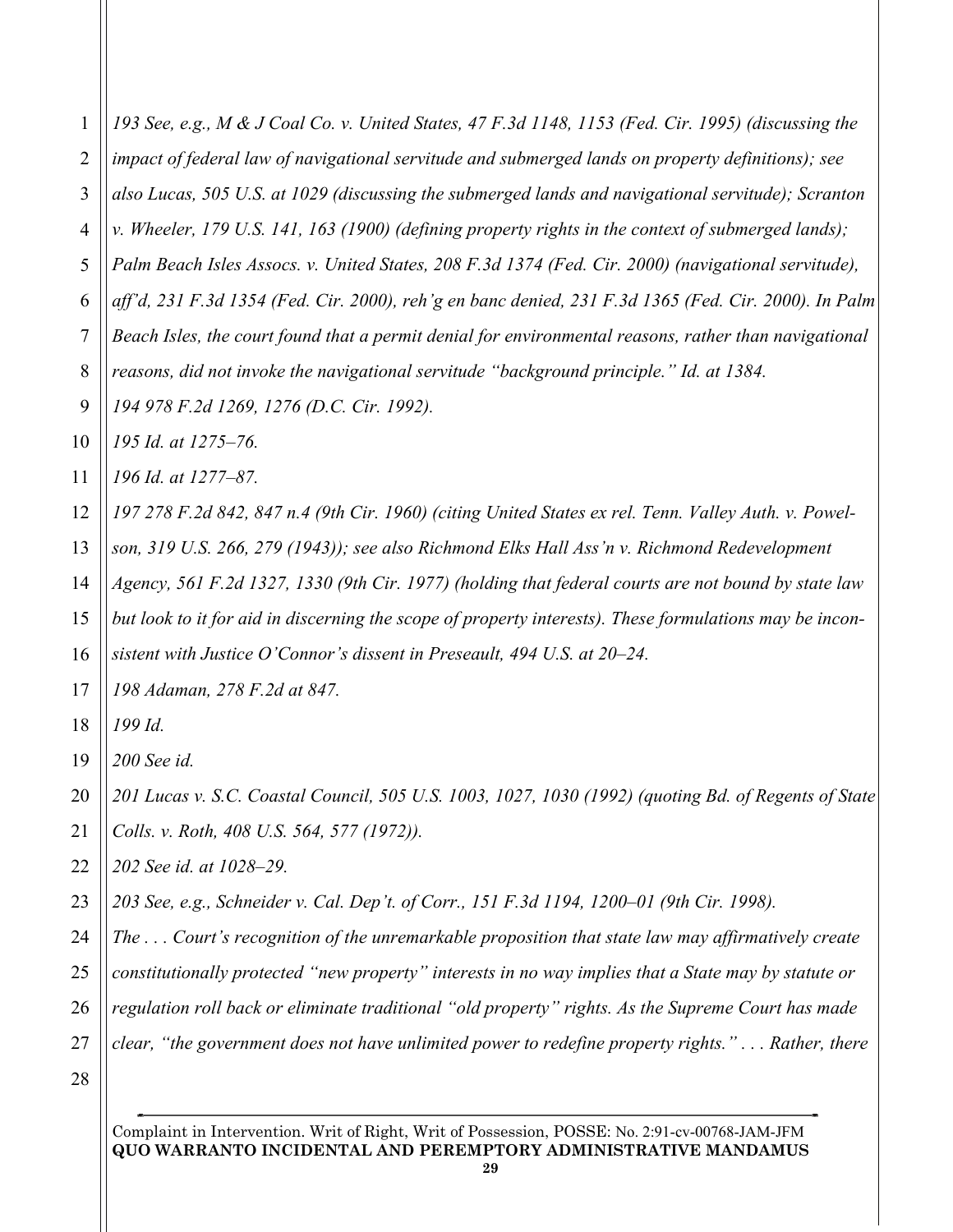1 2 *is, we think, a "core" notion of constitutionally protected property into which state regulation simply may not intrude without prompting Takings Clause scrutiny.*

3 4 *Id. at 1200 (citing Loretto v. Teleprompter Manhattan CATV Corp., 458 U.S. 419 (1982)). Justice Marshall, in his concurrence in Pruneyard Shopping Center v. Robins, noted:*

5 6 7 8 9 10 11 12 *I do not understand the Court to suggest that rights of property are to be defined solely by state law, or that there is no federal constitutional barrier to the abrogation of common-law rights by Congress or a state government. The constitutional terms "life, liberty, and property" do not derive their meaning solely from the provisions of positive law. . . . Quite serious constitutional questions might be raised if a legislature attempted to abolish certain categories of common-law rights in some general way. Indeed, our cases demonstrate that there are limits on governmental authority to abolish "core" common-law rights, including rights against trespass, at least without a compelling showing of necessity or a provision for a reasonable alternative remedy.*

13 *447 U.S. 74, 93–94 (1980) (Marshall, J., concurring).*

14 *The Ninth Circuit observed:*

15 16 17 18 19 20 21 22 *"[T]here is, we think, a 'core' notion of constitutionally protected property," and a state's power to alter it by legislation "operates as a one-way ratchet of sorts," allowing the states to create new property rights but not to encroach on traditional property rights." . . . [W]ere the rule otherwise, States could unilaterally dictate the content of—indeed altogether opt out of both the Takings Clause and the Due Process Clause simply by statutorily recharacterizing traditional property-law concepts. Wash. Legal Found. v. Legal Found. of Wash., 236 F.3d 1097, 1108 (9th Cir. 2001) (quoting Schneider, 151 F.3d at 1200–01), reh'g, 271 F.3d 835, 841 (9th Cir. 2001) (en banc), cert. granted, 122 S. Ct. 2355 (2002) (No. 01-1325).*

23 *Lawrence H. Tribe writes:*

24 25 26 27 *To the degree that private property is to be respected in the face of republican and positivist visions, it becomes necessary to resist even an explicit government proclamation that all property acquired in the jurisdiction is held subject to government's limitless power to do with it what government wishes.*  Indeed, government must be denied the power to give binding force to so sweeping an announcement,

28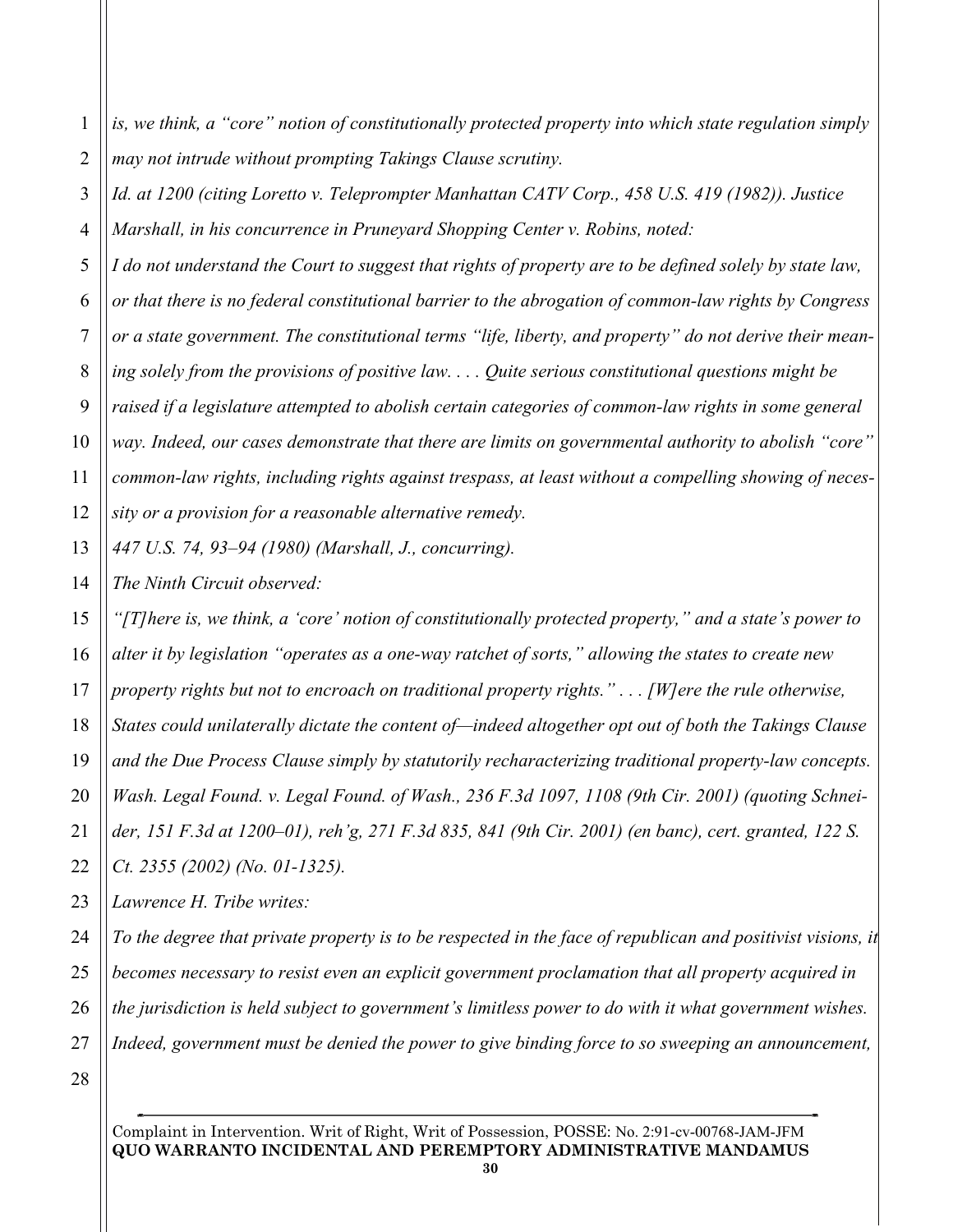1 2 3 4 5 6 7 8 9 10 11 12 *. . . if we are to give content to the just compensation clause as a real constraint on [government] power . . . . [E]xpectations protected by the clause must have their source outside positive law.* Record Settlement to Cleanup One of the Nation's Most Toxic Waste Sites. The United States and California reached an agreement with Aventis CropSciences USA, Inc. that will fund cleanup costs that could approach \$1 billion at the Iron Mountain Mine Superfund Site near Redding, California. The settlement is one of the largest settlements with a single private party in the history of the federal Superfund program. Through the creation of a unique funding vehicle that will generate \$200-300 million over 30 years with a \$514 million balloon payment in year 30, the settlement assures that money is available each year for long-term operation of a pollution treatment and control system needed to prevent toxic discharges from the site. This site has been one of the largest point sources of toxic metals in the United States, and the source of the most acidic mine drainage in the world. Aventis will also pay federal and state trustees \$10 million for natural resource restoration projects.

#### **[Federal sovereign immunity](http://goliath.ecnext.com/coms2/gi_0199-6017143/Federal-sovereign-immunity-versus-state.html)**

["Though this was the intent of the Congress \[to waive sovereign immunity\] in passing the 1972 Fed](http://goliath.ecnext.com/coms2/gi_0199-6017143/Federal-sovereign-immunity-versus-state.html)[eral Water Pollution Control Act Amendments, the Supreme Court, encouraged by Federal agencies,](http://goliath.ecnext.com/coms2/gi_0199-6017143/Federal-sovereign-immunity-versus-state.html)  [has misconstrued the original intent." S. Rep. No. 370, 95th Cong., 1st Sess. 67 \(1977\), reprinted in](http://goliath.ecnext.com/coms2/gi_0199-6017143/Federal-sovereign-immunity-versus-state.html)  [1977 U.S.C.C.A.N. 4326, 4392. See Clean Air Act Amendments of 1977, Pub. L. No. 95-95, \[section\]](http://goliath.ecnext.com/coms2/gi_0199-6017143/Federal-sovereign-immunity-versus-state.html)  [116, 91 Stat. 711 \(1977\); see also Clean Water Act Amendments of 1977, Pub. L. 217, \[subsection\]](http://goliath.ecnext.com/coms2/gi_0199-6017143/Federal-sovereign-immunity-versus-state.html)  [60, 61\(a\), 91 Stat. 1597, 1598 \(1977\).](http://goliath.ecnext.com/coms2/gi_0199-6017143/Federal-sovereign-immunity-versus-state.html) 

In virtually every instance where a government has suggested that ordinary environmental regulations that prohibit ordinary development activities can be insulated from the Takings Clause because the prohibited activity is alleged to be a "nuisance," the government has lost. The Court of Federal Claims and the Federal Circuit Court of Appeals, the courts with the most experience in examining takings claims in the context of federal wetland regulations, have expressly rejected this notion in every case where it has considered the idea Other courts have agreed as well. Most importantly, the United States Supreme Court in Lucas was highly skeptical of the idea that building a home in a residential subdivision could constitute a common law nuisance.

28

13

14

15

16

17

18

19

20

21

22

23

24

25

26

27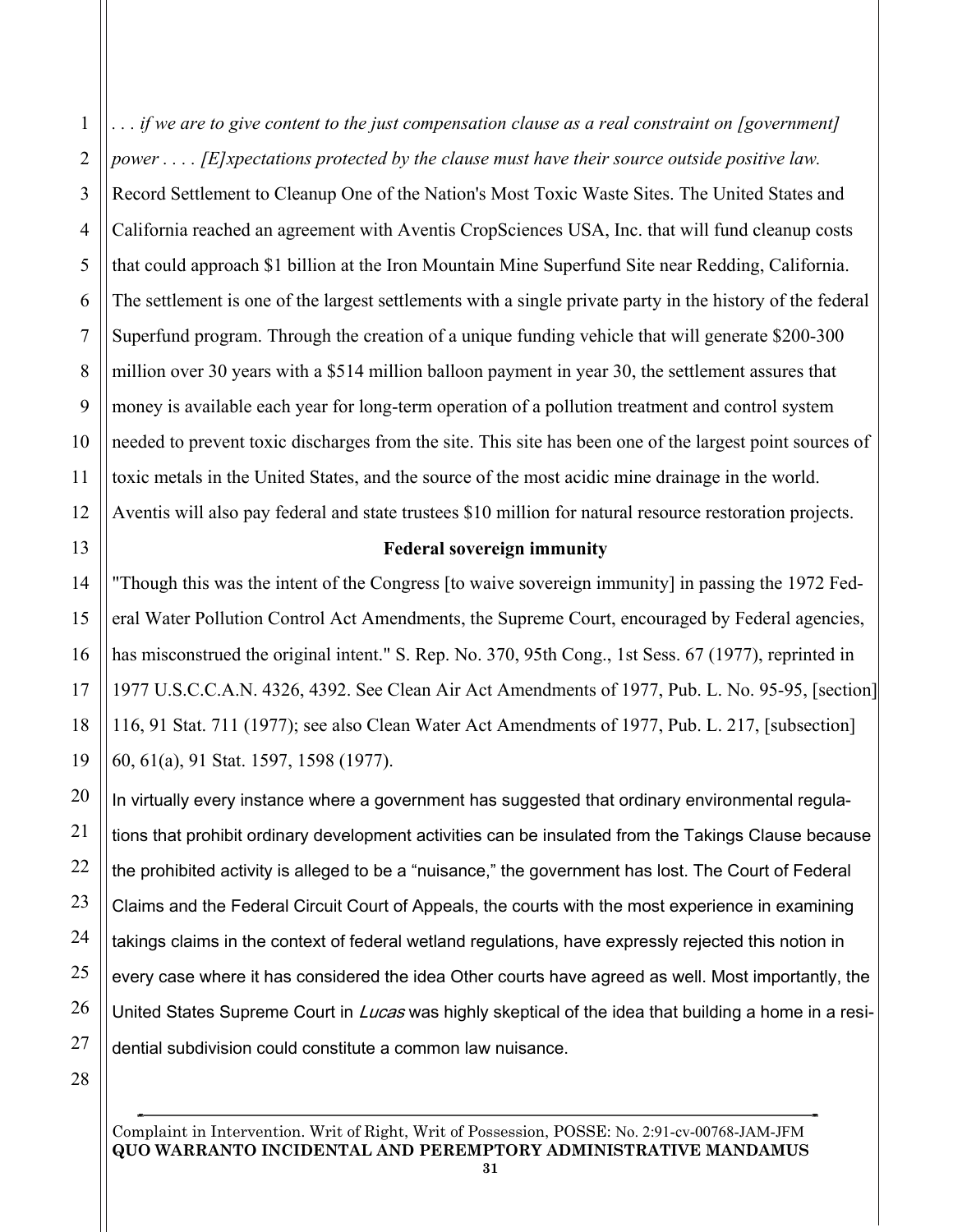1 In Just v. Marinette County, the Wisconsin Supreme Court held that "[a]n owner of land has no absolute and unlimited right to change the essential natural character of his land so as to use it for a purpose for which it was unsuited in its natural state and which injures the rights of others." Just was cited with approval by the Washington Supreme Court in Orion Corp. v. Washington: "Orion never had the right to dredge and fill its tidelands." A similar result was reached by the New Hampshire Supreme Court[.216](http://www.bc.edu/schools/law/lawreviews/meta-elements/journals/bcealr/30_1/01_FTN.htm#F216) However, in Florida Rock Industries, Inc. v. United States, the Federal Circuit found housing to be a more valuable use than swampland, while the court in Loveladies Harbor, Inc. v. United States expressly rejected the Just formulation as illogical. More significantly, after Lucas was decided, some courts have begun to expressly reject the notion that a prohibition on filling wetlands can constitute a background principle of state law. This makes some sense, as for many years it was public policy to fill wetlands.

2. Is the Public Trust Doctrine a Relevant Background Principle?

When riparian wetlands are at issue, a relevant inquiry is whether the proposed use of the wetland interferes with the public trust doctrine. Public trust rights traditionally have included the right to access navigable waterways for fishing and navigation. Modern commentators argue that the public trust also includes recreational and ecological values. Thus, any regulation that would restrict the ability of an individual to utilize a private property interest in a resource subject to the public trust would not have a cause of action for a taking because in reality the private property interest never really existed in the first place. In fact, some commentators such as Professor Sax posit that property rights should be redefined to make them more akin to water rights and subject to an analogous "ecological public trust."

**California Health and Safety Code Section 25548**

The California legislature, like Congress, took action in 1996 and enacted California Health and Safety Code section 25548–the California law analogous to CERCLA section 107(n). The stated intent of section 25548 is "to specify the type of lender and fiduciary conduct that will not incur liability for hazardous material contamination." As such, section 25548 provides exemptions and limitations to potential fiduciary liability under the environmental laws. Thus, section 25548 residually identifies the universe of potential liability for fiduciaries. Specifically, section 25548 addresses the exceptions to and limitations on "the liability of trustees, executors, and other fiduciaries for hazardous material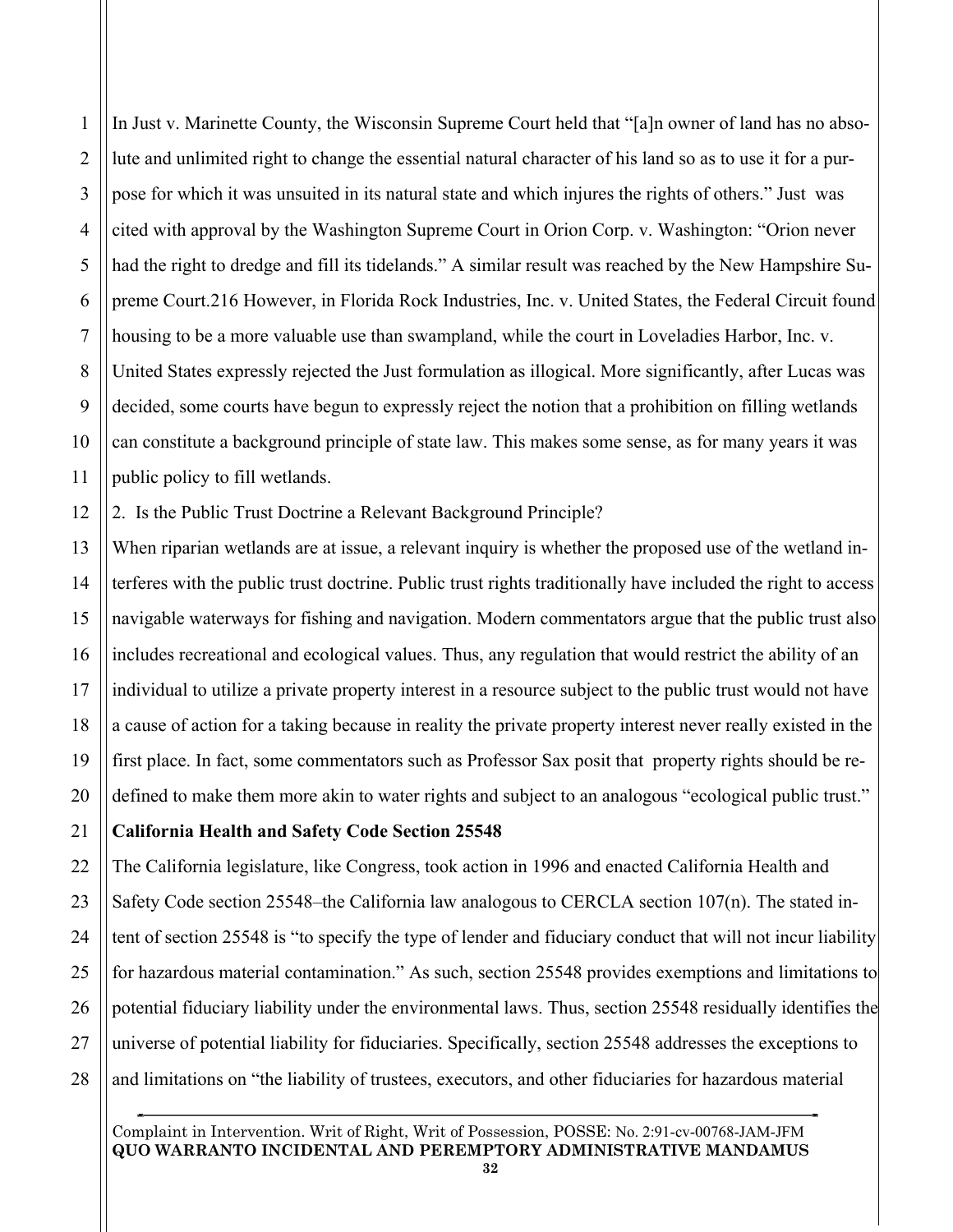1 contamination involving property that is part of the fiduciary estate."

Section 25548.3 eliminates personal liability for fiduciaries by confining their potential liability to the estate assets. The caveats come in section 25548.5, which makes it clear that fiduciaries do not have blanket immunity from liability under the environmental laws.63 The protection of the limitation of liability in section 25548.3 will not apply where (1) that liability results from the fiduciary's negligence or recklessness; (2) the fiduciary conducts a removal or remedial action without providing proper notice to the appropriate agency; (3) the potential liability results from acts outside the scope of the fiduciary duties; (4) the fiduciary relationship is fraudulent in that its raison d'être is to avoid liability; or (5) the fiduciary is also a beneficiary, or benefits from acting as fiduciary, in a manner over and above that considered customary or reasonable for a fiduciary. see also: United States v. Newmont USA Ltd., 504 F. Supp. 2d 1050, 1061–69 (E.D. Wash. 2007) (concluding, without actually adopting the "indicia of ownership" test in Long Beach Unified Sch. Dist. v. Dorothy B. Godwin Cal. Living Trust, 32 F.3d 1364 ( $9<sup>th</sup>$  Cir. 1994), that the United States held sufficient indicia of ownership in an Indian reservation to be held an "owner" under CERCLA);

1. The defendant acquired title to the property subsequent to the disposal or placement of the hazardous substance.

2. The defendant acquired title to the property through inheritance or bequest.

3. The defendant "provides full cooperation, assistance, and facility access to the persons that are authorized to conduct response actions at the facility (including the cooperation and access necessary for the installation, integrity, operation, and maintenance of any complete or partial

response action at the facility)."

4. The defendant "is in compliance with any land use restrictions established or relied on in connection with the response action at a facility."

5. The defendant "does not impede the effectiveness or integrity of any institutional control employed at the facility in connection with a response action."

With respect to beneficiary ownership for CERCLA purposes, creation of an express trust in California historically vested full title of trust property in the trustee or trustees. The California legislature repealed this statute in 1986, so the modern rule may now apply. The modern rule holds that creation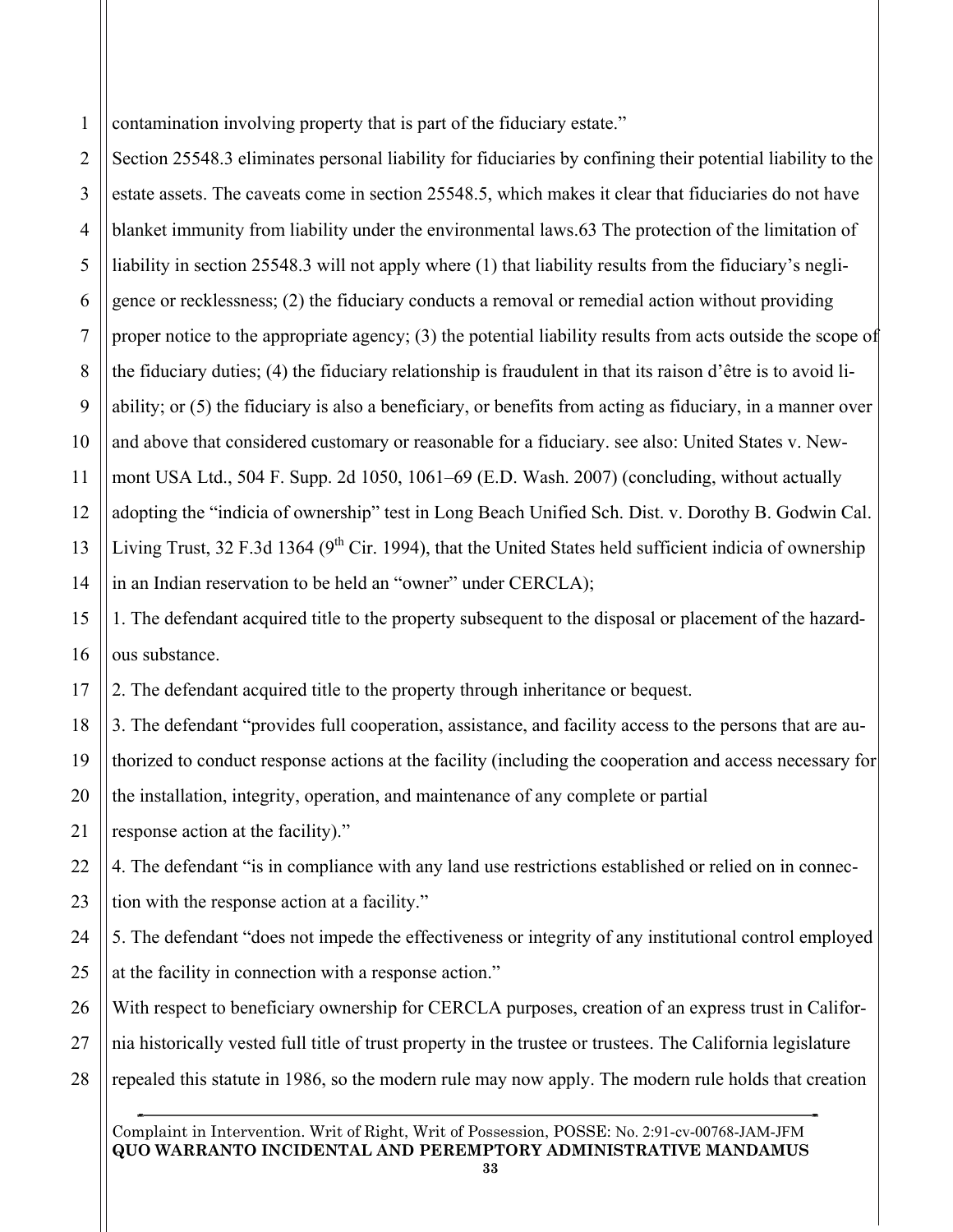1 2 of a trust divides title such that the trustee or trustees take legal title, and the beneficiary or beneficiaries take equitable title.

3 4 5 For purposes of evaluating the potential CERCLA liability of a trust beneficiary based on his or her status as owner, the initial question is whether the equitable interest held by trust beneficiaries is sufficient to support liability.

6 7 8 9 10 11 12 13 14 With respect to whether title was acquired via inheritance or bequest, CERCLA defines neither "inheritance" nor "bequest." CERCLA case law also provides no clear rules or definitions for what exactly constitutes an inheritance or bequest. Reasoning from the dictionary definitions of "inheritance," "bequest," and "devise," property taken through testamentary trusts or intestate succession would likely constitute inherited or bequeathed property, as the property interest transfers upon the death of the prior owner. No federal court opinions addressing this issue of whether inter vivos trusts or lifetime gifts constitute an inheritance or bequest for purposes of the inheritance or bequest defense exist. The only authority on point is Tamposi Family Investments, an opinion of the Environmental Protection Agency Appeals Board.

15

17

18

19

20

21

22

23

25

26

27

28

16 24 In Tamposi, the Appeals Board rejected petitioner's argument that a gift from a father to a real estate investment partnership, in which his children were the exclusive partners, should qualify for the inheritance or bequest defense. Citing Black's Law Dictionary definitions for "inheritance," "bequest," and "devise," the Appeals Board found that the text of CERCLA indicated that the inheritance or bequest defense was inapplicable to inter vivos transfers, as the defense only applied to transfers occurring upon death of the prior owner. Since it is the sole authority on point and an analysis of CERCLA by an arm of the EPA itself, courts considering the issue in the future will likely find Tamposi highly persuasive and may defer to the agency's interpretation. Thus, the best option for settlers wishing to protect beneficiaries from CERCLA liability during the lifetime of the settlor is to use testamentary trusts and devises in wills to transfer interests in impacted property. They should then provide bequests to beneficiaries that may enjoy limited liability status due to the form of business (such as an LLC not comprised of beneficiary members). Combining these steps with thoughtful timing of sales or distributions to occur after cleanup, or in an otherwise protective manner, are also optional protective measures. However, there is currently no authority as to what structures will be effective.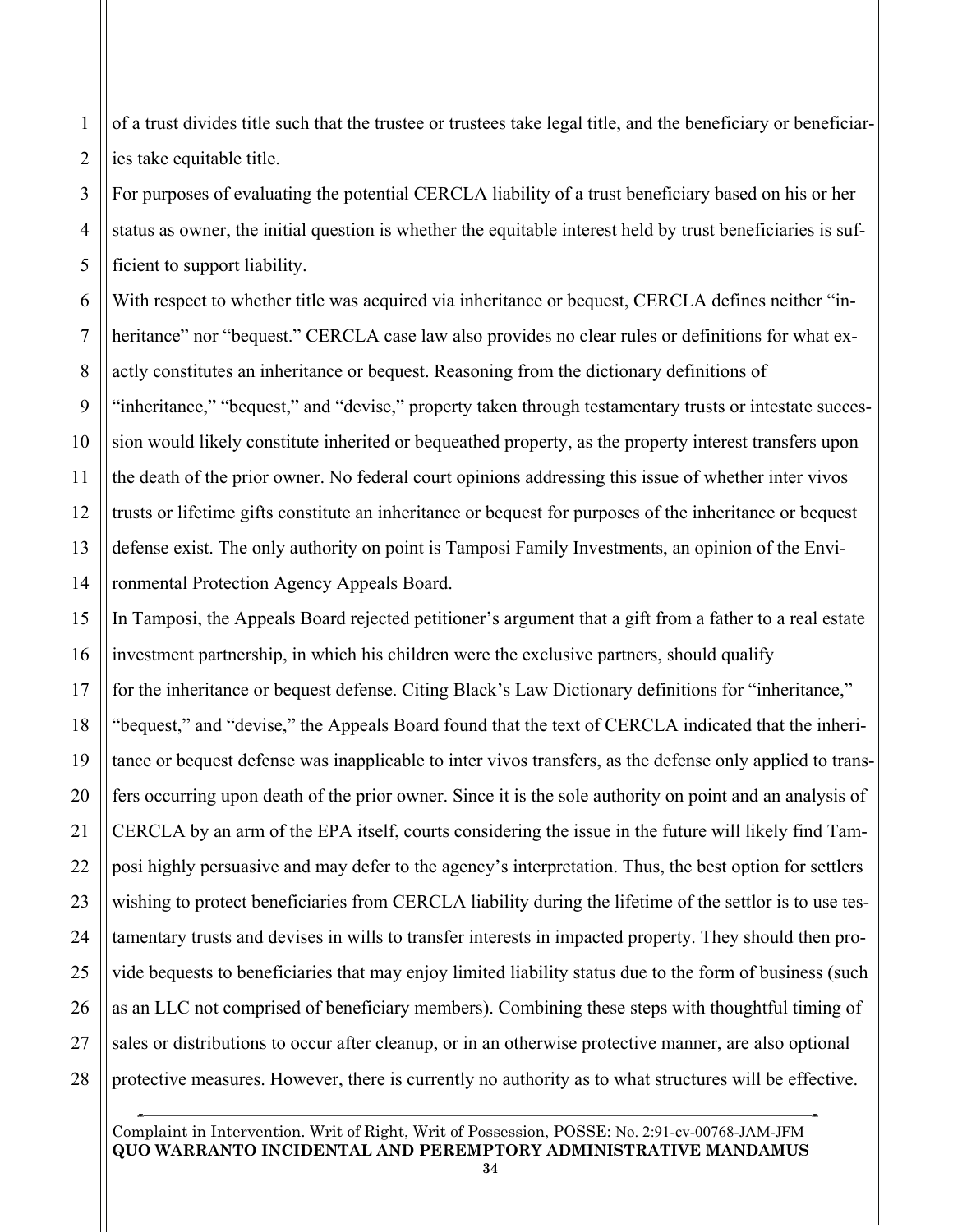1 2 3 4 5 6 7 8 9 10 11 12 13 14 15 16 17 18 19 20 21 22 23 24 25 26 The most important fact for beneficiaries to keep in mind is that the estate, and therefore any property in trust, will always be fully liable if the settlor was personally liable. The question is how to avoid or minimize the personal liability of the beneficiaries. This approach is entirely consistent with the settlor's intent and legal status: the settlor owned the property, the settlor was personally liable, and the settlor intended to give the beneficiary what he possessed during his life. 129 Id. Although extremely persuasive, the decision is not a perfect interpretation of CERCLA. Tamposi's primary flaw is on the issue of inquiry. The Appeals Board cites to the congressional comments on CERCLA as support for the contention that individuals who take impacted property by inheritance or bequest must still conduct "reasonable inquiry" into the contamination, even if they have no knowledge of the inheritance or bequest. Id. at 125. Perhaps this was the intent of certain individual members of Congress, but this failed to make its way into the text of the statue. Nevertheless, the presence of this language in Tamposi raises the possibility that some level of inquiry, albeit a very low level, will be required of owners who take title by inheritance or bequest. Potential beneficiaries may be able to disclaim property placed in trust for their benefit. See, e.g., CAL. PROB. CODE § 15309 (West 2002) ("A disclaimer or renunciation by a beneficiary of all or part of his or her interest under a trust shall not be considered a transfer under Section 15300 or 15301."). While an enticing theoretical solution, practically this is not a good option where the property value exceeds, or will exceed, the cost of remediation. The California Code of Regulations addresses taxation rules for changes in ownership in title 18, section 462. Section 462.160 pertains to trusts. Subsection (a) of section 462.160 provides the general rule that transfer of real property interests into trusts, by the settlor or anyone else, is a change in ownership; subsection (b) provides instances excluded from this rule. Subsection (c) provides the general rule that termination of a trust or any portion of a trust, constitutes a change in ownership, and subsection (d) provides the exceptions to this second general rule. These rules for exclusions and exceptions–for example, those transfers of interests that do not constitute changes in ownership–are complex and are therefore presented in the Appendix in tabular form in an attempt to

27 28 simplify comparisons. While untested in the courts, would-be settlers and/or beneficiaries may be able to use these rules as a guide for selecting trusts that will make CERCLA owner liability for the bene-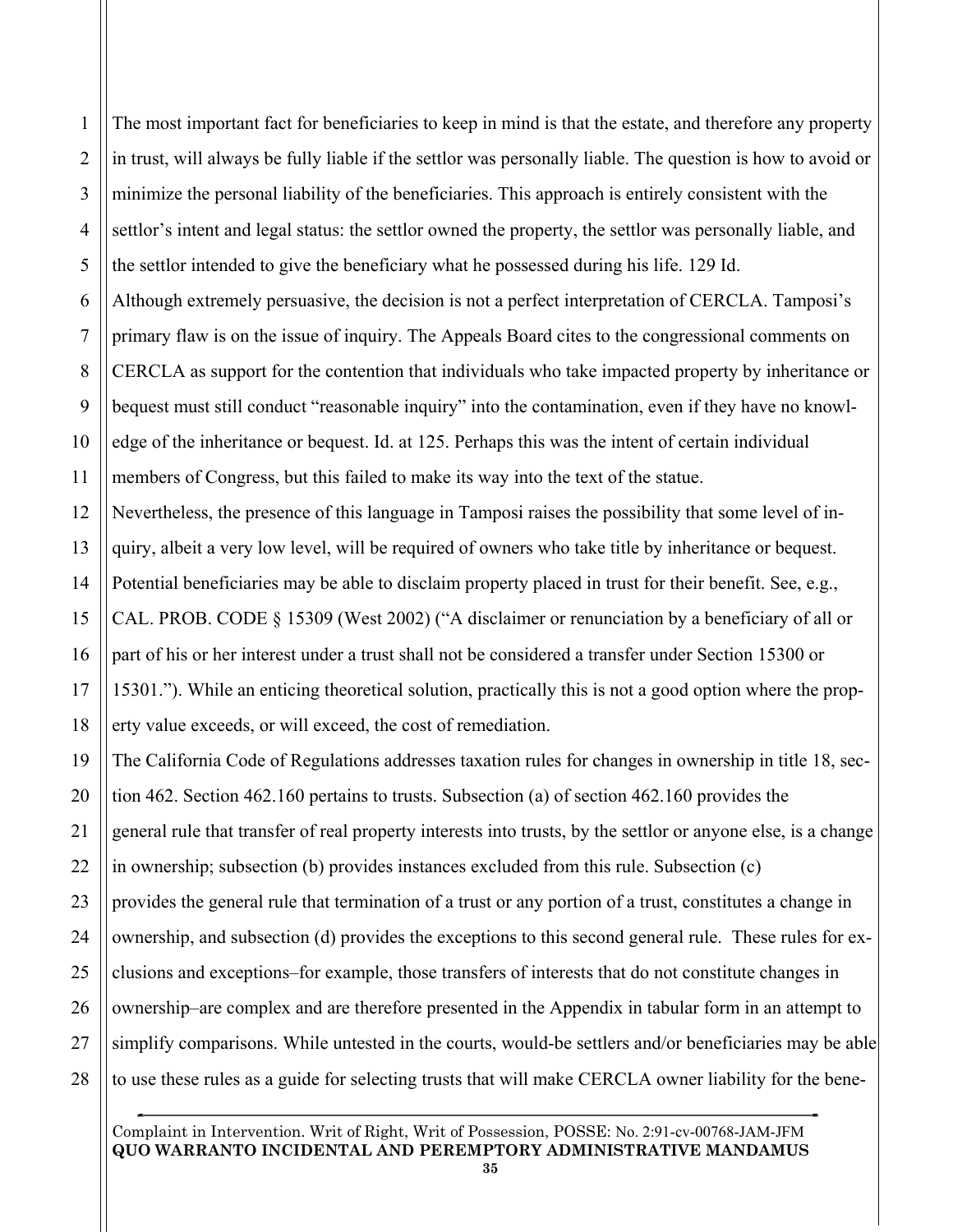3 4 ficiaries less likely, or at least delay such potential liability until such time as the property may be transferred with less or no risk. Given the foregoing, it appears that the best overall strategy is to anticipate transfers in property, to attempt to structure such transfers to fall within the statutory defenses, and to preserve and pursue rights against other potentially responsible parties.

**The United States District Court for the Western District of Washington has ruled that a party cannot be liable under CERCLA as an "owner/operator" for the remediation of impacted soil and water if the impacted soil and water is not located within the party's facility, and is entirely outside of the property limits of the party's facility, even though the contaminants that impacted the soil and groundwater may have originated at the party's facility and migrated off-site to impact down gradient locations. See , [United States v. Washington State Dept. of Transportation ,](http://op.bna.com/txlr.nsf/r?Open=spak-87blzk) Case NO. 08-5722RJB.**

#### **CAMERA STELLATA**

EPA, DOJ, AIG, Bayer & AstraZeneca, successor to Stauffer Chemical, & Jardine Matheson Bayer CropScience is with annual sales of about EUR 6.5 billion one of the world's leading innovative cropscience companies in the area of crop protection (Crop Protection), non agricultural pest-control (Environmental Science), seeds and plant biotechnology (BioScience).

Aventis CropScience formed through merger of AgrEvo and Rhône-Poulenc Agro. Bayer Crop-

Science formed through Bayer's acquisition of Aventis CropScience. AstraZeneca liable for claim by Iron Mountain Mine

AstraZeneca was formed on 6 April 1999 through the merger of Astra AB of Sweden and Zeneca

Group PLC of the UK – two companies with similar science-based cultures and a shared vision of the pharmaceutical industry.

Jardine Matheson (original owner of Mountain Copper Co., Iron Mountain Inv. Co.)

The Group's interests include Jardine Pacific, Jardine Motors, Jardine Lloyd Thompson, Hongkong Land, Dairy Farm, Mandarin Oriental, Jardine Cycle & Carriage and Astra International. These companies are leaders in the fields of engineering and construction, transport services, insurance broking, property investment and development, retailing, restaurants, luxury hotels, motor vehicles and related

1

2

5

6

7

8

9

10

11

12

13

14

15

16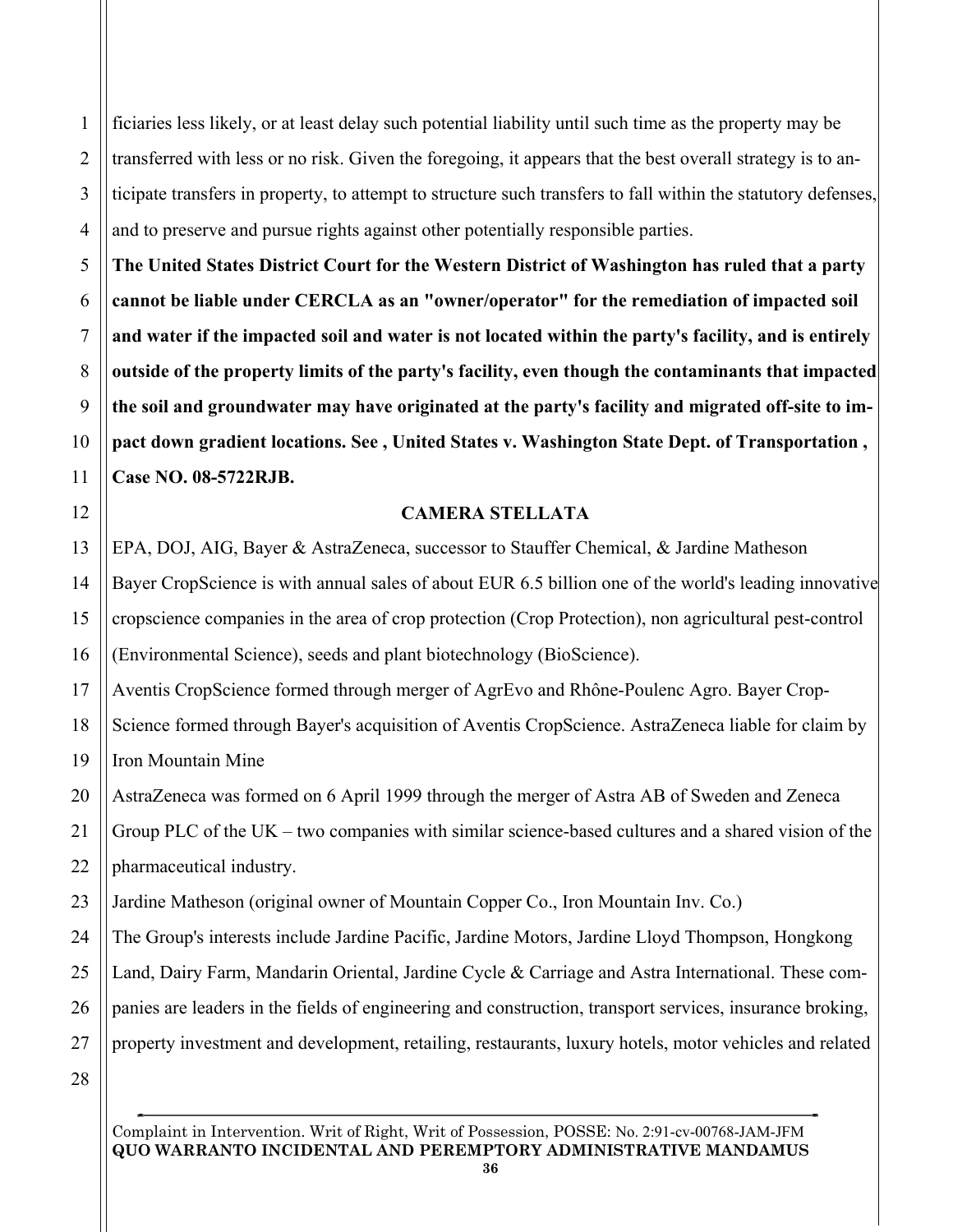1 2 activities, financial services, heavy equipment, mining and agribusiness. The Group also has a minority investment in Rothschilds Continuation, the merchant banking house.

3 Incorporated in Bermuda, Jardine Matheson Holdings Limited has its primary share listing in London, with secondary listings in Bermuda and Singapore. Jardine Matheson Limited operates from Hong Kong and provides management services to Group companies.

## **CURIA REGIS OF THE ARMANSHIRE**

The Act of 1487 (3 Hen. VII.) created a court composed of seven persons, the Chancellor, the Treasurer, the Keeper of the Privy Seal, or any two of them, with a bishop, a temporal lord and the two chief justices, or in their absence two other justices. It was to deal with cases of "unlawful maintainance, giving of licences, signs and tokens, great riots, unlawful assemblies"; in short with all offences against the law which were too serious to be dealt with by the ordinary courts. The jurisdiction thus entrusted to this committee of the council was not supplementary,

therefore, like that granted in 1453, but it superseded the ordinary courts of law in cases where these were too weak to act. The act simply supplied machinery for the exercise, under special circum-

stances, of that extraordinary penal jurisdiction which the council had never ceased to possess. By an act of 1529 an eighth member, the President of the Council, was added to the Star Chamber, the jurisdiction of which was at the same time confirmed. At this time the court

performed a very necessary and valuable work in punishing powerful offenders who could not be reached by the ordinary courts of law. It was found very useful by Cardinal Wolsey, and a little later Sir Thomas Smith says its object was "to bridle such stout noblemen or gentlemen who would offer wrong by force to any manner of men, and cannot be content to demand or defend the right by order of the law."

In 1661 a committee of the House of Lords reported "that it was fit for the good of the nation that

there be a court of like nature to the Star Chamber". Congress in 1989 unanimously passed the WPA.

S.372 legislation would allow access to jury trials and would remove the exclusive jurisdiction of the

U.S. Court of Appeals. **Application of Supreme Court Rule 4**

At the opening of the United States Circuit Court in Boston on May 16, Judge SPRAGUE delivered a charge to the Grand Jury, in which he defined the state of our laws with reference to the crime of pi-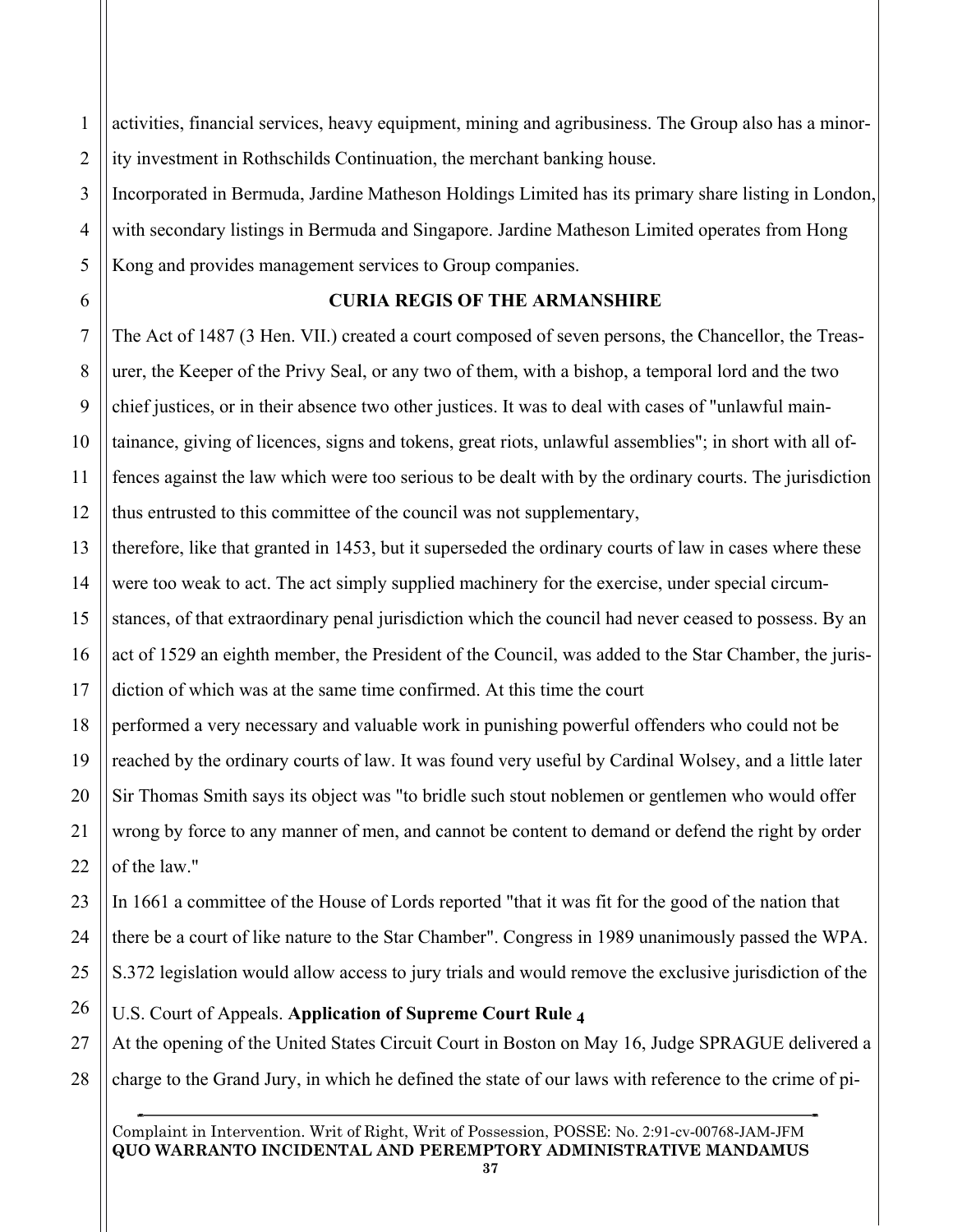racy. After citing provisions from the laws of 1790, 1820, 1825, 1846 and 1847, as to what constitutes the general crime, with the different degrees of penalty, the Judge remarks that these enactments were founded upon the clause in the Constitution which gives Congress the power to define and punish piracy. But the constitutional power to regulate commerce also affords a basis for additional penal enactments, covering all possible aggressions and depredations upon our commerce. The Judge then lays down the following important principles, the bearing of which will be sufficiently evident in the present crisis:

"These statutes being enacted pursuant to the Constitution are of paramount authority, and cannot be invalidated or impaired by the action of any State or States, and every law, ordinance and constitution made by them for that purpose, whatever its name or form, is wholly nugatory and can afford no legal protection to those who may act under it. But suppose that a number of States undertake by resolution to throw off the Government of the United States and erect themselves into an independent nation, and assume in that character to issue commissions authorizing the capture of vessels of the United States, will such commissions afford protection to those acting under them against the penal laws of the United States? Cases have heretofore arisen where a portion of a foreign empire -- a colony -- has undertaken to throw off the dominion of the mother country, and assumed the attitude and claimed the rights of an independent nation, and in such cases it has been held that the relation which the United States should hold to those who thus attempt and claim to institute a new Government, is a political rather than a legal question; that, if those departments of our Government which have a right to give the law, and which regulate our foreign intercourse and determine the relation in which we shall stand to other nations, recognize such new and self-constituted Government as having the rights of a belligerent in a war between them and their former rulers, and the United States hold a neutral position in such war, then the judiciary, following the other departments, will to the same extent recognize the new nation.

Executive Order 11988 requires federal agencies to avoid to the extent possible the long and shortterm adverse impacts associated with the occupancy and modification of flood plains and to avoid direct and indirect support of floodplain development wherever there is a practicable alternative. In accomplishing this objective, "each agency shall provide leadership and shall take action to reduce the